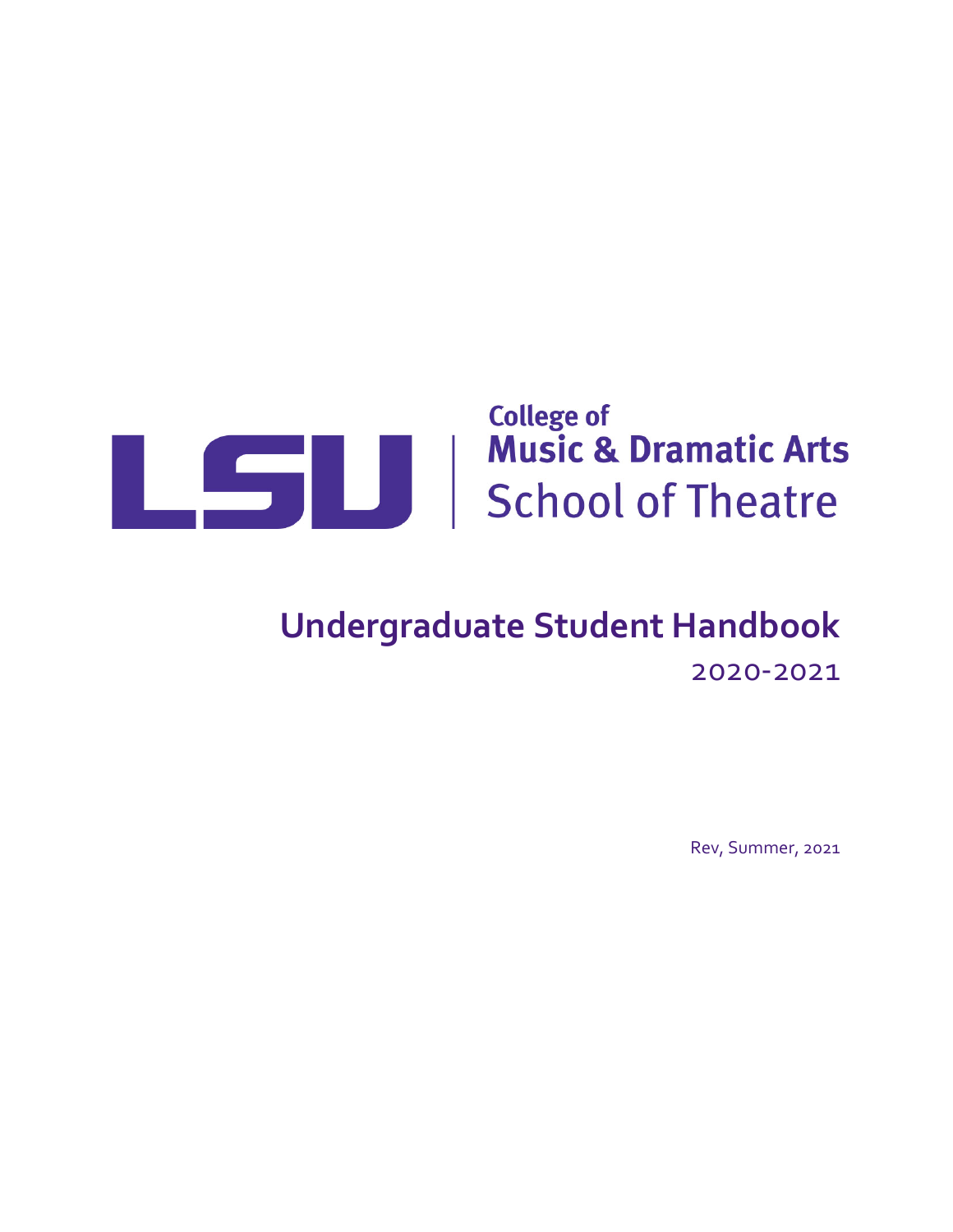# TABLE OF CONTENTS

THIS TABLE OF CONTENTS IS HYPERLINKED. CLICK ON THE SECTION YOU WOULD LIKE TO VIEW TO NAVIGATE TO THAT PAGE IN THE HANDBOOK.

| ALLIANCE FOR THE FUTURE: DISMANTLING BIAS AND RACISM IN THE SCHOOL OF THEATRE  4 |    |
|----------------------------------------------------------------------------------|----|
|                                                                                  |    |
|                                                                                  |    |
|                                                                                  |    |
|                                                                                  |    |
|                                                                                  |    |
|                                                                                  |    |
|                                                                                  |    |
|                                                                                  |    |
|                                                                                  |    |
|                                                                                  |    |
| CASTING AND REHEARSAL                                                            | 23 |
| <b>UNDERGRADUATE CASTING</b>                                                     |    |
|                                                                                  |    |
|                                                                                  |    |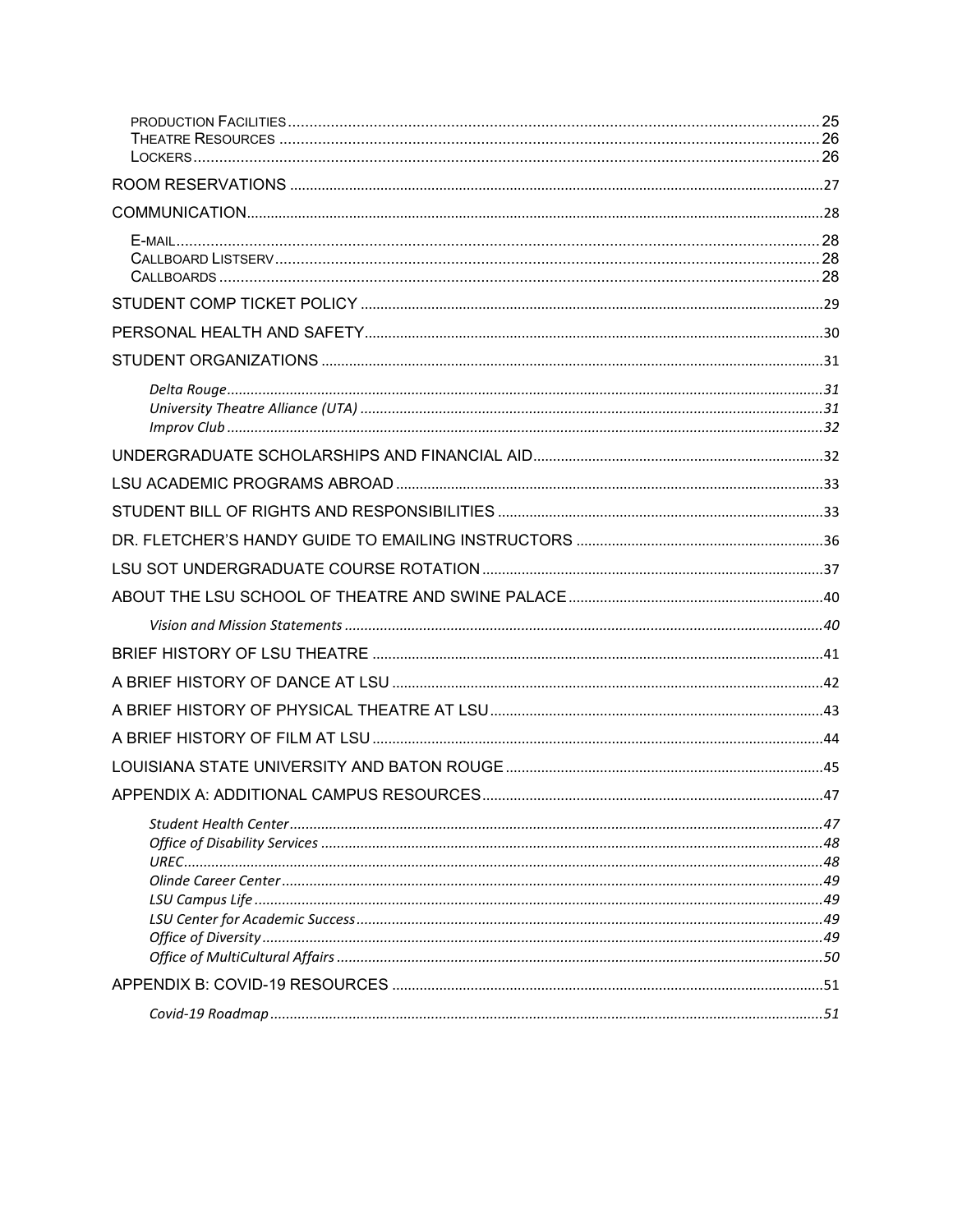

# <span id="page-3-0"></span>**WELCOME**

Welcome to the LSU School of Theatre. We are delighted to have you for our 2021-2022 academic year. As we continue to navigate Covid-19, this upcoming year will have a mix of virtual and in person events. In the fall we are embarking on a major overhaul of our production calendar, which will allow us to design shows a semester in advance and revamps our rehearsal and technical schedules to be more equitable and accessible to our community. This year also marks the first year of our new BFA in Film and TV. We look forward to collaborating with you in the classroom, on stage, and in front of or behind the camera!

This handbook includes resources, policies, guidelines, deadlines, and helpful hints to assist you in the completion of your undergraduate degree. Additional important information, including a degree audit regarding your specific curriculum, is available from your MyLSU account at [www.lsu.edu.](http://www.lsu.edu/)

You are responsible for the completion of your degree. Becoming thoroughly familiar with this handbook, curriculum guides, eight semester recommended paths, and the LSU General Catalog will help in the initial stages of your degree work. If you have any questions, please see the Assistant Dean for Student Success.

The University and the School of Theatre reserve the right to change any provision, offering (courses or services) or requirement at any time within the student's period of study at LSU. All classes, policies, procedures and stipulations are only approved for the year of the handbook regardless of when students enter the program. Students are required to adhere to the policies outlined in the most current School of Theatre Handbook. Each student is personally responsible for becoming informed of any changes in the handbook during the period of their education at LSU as well as completing all requirements established for their degree by the University, college, and department. It is the student's responsibility to learn these requirements.

# <span id="page-3-1"></span>**ALLIANCE FOR THE FUTURE: DISMANTLING BIAS AND RACISM IN THE SCHOOL OF THEATRE**

Hello and welcome from the Alliance for the Future. Our mission is to transform the School of Theatre into an antiracist and anti-biased institution where all members of our community: students, staff, faculty, visiting artists, and audience members of all identities are respected and accepted. To advance this mission, the Alliance is committed to identifying racism and bias in the School of Theatre and engaging our community in measurable action to create change. The Alliance is committed to dismantling oppression as it affects the intersections of race, religion, sexuality, gender identity, or disability, and to replace oppressive practices. The School of Theatre is committed to creating ongoing change in our curriculum, our rehearsal and production processes, our classrooms, our backstage and support areas, and our offices.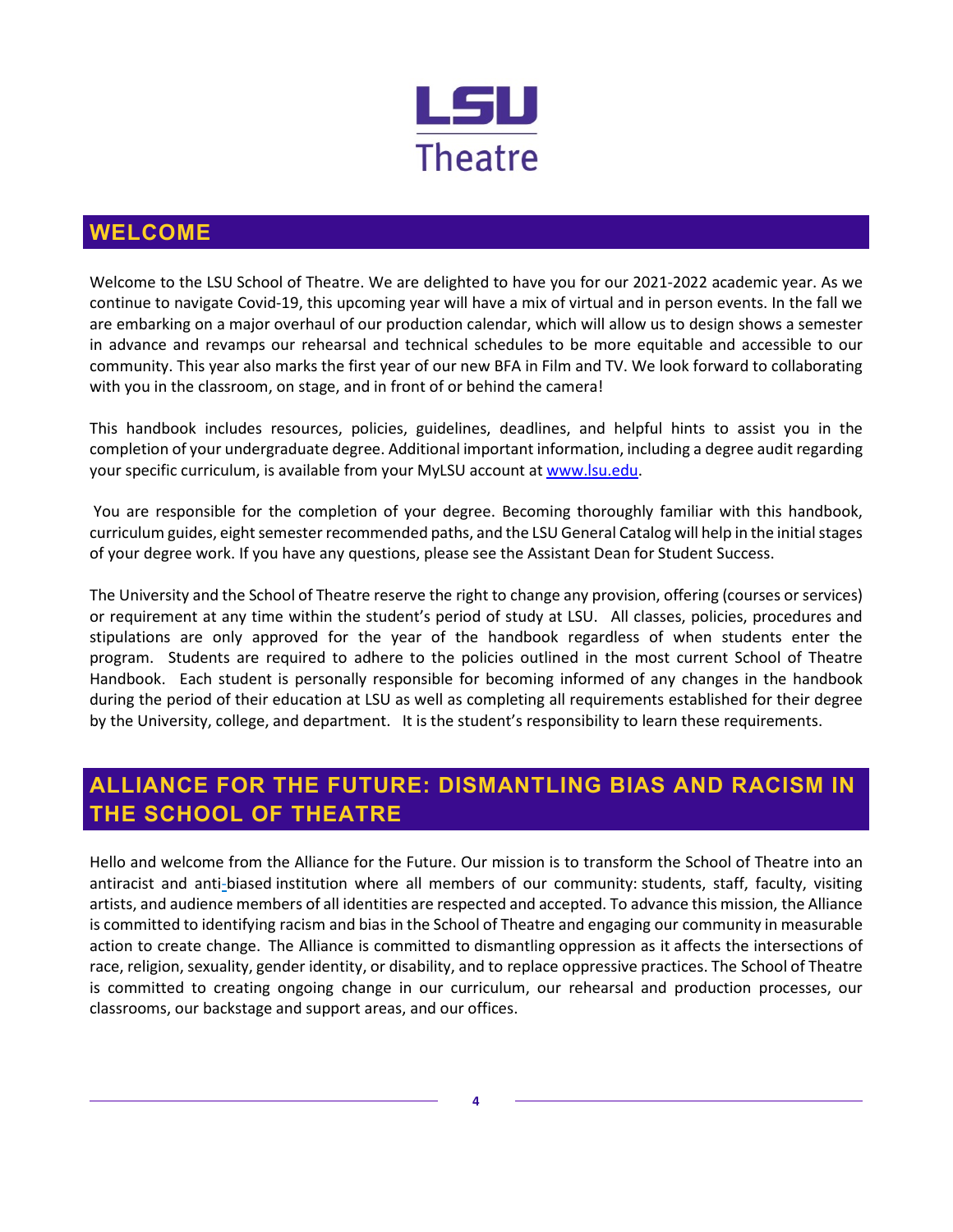With great work and dedication, we look to build spaces, both physical and virtual, that welcome our community in all its beauty and diversity. The School of Theatre must continue to learn from mistakes to create opportunity and access for voices of all backgrounds and lived experiences. This work begins with the stories we tell ourselves and others. We reject the centering of White, Cis, able-bodied, and Straight narratives which have been upheld for so long and commit to celebrating myriad perspectives which have been so often overlooked and silenced in the past. Celebrating our richness demands that we include stories about diverse populations as told by members of those populations. We defy the myth of scarcity that works against the realities of our current and future abundance. We have everything we need to transform our School and the industries it supports.

The Alliance commits to lead the School of Theatre in remaining mindful of our students' place as soon-tobe leaders in our field and recognizing that our values and actions affect today reverberate into their futures. To advance our mission of transformation, the School of Theatre, with the support of the Alliance for the Future, commits to:

- Perform a biannual climate survey to elicit the experiences of members of our community and assess the effectiveness of programmatic and policy shifts
- Create affinity spaces for historically marginalized groups
- Provide access to training that will minimize harm in our community as well as foster support mechanisms to assist when harm occurs
- Develop a direct and accessible means for people to report grievances which lead to prompt and meaningful actions to minimize future harm and work toward healing.
- Engage with alumni and take meaningful steps to repair relationships that have been damaged in the past.
- Actively recruit BIPOC faculty, staff, and guest artists.
- Ongoing active listening, questioning, analysis and cultural course corrections to minimize trauma and provide healthy learning environments

The Alliance includes representatives from our undergraduate and graduate alumni and current students and faculty and staff. We are structured as a non-hierarchical collective and all meetings are open to our community. We encourage participation in whatever ways you feel comfortable. If you would like more information please visit the **Alliance for the Future** home page.

Opportunities for students and alumni to self-nominate for the Alliance happen at the beginning of every year.

2021 Continuing members

Femi Euba, Louise and Kenneth Kinney Professor of Theatre (Faculty/Staff Representative) theuba@lsu.edu

- Tara Houston, Assistant Professor of Scenic Design (Faculty/Staff Representative) tarahouston1@lsu.edu
- Kyla Kazuschyk, Associate Professor of Costume Technology (Faculty/Staff Representative) kkazuschyk@lsu.edu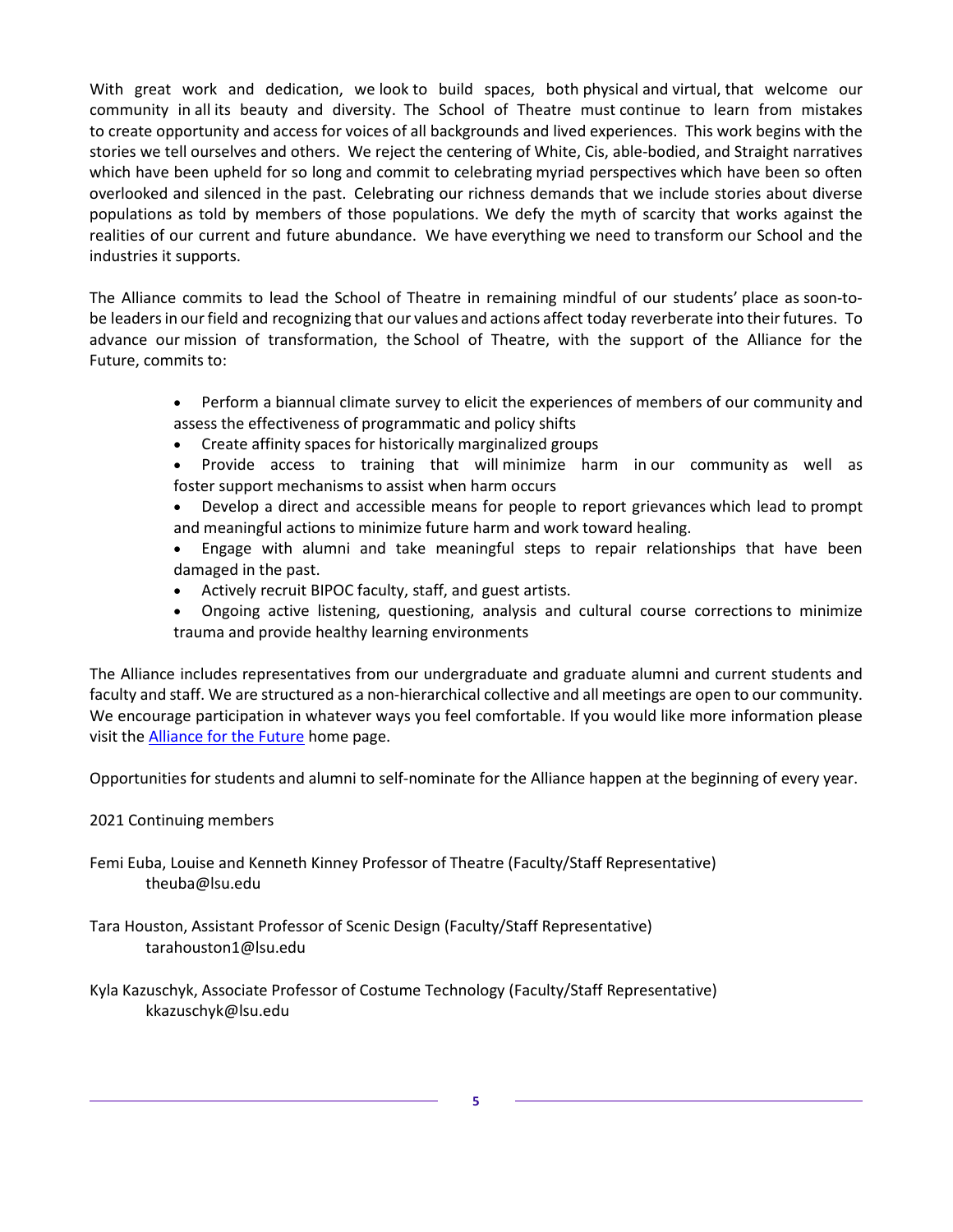Ferris Peters, Office Manager (Faculty/Staff Representative) fpeters1@lsu.edu

- Isaac Pletcher, Assistant Professor of Film and Television (Faculty/Staff Representative) isaacp@lsu.edu
- C. Touchet, Instructor of Entertainment Lighting and Media Production (Faculty/Staff Representative) ctouch5@lsu.edu

Shannon Walsh, Associate Professor of Theatre History (Faculty/Staff Representative) swalsh@lsu.edu

# <span id="page-5-0"></span>**RESPECT**

The School of Theatre strives to welcome and celebrate the wholeness of its members. As a member of our community students agree to respect the dignity of every individual.

- We will give each other grace; this is hard work and mistakes will happen
- Be accountable for the impact of your behavior.
- There is no statute of limitations for harm. Harmful behavior may be addressed at any time.
- Language matters
	- Names and pronouns will be respected.
	- Use inclusive language: avoid biased, discriminatory, sexist, prejudiced, racist, ableist, denigrating terms. For examples, see the Northwestern Counseling Inclusive Language [Guide](https://www.northwestern.edu/brand/editorial-guidelines/inclusive-language-guide/)
	- Avoid gendered language (unless specifically told otherwise): Avoid titles (Ms., Mr., Miss, Mrs.), avoid gendered job titles ("mail carrier" rather than "mailman"),don't refer to groups by gender ("boys and girls" or "ladies and gentlemen" or "hey, guys")

# <span id="page-5-1"></span>**LAND ACKNOWLEDGEMENT**

As a land, sea, and space-grant institution, Louisiana State University and A&M College (LSU) has a responsibility to acknowledge, honor, and affirm Indigenous culture, history, and experiences. LSU is a community of higher learning built upon the traditional, ancestral, and contemporary lands of Indigenous peoples. At the heart of LSU's campus are two earthen mounds, architectural remnants created by Native Americans and predating the pyramids in Egypt. These mounds are believed to be the oldest edifices in North America. Built by a people who were egalitarian fisher-hunter-gatherers, the LSU Indian Mounds were built as a place of gathering over the course of 200 years. LSU recognizes the communities native to this region including the Caddo Adai Indians of Louisiana, Biloxi Chitimacha Confederation, Chitimacha Tribe of Louisiana, Choctaw Nation, Coushatta Tribe, FourWinds Cherokee Tribe, Muscogee (Creek), Point au Chien Tribe, TunicaBiloxi Tribe, United Houma Nation, and others whose memories may have been erased by violence, displacement, migration, and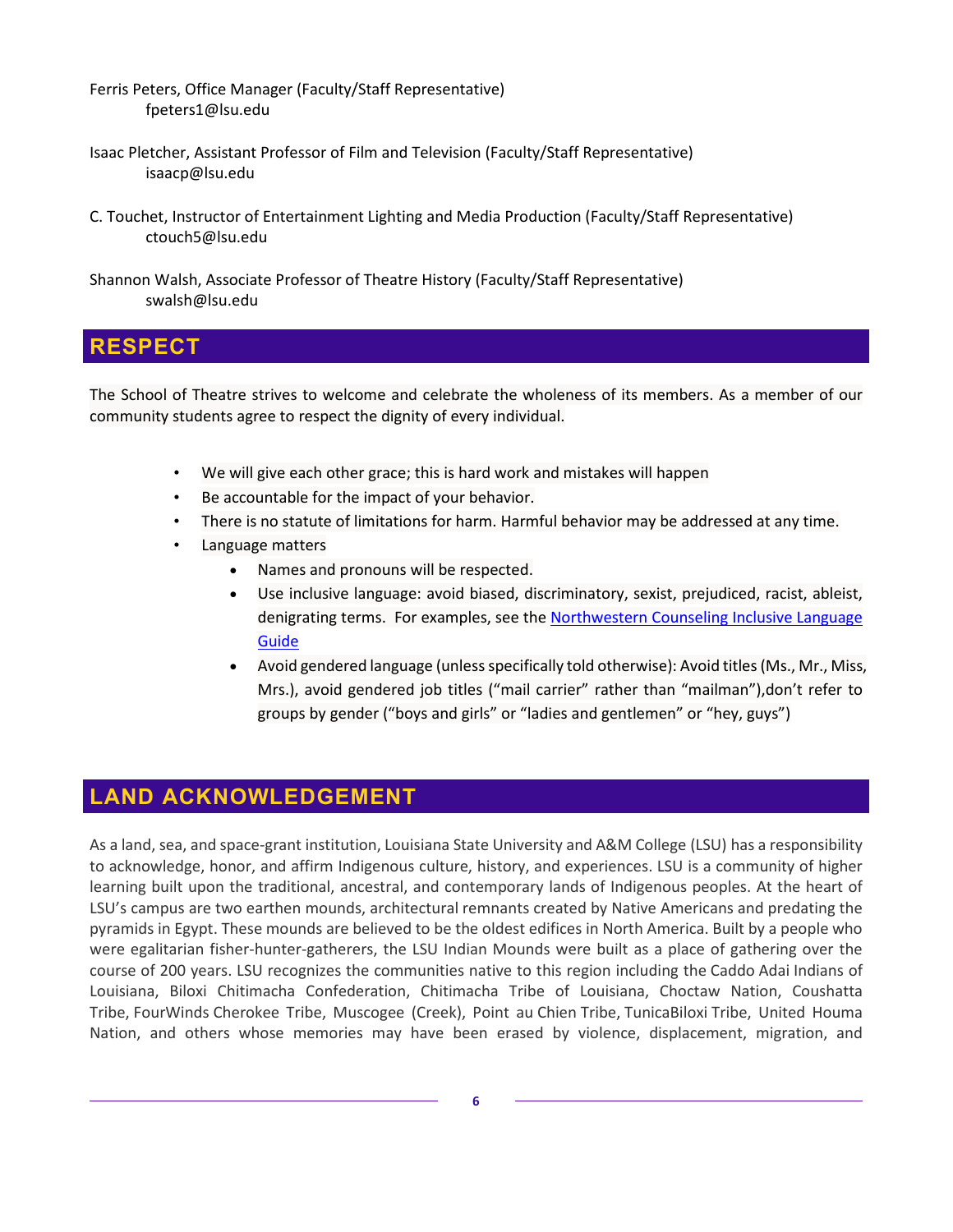settlement. As a University, we thank them for their strength and resilience as stewards of this land and are committed to creating and maintaining a living and learning environment that embraces individual difference, including the Indigenous peoples of our region.

# <span id="page-6-0"></span>**CONTACT INFORMATION**

# <span id="page-6-1"></span>ADMINISTRATION AND OFFICE STAFF

Kristin Sosnowsky, Interim Dean of CMDA ksosno1@lsu.edu Tim Love, Executive Assistant to the Dean contract the contract of the [cmdadeansoffice@lsu.edu](mailto:cmdadeansoffice@lsu.edu) Ferris Peters, Front Office Coordinator (SOT) fpeters1@lsu.edu Vastine Stabler, Managing Artistic Director stabler stabler stabler1@lsu.edu Jeffery Perry, Associate Dean of Graduate Studies (CMDA) cmdagradstudies@lsu.edu Amy Smith, Assistant Dean, Office of Student Success (CMDA) asmith10@lsu.edu Joshua Allred, SOT Recruiting Coordinator and First-Year Advisor in the same individual plane and the setting Paloma Gonzalez, Data Coordinator, Office of Student Success (CMDA) paloma@lsu.edu Melissa Fay, Business Manager, School of Theatre metal metal manager manager manager mfay@lsu.edu Cullen Sadler, Marketing Coordinator (CMDA) disable subsequently sadled its states of the states of the states of the states of the states of the states of the states of the states of the states of the states of the states Leonce Clement, Creative Coordinator (CMDA) lclement1@lsu.edu Zachary Hazelwood, Director of Operations (CMDA) and the state of the state of the state of the state of the state of the state of the state of the state of the state of the state of the state of the state of the state of

## <span id="page-6-2"></span>PROGRAM HEADS

Sonya Cooke, Head of Undergraduate Performance Program entitled and cooke1@lsu.edu Nick Erickson, Head of M.F.A. Acting Program nickwe@lsu.edu nickwe@lsu.edu James L. Murphy, Head of M.F.A. Technology and Design Programs in the sum ilmurphy@lsu.edu Isaac Pletcher, Head of Film and Television Program isaacp and allan Sikes, Head of PhD Program asikes@lsu.edu<br>Alan Sikes, Head of PhD Program asikes@lsu.edu asikes@lsu.edu

# <span id="page-6-3"></span>SCHOOL OF THEATRE MAIN OFFICE

105 Music and Dramatic Arts Building Baton Rouge, LA 70803 Telephone • 225-578-4174 Fax • 225-578-4135 Web sites • [www.lsu.edu/cmda/theatre](http://www.lsu.edu/cmda/theatre) [•http://www.swinepalace.org](http://www.swinepalace.org/) Box Office • 225-578-3527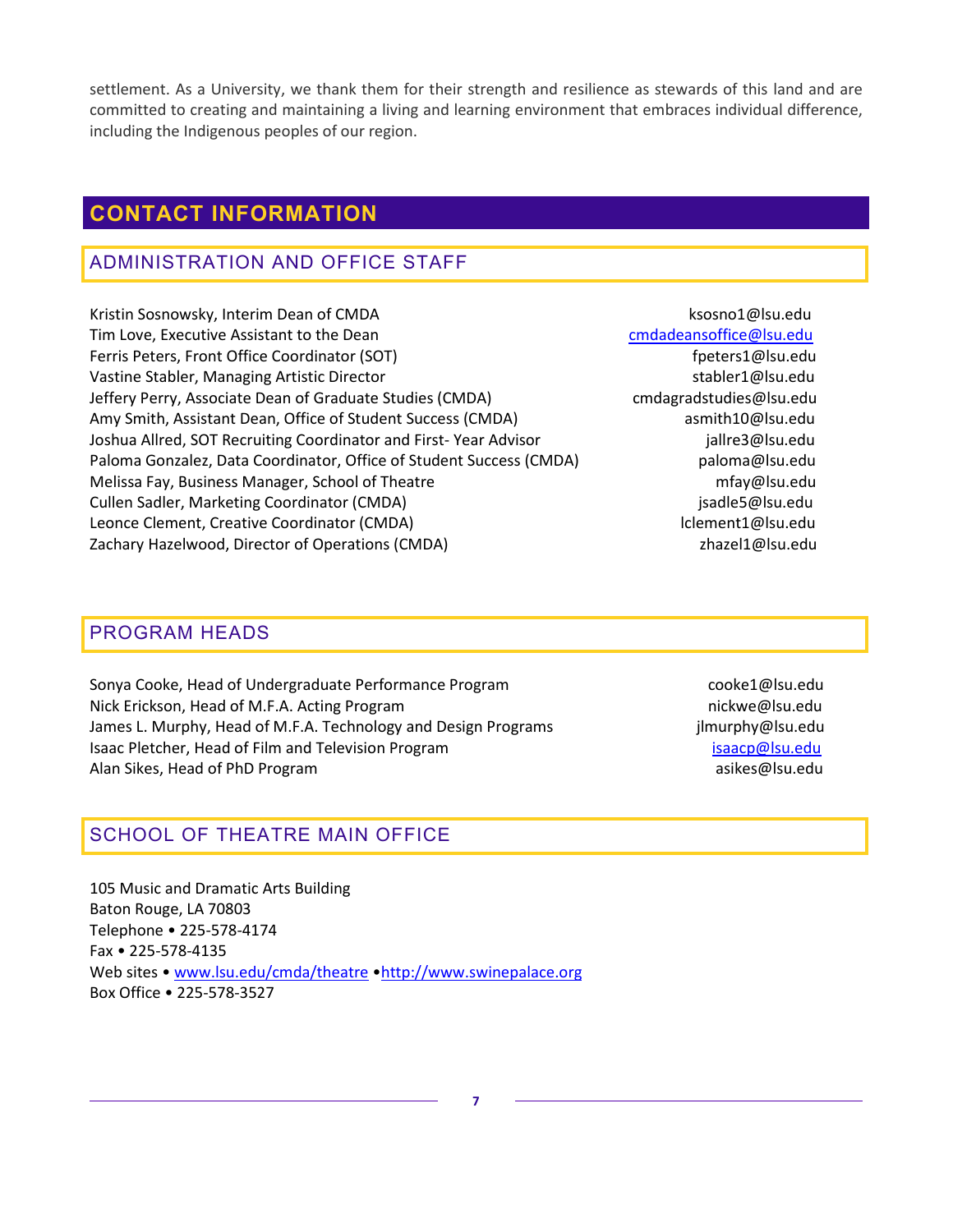# <span id="page-7-0"></span>FACULTY AND STAFF (CLICK NAME FOR CURRENT BIO)

| Allred, Josh         | 9282 | 105<br><b>MDA</b> | Jallre3@lsu.edu<br>Lead Student Success and Recruiting<br>Coordinator |                         |
|----------------------|------|-------------------|-----------------------------------------------------------------------|-------------------------|
| Bernardoni, Jeremy   | 3799 | 378               | Assistant Professor of Costume Design                                 | jbernardoni1@lsu.edu    |
|                      |      | <b>MDA</b>        |                                                                       |                         |
| Cho, EunJin          |      |                   | Visiting Sound Design Faculty                                         | eunjinchobarr@gmail.com |
| Chrest, Joe          |      |                   | Adjunct Film & TV                                                     | chrest911@gmail.com     |
| Cooke, Sonya         | 3534 | 384               | Assistant Professor of Acting, Head of                                | Cooke1@Isu.edu          |
|                      |      | <b>MDA</b>        | Undergraduate Performance                                             |                         |
| Darraugh, Adam       |      |                   | Adjunct Professor                                                     |                         |
| Duggan, Brett        |      |                   | <b>Adjunct Professor</b>                                              |                         |
| Eddy, John           | 4979 | 155               | Professional-in-Residence; Properties                                 | jeddy2@lsu.edu          |
|                      |      | <b>MDA</b>        | Designer                                                              |                         |
| Erickson, Nick       | 4331 | 381               | Associate Professor, Movement, ; Head                                 | nickwe@lsu.edu          |
|                      |      | <b>MDA</b>        | <b>MFA Acting</b>                                                     |                         |
| Euba, Femi           | 3537 | 321               | Louise and Kenneth Kinney Professor;                                  | theuba@lsu.edu          |
|                      |      | <b>MDA</b>        | <b>Black Drama and Playwriting</b>                                    |                         |
| Fay, Melissa         | 8594 | 120               | School of Theatre Business Manager                                    | mfay@lsu.edu            |
|                      |      | <b>MDA</b>        |                                                                       |                         |
| Fletcher, John       | 3544 | 325               | Billy J. Harbin Associate Professor,                                  | jfletch@lsu.edu         |
|                      |      | <b>MDA</b>        | Theatre History,                                                      |                         |
| <b>Houston, Tara</b> | 3538 | 377               | Assistant Professor of Scenic Design                                  | tarahouston1@lsu.edu    |
|                      |      | <b>MDA</b>        |                                                                       |                         |
| Judy, George         | 3540 | 391               | Gresdna A. Doty Professor, Acting,                                    | gjudy@lsu.edu           |
|                      |      | <b>MDA</b>        | Directing                                                             |                         |
| Kazuschyk, Kyla      |      | 173               | Associate Professor, Costume Technology                               | kkazuschyk@lsu.edu      |
|                      |      | <b>MDA</b>        |                                                                       |                         |
| LiCata, Vince        |      |                   | Adjunct Professor                                                     | licata@lsu.edu          |
| Love, Timothy        | 9959 | 191               | Dean's Office                                                         | cmdadean@lsu.edu        |
|                      |      | <b>MDA</b>        |                                                                       |                         |
| Murphy, James        | 3543 | 375               | Professor, Technology; Production                                     | jlmurphy@lsu.edu        |
|                      |      | <b>MDA</b>        | Manager; Head of MFA Technology and                                   |                         |
|                      |      |                   | Design                                                                |                         |
| Parquet, Lori        |      |                   | Adjunct Professor                                                     |                         |
| Perlis, Susan        |      | 317               | Co-Head of Dance                                                      | sperli1@lsu.edu         |
|                      |      | <b>MDA</b>        |                                                                       |                         |
| Peters, Ferris       |      | 105               | Front Office Coordinator                                              | fpeters1@lsu.edu        |
|                      |      | <b>MDA</b>        |                                                                       |                         |
| Pletcher, Isaac      | 1920 | 383               | Assistant Professor, Film and Television                              | isaacp@lsu.edu          |
|                      |      | <b>MDA</b>        |                                                                       |                         |
| Pryor, Katie         |      |                   | Adjunct Professor                                                     |                         |
| Ribiero da Silva,    |      | 315               | Co-Head Dance                                                         | cribeiro1@lsu.edu       |
| Claudio              |      | <b>MDA</b>        |                                                                       |                         |
| Sansom, Rockford     |      | 382               | Assistant Professor of Voice; Associate                               | Rocky1@lsu.edu          |
|                      |      | <b>MDA</b>        | Head, MFA Acting                                                      |                         |

**8**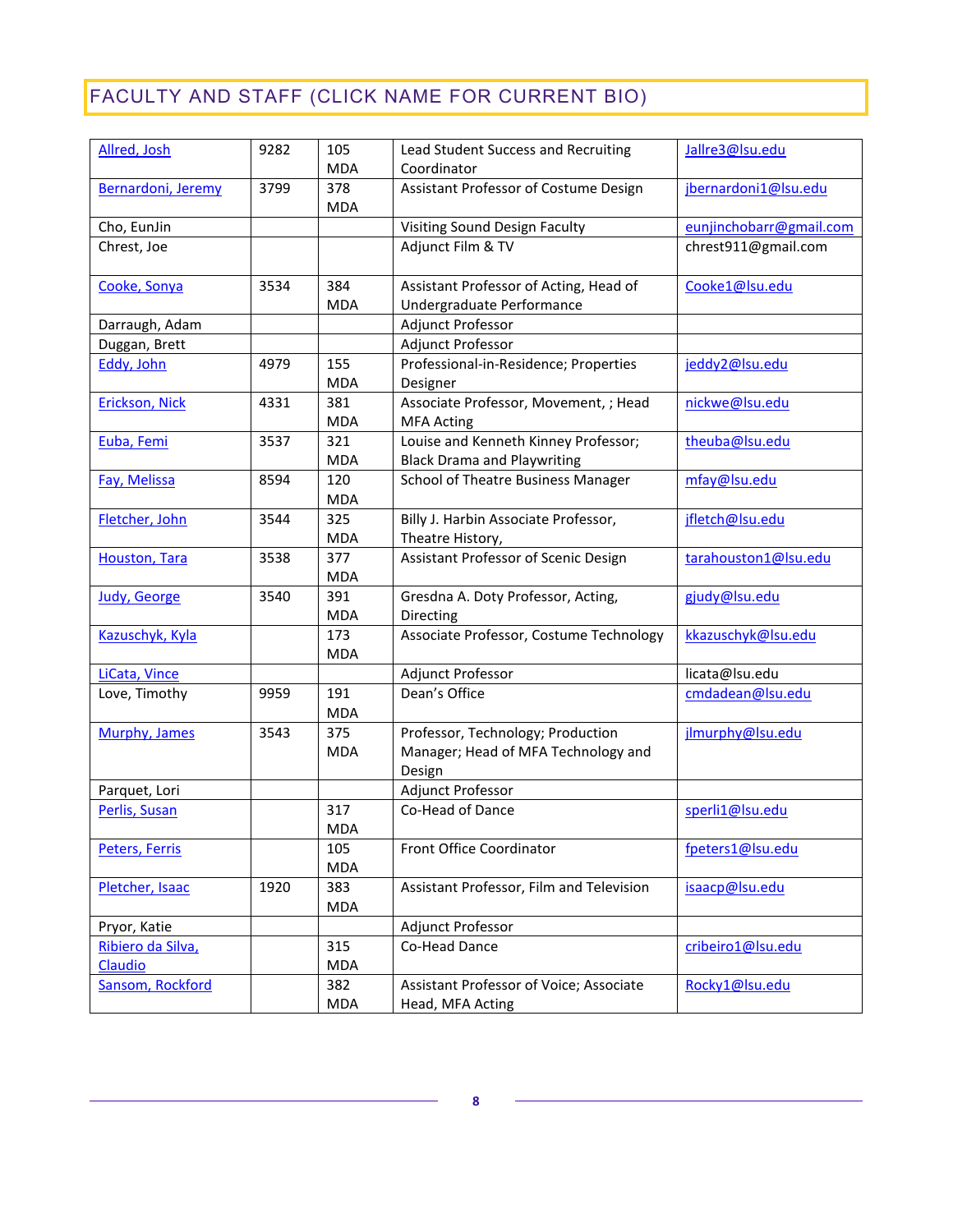| Sikes, Alan             | 3536 | 319        | Assistant Professor, Theatre History, Head     | asikes@lsu.edu        |
|-------------------------|------|------------|------------------------------------------------|-----------------------|
|                         |      | <b>MDA</b> | Ph.D.                                          |                       |
| Sosnowsky, Kristin      | 9274 | 105        | Professor, Arts Administration; Chair          | ksosno1@lsu.edu       |
|                         |      | <b>MDA</b> |                                                |                       |
|                         |      |            |                                                |                       |
| Smith, Amy              | 8854 | 102        | <b>CMDA Assistant Dean for Student Success</b> | asmith10@lsu.edu      |
|                         |      | SOM        |                                                |                       |
| <b>Stabler, Vastine</b> | 9277 | 105        | Managing Artistic Director, Swine Palace       | sotmanagement@lsu.edu |
|                         |      | <b>MDA</b> |                                                |                       |
| Stelly, Chris           |      |            | <b>Adjunct Professor</b>                       |                       |
| Touchet, C.             |      | 352        | Instructor of Entertainment Lighting &         | Ctouchet5@lsu.edu     |
|                         |      | <b>MDA</b> | Media                                          |                       |
| <b>Walsh, Shannon</b>   |      | 323        | Associate Professor, Theatre History           | swalsh@lsu.edu        |
|                         |      | <b>MDA</b> |                                                |                       |
| Wasserman, Nicole       |      |            | <b>Adjunct Professor</b>                       |                       |
| Wood, Chris             | 3972 | 155        | Professional-in-Residence, Scenic              | chriswood@lsu.edu     |
|                         |      | MDA        | Technologist                                   |                       |

 $\equiv$ 

 $\overline{\phantom{a}}$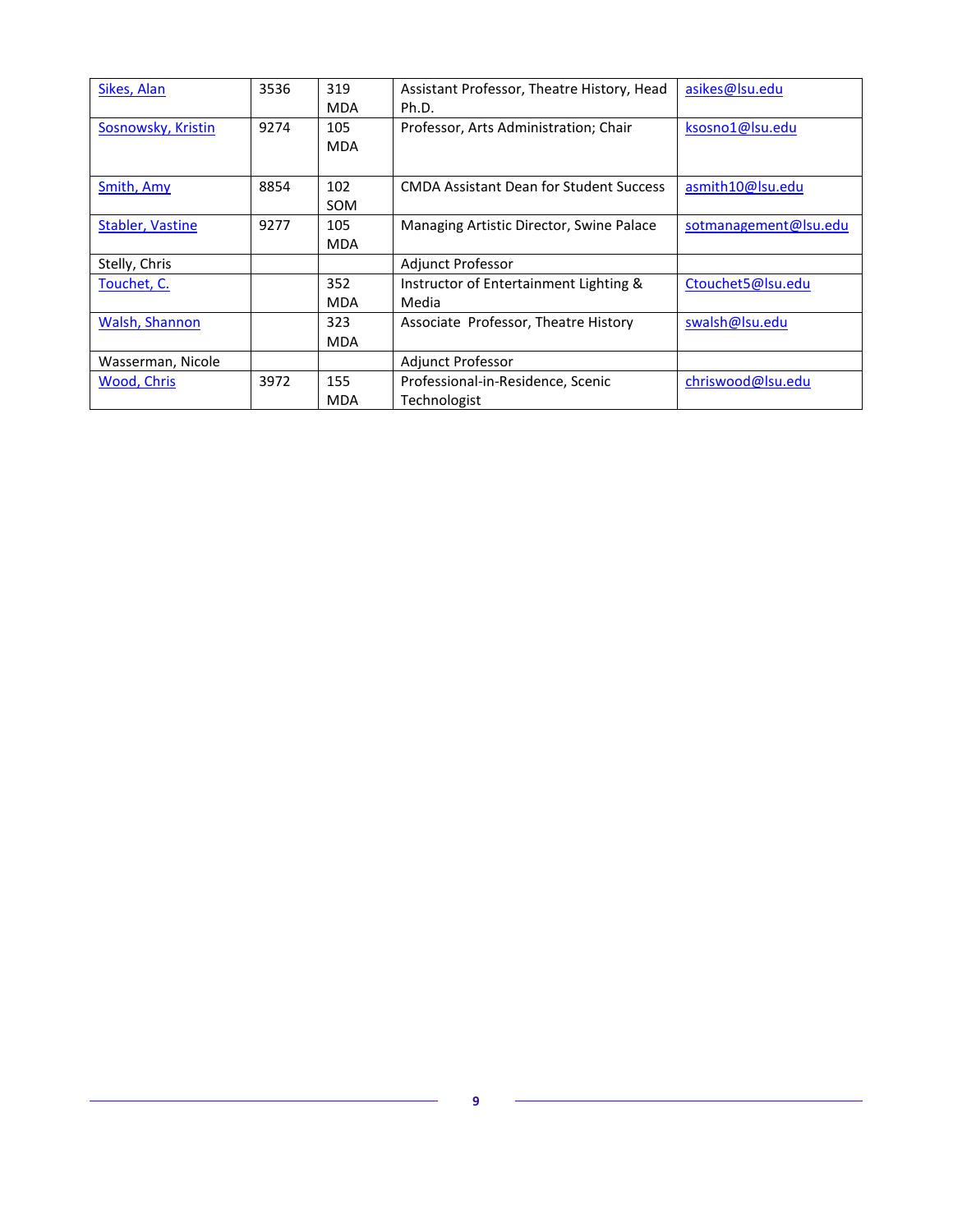# <span id="page-9-0"></span>**OTHER OFFICES**

| Dean of Students                        | 225-578-8607                |
|-----------------------------------------|-----------------------------|
| International Services Office           | 225-578-3191                |
| <b>Student Health Center</b>            | 225-578-6271                |
| <b>Disability Services</b>              | 225-578-5919                |
| Olinde Career Center                    | 225-578-2162                |
| <b>LSU Dining</b>                       | 225-578-6642                |
| Residential Life (housing)              | 225-578-8663                |
| Financial Aid and Scholarships          | 225-578-3103                |
| LSU Student Advocacy and Accountability | 225-578-4307                |
| Parking, and Transportation             | 225-578-5000                |
| <b>LSU Police</b>                       | 225-578-3231                |
| <b>Campus Directory</b>                 | https://www.lsu.edu/a-z.php |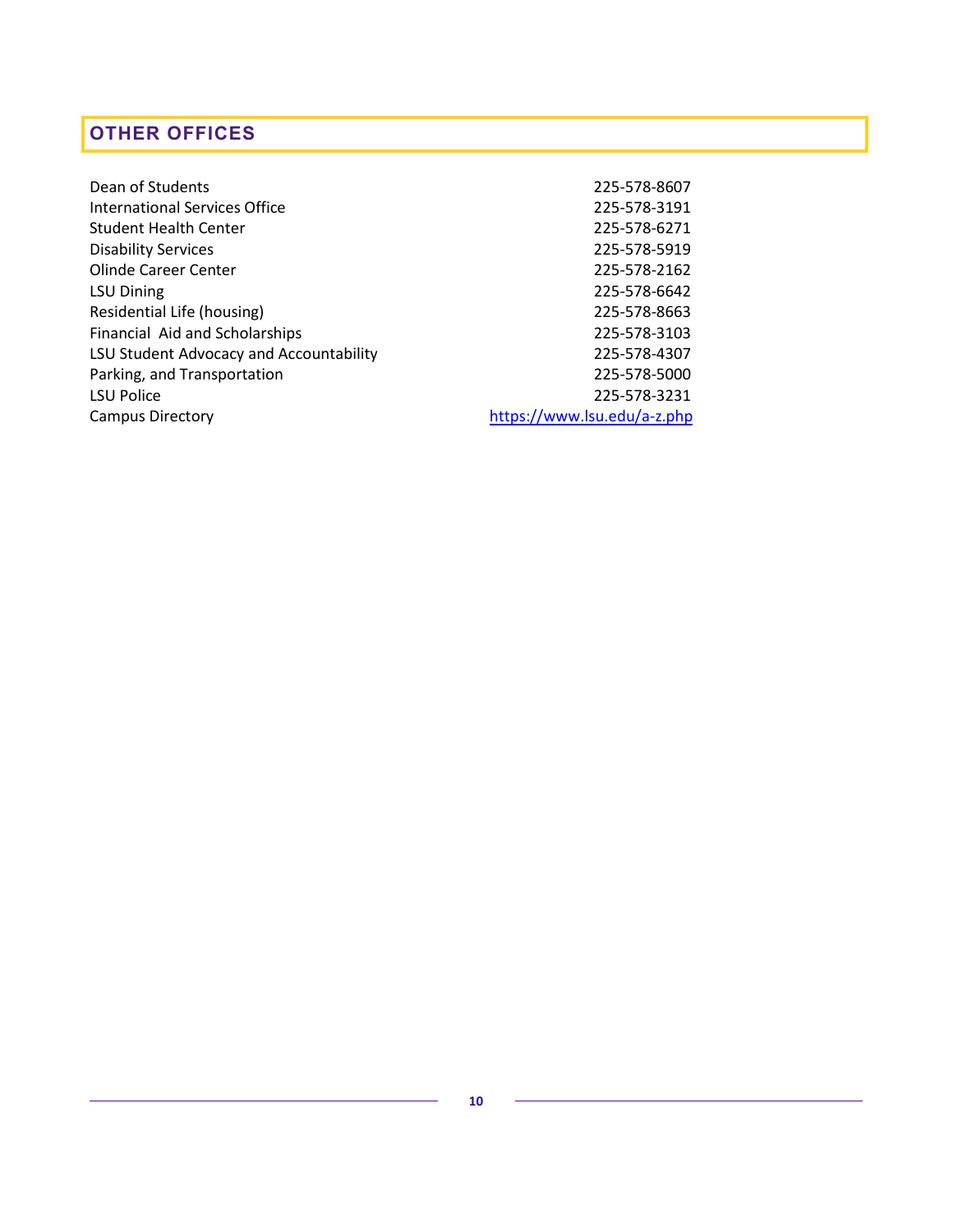# <span id="page-10-0"></span>**ACADEMICS**

#### **Academic Requirements for Obtaining a Degree:**

Students must maintain a grade point average of 2.00 on all work taken, except for those courses in which grades of P, W, or I are recorded. You must have a cumulative GPA of 2.0 on all college work taken at this and any other university in order to graduate from LSU. In addition, all Bachelor of Arts in Theatre majors must achieve a grade of C- or higher in all Theatre courses. The Bachelor of Fine Arts in Film and Television requires a 2.5 cumulative GPA and a 3.0 GPA in B.F.A. courses.

Students must also fulfill a minimum residency requirement of two semesters (or four summer terms), earn at least 25% of the total number of hours required for the degree at this University, and meet the residency requirements of their college as stipulated in each "college" and "school" section of the catalog.

Students must meet all degree requirements as stated in the catalog.

**GPA calculations:** It is vital that you be aware of your current standing in the University so that you may make reasonable decisions concerning registration, outside activities, future plans, etc. This information is available at the END of the degree audit (accessed via MyLSU) and labeled "Current Academic Standing". A GPA calculator is also available at www.lsu.edu/cas. If you have questions about your GPA, see the Assistant Dean for Student Succcess.

**Mandatory Advising:** Freshmen and incoming Transfer students must see an academic advisor prior to scheduling classes in the first two semesters. After the freshman year, advising is strongly suggested but is not mandatory prior to scheduling. Students may schedule an advising appointment using the Navigate Student App.

**Degree audits:** A degree audit is a computer-generated document indicating courses completed and what is yet required to complete your degree so that you can plan effectively which courses to schedule. The degree audit changes each semester as you complete courses.

**Registration:** New students are required to attend Spring Invitational or Freshman and Transfer Student Orientation during which time they are able to take advanced placement tests and register for classes.

In subsequent semesters, the registration procedure is a computer-access system. Detailed instructions for completing this part of registration are given in the Schedule of Classes, available online. Although students create and submit their own schedule requests on-line, consultation with an academic advisor is recommended when choosing courses each semester. Entering students may have courses scheduled on their behalf for the fall semester. For current students, late-penalties apply to continuing students who do not meet the preregistration and fee payment deadlines.

**Late Registration - Drop/Add Policies:** University policies concerning Drop/Add may be found in the LSU General Catalog. Students beyond the freshman year are able to drop courses by using MyLSU through the final date to drop each semester. Freshmen must contact an academic advisor to drop classes.

**ABS (Advance Billing System):** LSU has implemented a system designed to enable the majority of students to conduct University financial business via MyLSU. As an LSU student, you will automatically have an account in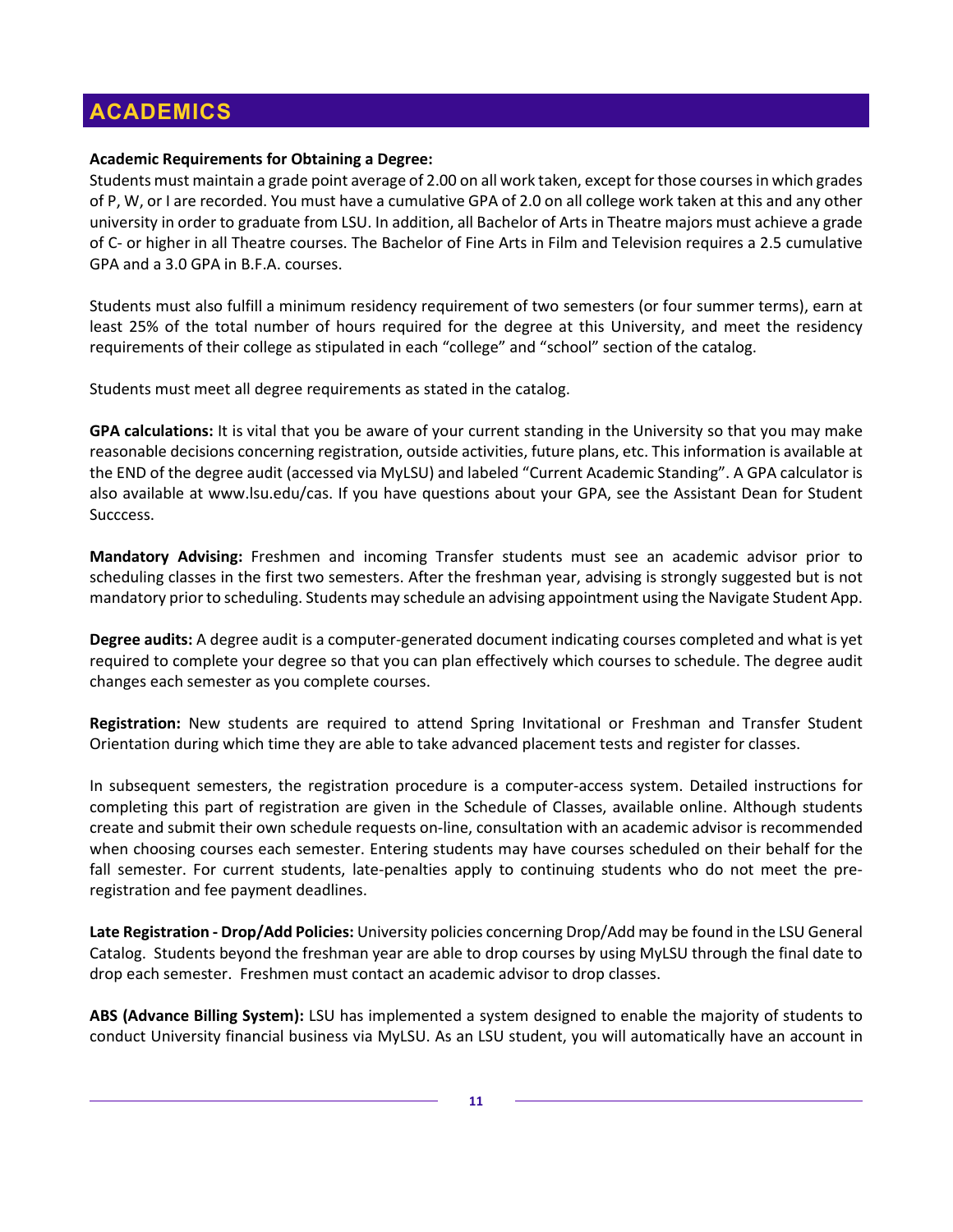this system. Class schedules resulting from advance registration will be included on your MyLSU account. Fee bills are not mailed. They must be accessed via MyLSU. You must pay your fees on or prior to the due date listed on your fee bill. You must complete registration through your MyLSU account, even if the amount due is zero. If your payment is not received by the due date, your classes will be purged from the system. If you pay fees after the due date, you will be assessed a late registration service charge. Complete information on the ABS system is available from the Office of the University Registrar. Make sure that your mailing address, home phone number and cell phone number are kept current on the LSU system. Use your MyLSU account to update this information.

**Retroactively Adding a Course:** Courses are not normally added to a student's schedule after the 6th day of classes. If a course must be added, and circumstances are beyond the student's control, a retroactive add will be considered. All requests for retroactive adds must be made to the Assistant Dean, with an explanation as to why the course must be added and approval from the faculty member teaching the class. Retroactive procedures will be considered only in exceptional instances.

**Excused Absences:** All students are held to the PS-22 LSU policy statement regarding excused absences. Excused absences may be granted for certain off-campus performances or obligations that are directly related to the LSU experience. When students have valid reasons for absence (see PS-22), they are responsible "for providing advance notification and appropriate documentation of the reason for the absence" and "for making up examinations, obtaining lecture notes, and otherwise compensating for what may have been missed."

**Disability Services:** LSU Disability Services provides appropriate auxiliary aids and services to students with disabilities to ensure they receive full participation in all activities, programs and services at the university. Any student with a documented learning, physical, psychological, or other disability that significantly impacts academic pursuits is potentially eligible to receive accommodations. Incoming students should register with LSU Disability Services at Spring Invitational, Freshman and Transfer Orientation. Continuing students should register at the beginning of their enrollment at LSU or as soon as they are able to post-diagnosis. Accommodations are determined by DS and it is the responsibility of the student to provide accommodation information to professors. The guide for DS accommodations can be found here:<https://www.lsu.edu/disability/>

**Auditions:** Audition information for the 2021-2022 academic year will be distributed through Broadcast e-mail with information regarding how students should prepare for the audition.

#### **Important Academic Dates Fall Semester 2021**

| Classes begin                                          | August 23   |
|--------------------------------------------------------|-------------|
| Last day for dropping courses without receiving a "W"  | Sept 8      |
| Last day to add courses or make section changes        | Sept 9      |
| Last day to invoke the Grade Exclusion Policy          | Sept 1      |
| Course scheduling for spring semester, Spring          | October 24  |
| <b>Wintersession Begins</b>                            | December 16 |
| Last day to drop courses or resign from the University | November 5  |
| Final date to request rescheduling a final exam when   | November 5  |
| three exams are scheduled in 24 hours                  |             |
| Classes End                                            | Dec 4       |

**12**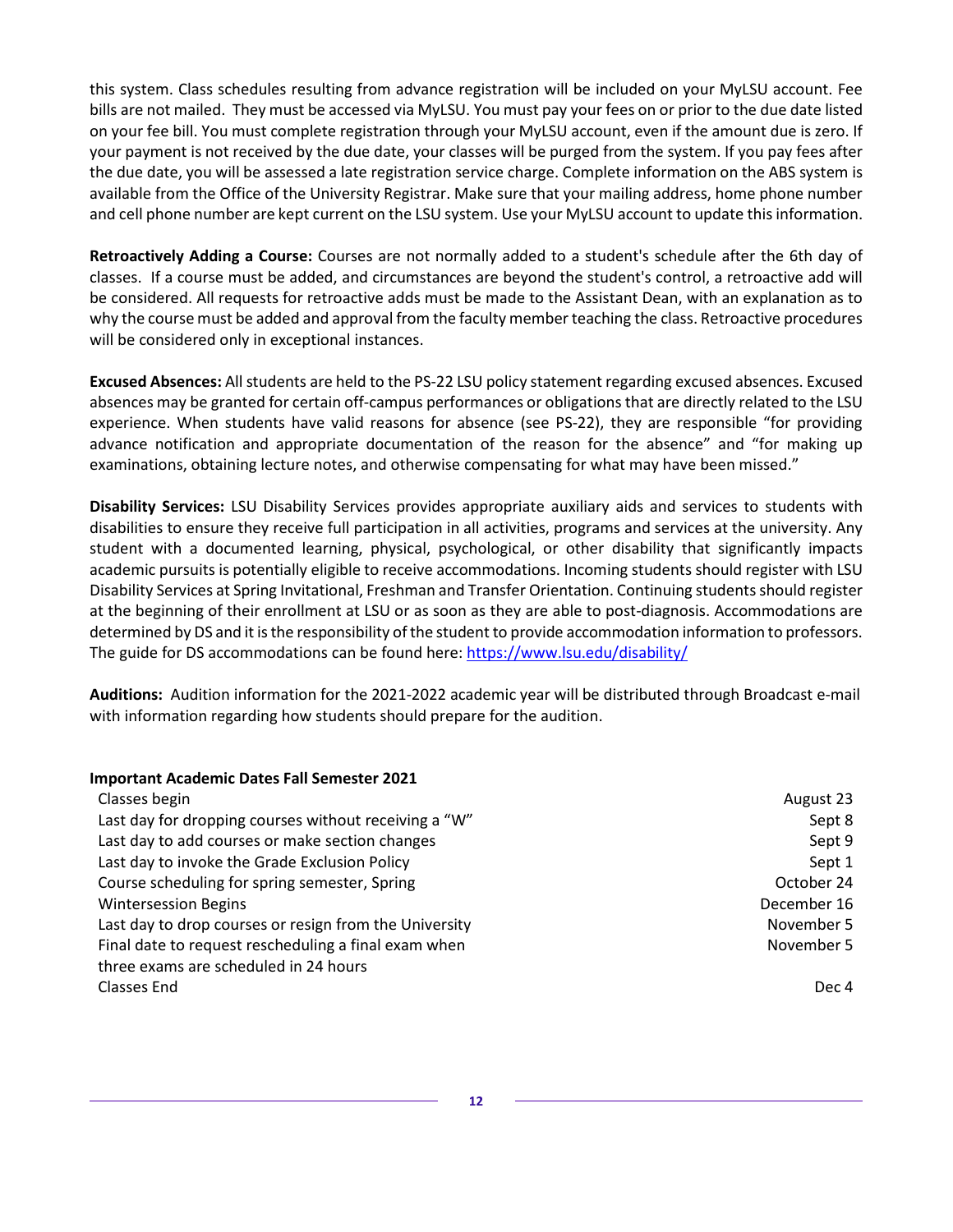| <b>Important Academic Dates Spring Semester 2022</b>     |            |
|----------------------------------------------------------|------------|
| Classes begin                                            | January 18 |
| Last day for dropping courses without receiving a "W"    | January 26 |
| Last day to add courses or make section changes          | January 27 |
| Last day to invoke the Grade Exclusion Policy            | January 27 |
| Course scheduling for fall semester, Summer Intersession | March 27   |
| and Wintersession begins                                 |            |
| Last day to drop courses or resign from the University   | April 14   |
| Final date to request rescheduling a final exam when     | April 14   |
| three exams are scheduled in 24 hours                    |            |
| Classes End                                              | May 7      |
| <b>Summer Session B Begins</b>                           | May 23     |
| <b>Summer Session C Begins</b>                           | July 5     |

Make sure you check the Academic Calendar at www.lsu.edu each semester for current information as dates are occasionally adjusted.

#### **CURRICULUM GUIDES**

The curriculum guide sheets are designed to give an overview of the degree program, and the courses required to meet the degree requirements. Eight semester recommended paths can be found by consulting the LSU General Catalog links below. Students who do not take courses when recommended may find it impossible to complete their degree program in four years. Realize that certain courses will only be offered in alternate years. Plan early and plan often!

Schedule Booklet:<https://www.lsu.edu/registrar/academics/schedule-booklet.php> LSU General Catalog 2021-2022:<https://www.lsu.edu/academics/catalogs.php>

Eight Semester Paths:

Theatre, B.A. [https://catalog.lsu.edu/preview\\_program.php?catoid=23&poid=11161](https://catalog.lsu.edu/preview_program.php?catoid=23&poid=11161) Film and Television, B.F.A. [https://catalog.lsu.edu/preview\\_program.php?catoid=23&poid=11530](https://catalog.lsu.edu/preview_program.php?catoid=23&poid=11530) Arts Administration Minor [https://catalog.lsu.edu/preview\\_program.php?catoid=23&poid=11115](https://catalog.lsu.edu/preview_program.php?catoid=23&poid=11115) Dance Minor [https://catalog.lsu.edu/preview\\_program.php?catoid=23&poid=11116](https://catalog.lsu.edu/preview_program.php?catoid=23&poid=11116) Physical Theatre [https://catalog.lsu.edu/preview\\_program.php?catoid=23&poid=11104](https://catalog.lsu.edu/preview_program.php?catoid=23&poid=11104) Theatre Minor [https://catalog.lsu.edu/preview\\_program.php?catoid=23&poid=11118](https://catalog.lsu.edu/preview_program.php?catoid=23&poid=11118)

Theatre Student Resources & Services <https://www.lsu.edu/cmda/theatre/resources/student/index.php>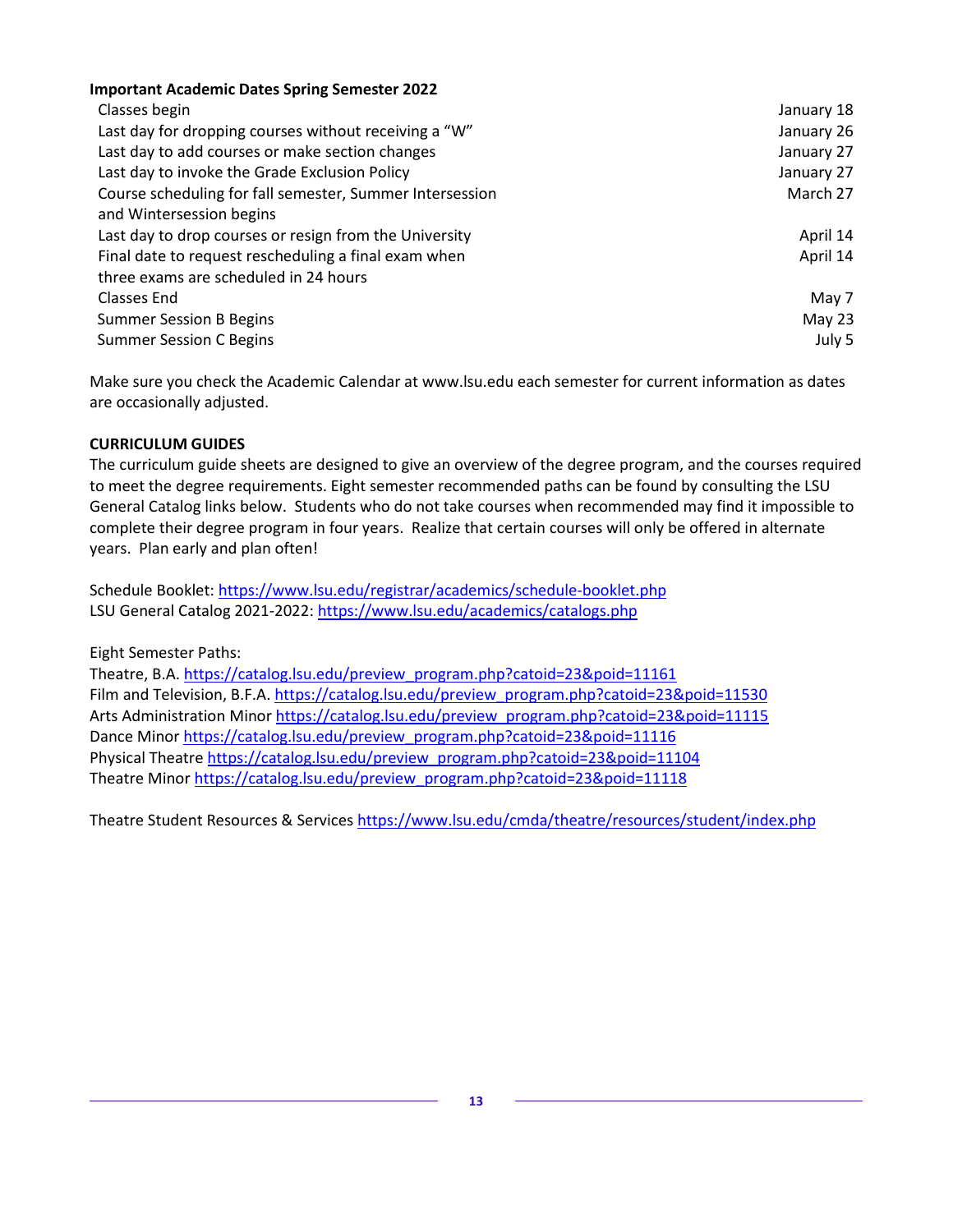# <span id="page-13-0"></span>DEGREE PROGRAMS

B.A. degree with the following concentrations:

- Arts Administration
- Design/Technology
- Performance
- Physical Theatre
- Theatre Studies
- Film and Television \*No longer an active degree program as of Fall 2022

#### B.F.A. in Film and Television

M.F.A. degree with the following specializations:

- Acting
- Scenic Technology and Design
- Costume Technology and Design
- Properties Design and Technology

Ph.D. degree with a concentration in Theatre History, Dramatic Literature, Theory and Criticism.

For additional information about the M.F.A. and Ph.D. degrees, please visit the [LSU Graduate School](https://www.lsu.edu/graduateschool/) website.

### <span id="page-13-1"></span>B.A. IN THEATRE

All theatre students are required to complete the following core theatre courses. This curriculum provides students with a comprehensive view of theatre from a practical, theoretical, and historical viewpoint while also providing them with direct production experiences.

#### **Core Requirements:**

Practical Elements of Stagecraft (THTR 1001) Acting I (THTR 1025) Directing I (THTR 2021) Introduction to Theatrical Design (THTR 2022) Theatre Practicum I (THTR 2026) Script Analysis (THTR 2130) Theatre History and Literature I (THTR 3120) Theatre History and Literature II (THTR 3121) Theatre History and Literature III (THTR 3122) Theatre Practicum II (THTR 4136) Apprentice Seminar (THTR 1010) Journeyman Seminar (THTR 2010) Master Seminar (THTR 4010)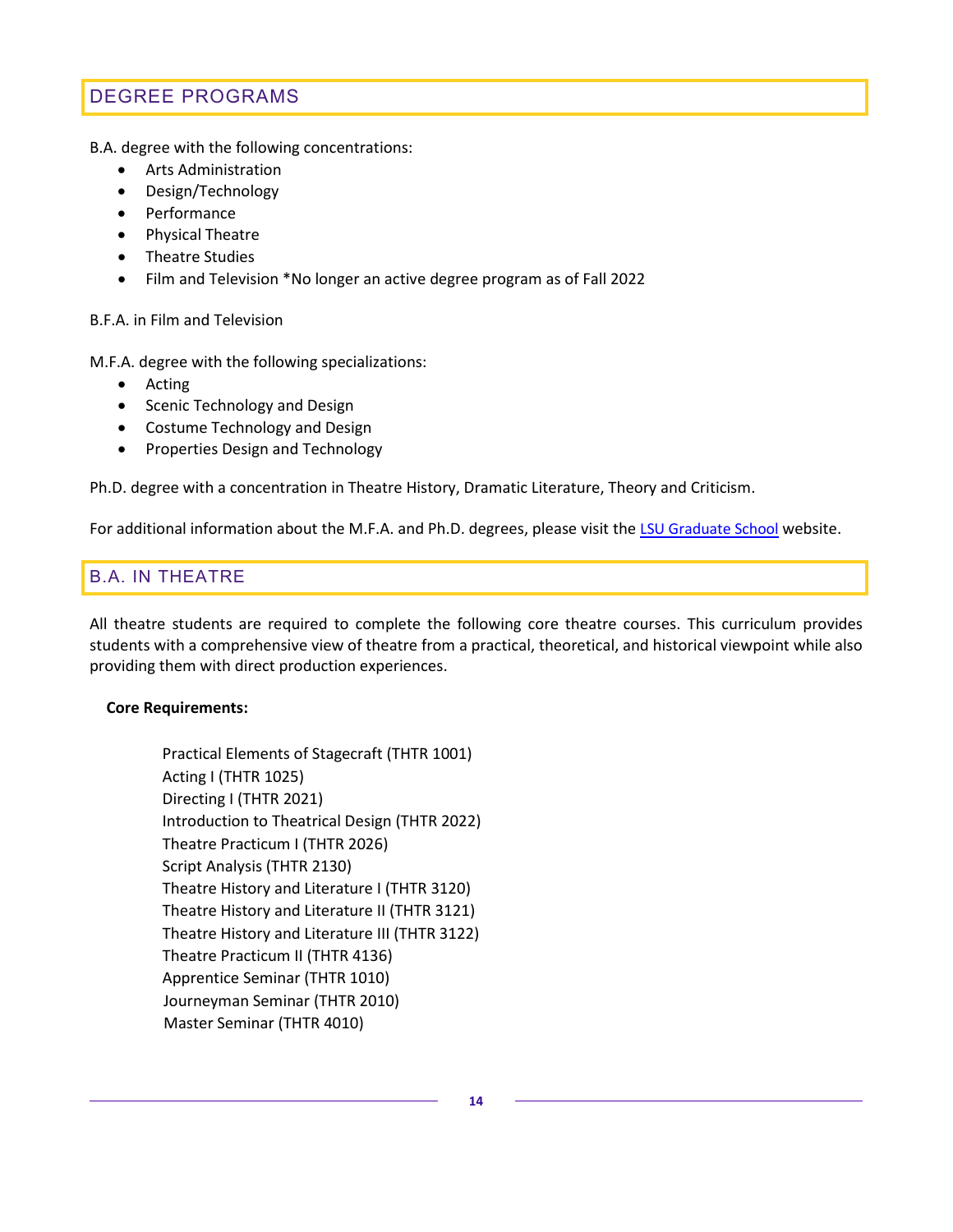*Additional Requirements:*

3 credit hours from approved Theatre Literature courses

3 credit hours from approved Theatre Technology courses

3 credit hours from approved Design or Technology courses

### <span id="page-14-0"></span>**B.A. in Theatre: Arts Administration Concentration**

The Arts Administration concentration is designed to provide students with coursework and practical experience leading to a complete understanding and appreciation of the arts as an industry as well as the role of the arts in the community. Emphasis is placed on non-profit arts organizations. The program is designed to develop, not only professional arts administrators, but also life-long audience members, volunteers, and patrons. Students graduating from the Arts Administration concentration are well-prepared to pursue an advanced degree or a career as a professional arts administrator.

#### **Required courses Arts Administration concentration:**

Introduction to Arts Management (THTR 3320) Marketing the Arts (THTR 3340) Special Topics in Arts Administration (THTR 4300) (twice) Advanced Arts Management (THTR 4320) Fundraising for the Arts (THTR 4350) Survey of Accounting (ACCT 2000) Economic Principles (ECON 2030)\* Principles of Marketing (MKT 3401)

\* Fulfills general education social science requirement.

## <span id="page-14-1"></span>**B.A. in Theatre: Design/Technology Concentration**

The Design/Technology concentration offers the student a full complement of design and technology courses combined with practical experiences through design and technical production assignments for LSU Theatre as well as the opportunity to work alongside a variety of professional designers through the Department's affiliation with Swine Palace. Students graduating from the Design/Technology program are well-equipped to pursue both professional careers in theatre and related fields as well as to pursue advanced degrees.

#### **Required courses Design Technology concentration:**

Portfolio Presentation (THTR 2001) Drafting (THTR 2830) or Theatrical Rendering (THTR 3126)

*Choose 6 credit hours from:*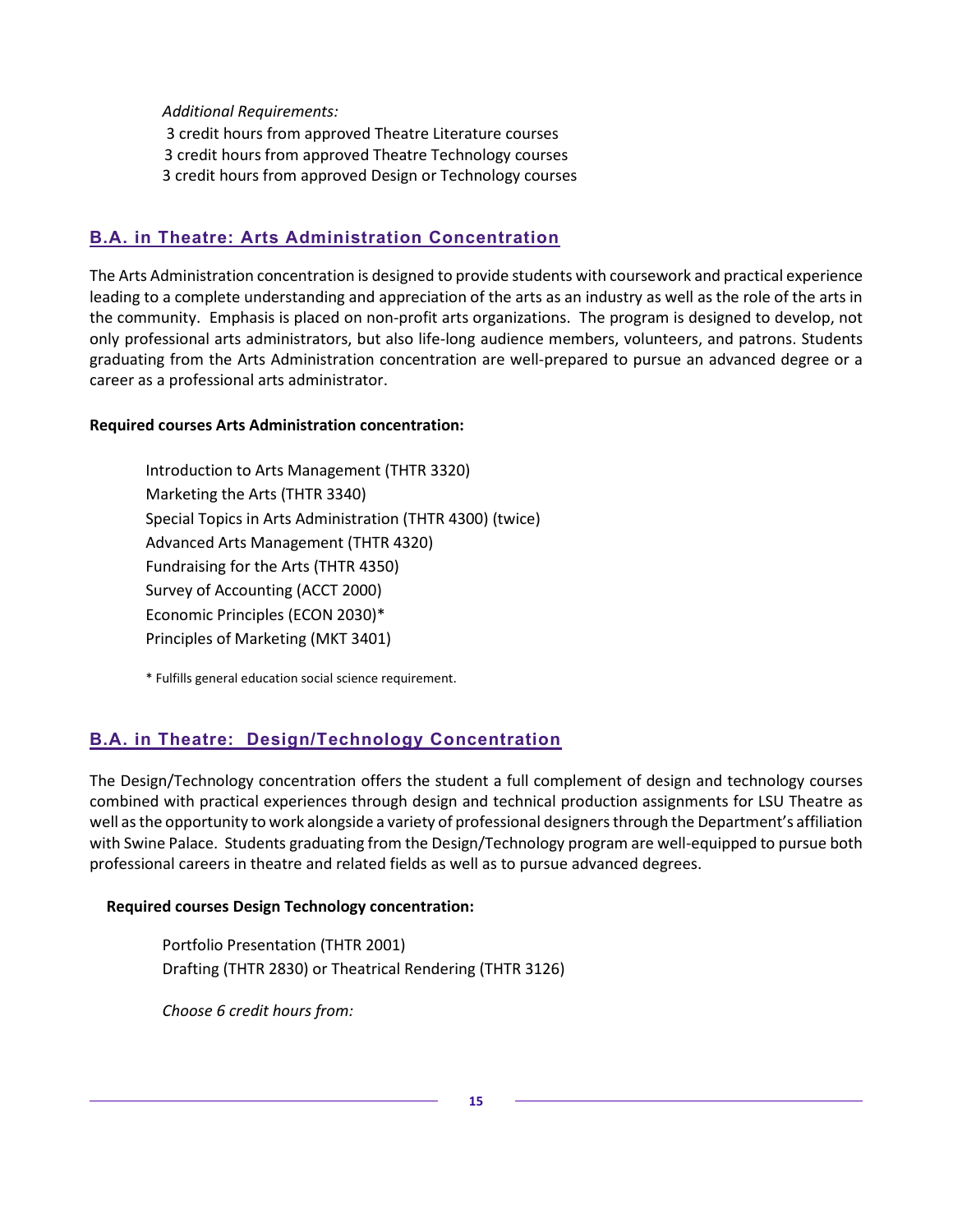Costume Design (THTR 4123); Scenic Design (THTR 4124) Sound Design (THTR 4530), or Lighting Design I (THTR 4531)

#### *Choose 6 credit hours from*

Introduction to Stage Management (THTR 2020), Stage Makeup (THTR 2023), Live Entertainment Technology (THTR 2024), Properties for the Entertainment Industry (THTR 2135), Scenery Construction for the Entertainment Industry (2140), Drafting (THTR 2830), Costume Construction Techniques for the Stage (THTR 3123), Theatrical Rendering (THTR 3126), Scene Painting I (THTR 3435), Sound Technology (THTR 3530), Stage Lighting Technology (THTR 3531), Advanced Costume Construction Techniques for the Stage (THTR 4023), Advanced Stage Makeup (THTR 4123), Scenic Design (THTR 4124), Mask Making (THTR 4128), Advanced Stage Makeup (TTHTR 4132), Scene Painting II (THTR 4435), Sound Design (THTR 4530), Advanced Sound Technology (THTR 4541), Advanced Sound Design (THTR 4530), Advanced Sound Technology (THTR 4541) Advanced Stage Management (THTR 4820), Selected Topics in CAD Drafting for the Theatre (THTR 4831), Selected Topics in Advanced CAD for the Theatre (THTR 4832), Special Projects in Theatrical Technology (THTR 4902).

#### Choose 6 hours from:

Introduction to Stage Management (THTR 2020), Stage Makeup (THTR 2023), Live Entertainment Technology (THTR 2024), Technical Drafting for Theatre (THTR 2830), Costume Construction Techniques for the Stage (THTR 3123), Properties for the Entertainment Industry (THTR 2135), Scenic Construction for the Entertainment Industry (THTR 2140), Theatrical Rendering (THTR 3126), Scene Painting (THTR 3435), Sound Technology (THTR 3530), Stage Lighting Technology (THTR 3531), Advanced Stage Management (THTR4820), Selected Topics in CAD Drafting for Theatre (THTR 4832), Special Projects in Theatrical Design (THTR 4901), Special Projects in Theatrical Technology (THTR 4902).

### <span id="page-15-0"></span>**B.A. in Theatre: Performance Concentration**

In keeping with the mission of the LSU Department of Theatre, the Performance concentration prepares students to enter graduate programs or pursue professional careers in theatre, film, television and related fields. Additionally, it is our aim to create a culture of arts awareness and advocacy.

#### **Required courses Performance concentration:**

Stage Movement I (THTR 1029) Beginning Modern Dance (THTR 1127) or Intermediate Modern Dance (THTR 1227) Beginning Ballet (THTR 1131) or Intermediate Ballet (THTR 1231) Beginning Jazz Dance (THTR 1153) or Intermediate Jazz Dance (THTR 1253) Acting II (THTR 2025) Stage Voice: Basic Techniques (THTR 2027)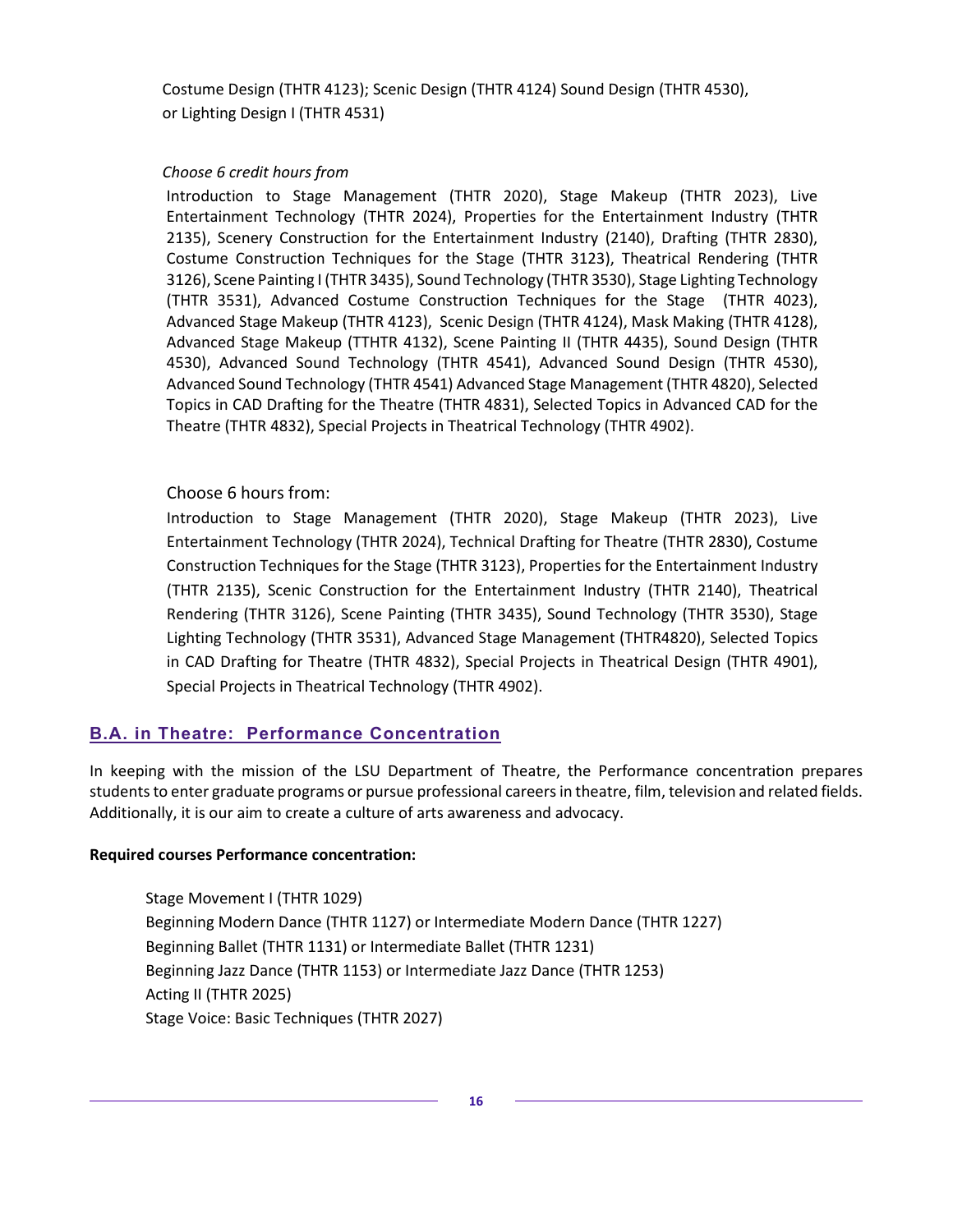Acting III (THTR 3025) Stage Voice: Advanced Techniques (THTR 3027) Stage Movement II (THTR 3029) Acting IV (THTR 4025)

### <span id="page-16-0"></span>**B.A. in Theatre: Physical Theatre Concentration**

The Physical Theatre concentration addresses students who are interested in physical approaches to theatre. Training ranges from Aerial work to contact improvisation to the creation of Physical Theatre at International Arts Festivals.

#### **Required courses Physical Theatre concentration:**

Stage Movement I (THTR 1029) Stage Movement II (THTR 3029) Viewpoints (THTR 3032) Improvisation (THTR 3803)

#### *Choose 6 credit hours from:*

Beginning Modern Dance (THTR 1127), Beginning Ballet (THTR 1131) , Beginning Jazz Dance (THTR 1153), Intermediate Modern Dance (THTR 1227) Intermediate Ballet (THTR 1231), Intermediate Jazz Dance (THTR 1253), Aerial Practice I (THTR 2031), Aerial Practice II (THTR 4031)

#### *Choose 9 credit hours from:*

Acting II (THTR 2025), Survey of International Performing Arts (THTR 2032, Theatre/Film Internship (THTR 3800), Dance Composition (THTR 3802), Special Topics in Stage Movement (THTR 4029), Composition for Physical Theatre (THTR 4032), Devising for Physical Theatre (THTR 4033)

### <span id="page-16-1"></span>**B.A. in Theatre: Theatre Studies Concentration**

The Theatre Studies concentration is aimed at students wishing to gain a comprehensive understanding of performance, production, and theatre scholarship. The concentration serves students who may not choose to continue on to an M.A. or Ph.D. program, but also those who wish to gain the creative, collaborative and intellectual assets of a theatre curriculum that will serve them in various careers. The Theatre Studies concentration provides students with a broad understanding of the craft of theatre and allows the student the maximum flexibility in tailoring their own course of study.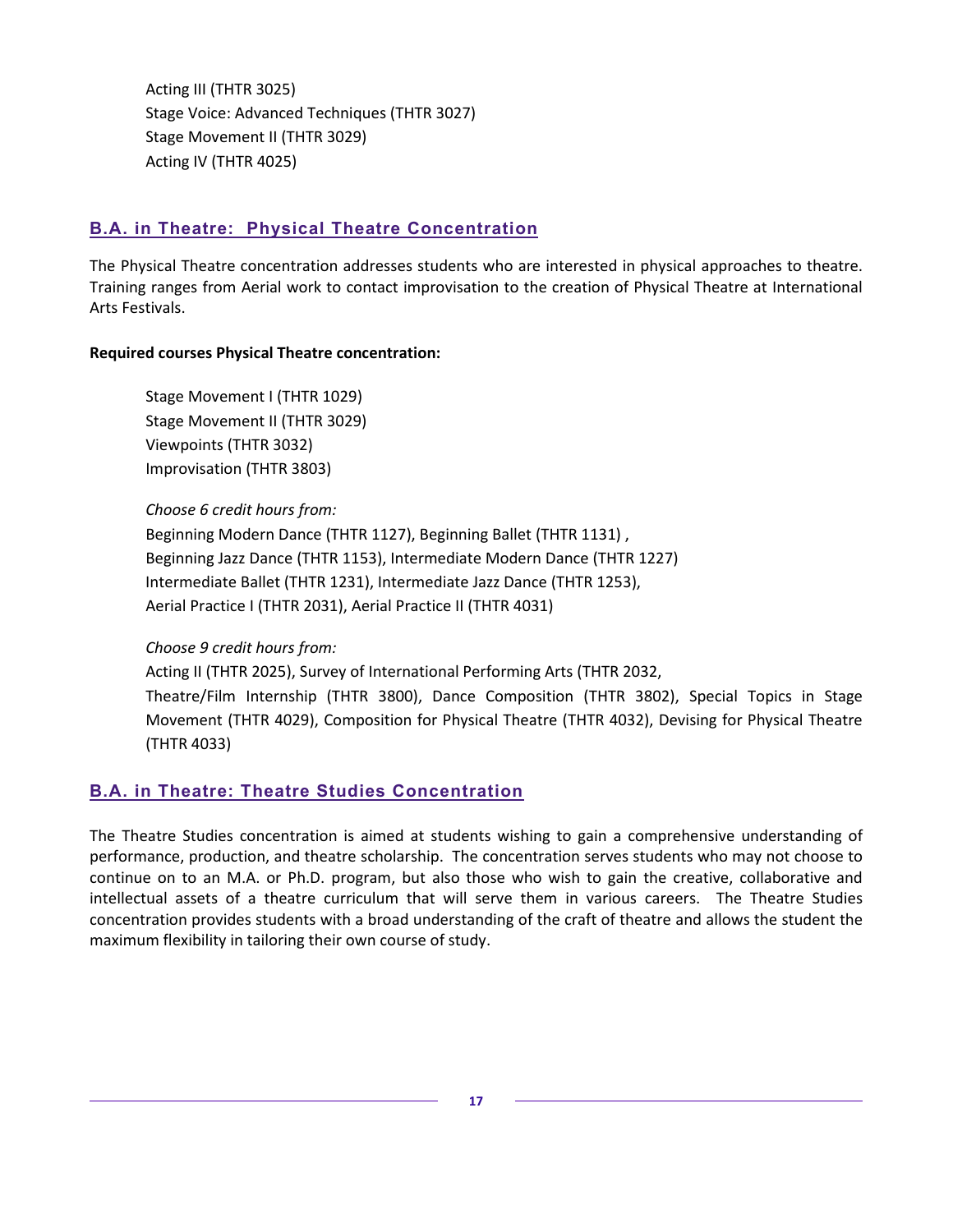#### **Required courses Theatre Studies concentration:**

*Choose 6 credits from:* Introduction to Writing Drama (THTR 2008) or Writing Drama (THTR 4008), Gender and Sexuality in Performance (THTR 4021), Approaches to the Stage (THTR 4130), Seminar: Contemporary Drama (THTR 4131), Drama of Africa and African Diaspora (THTR 4220) History of Theatrical Design (THTR 4436)

*Additional 18 credits of approved Theatre courses*

# <span id="page-17-0"></span>**B.F.A. FILM AND TELEVISION**

The Bachelor of Fine Arts Film and Television program is designed to provide students with the essential skills and knowledge to create and collaborate in film, television, and many other forms of emergent media. The program is directly tied to the growing entertainment industry in Louisiana and its need for highly skilled artists, technicians, and administrative personnel.

#### **Required courses Film and Television:**

History of Film (CMST 3012) Apprentice Seminar (THTR 1010) Acting I (THTR 1025) Introduction to Entertainment Industries (THTTR 1701) Portfolio Prep (THTR 2001) Playwriting (THTR 2008) Introduction to Entertainment Technology (THTR 2024), Practicum I (THTR 2026) Cinematic Language and Aesthetics (THTR 2701) Film and New Media Production I (THTR 2735) Film and New Media Production II (THTR 3735) Film Practicum II (THTR 4138) Advanced Film Practicum (THTR 4735) Technology Elective Additional 30 credits of approved Film courses

*Please see th[e LSU Catalog,](http://www.lsu.edu/academics/catalogs.php) for specific course requirements for each degree program.*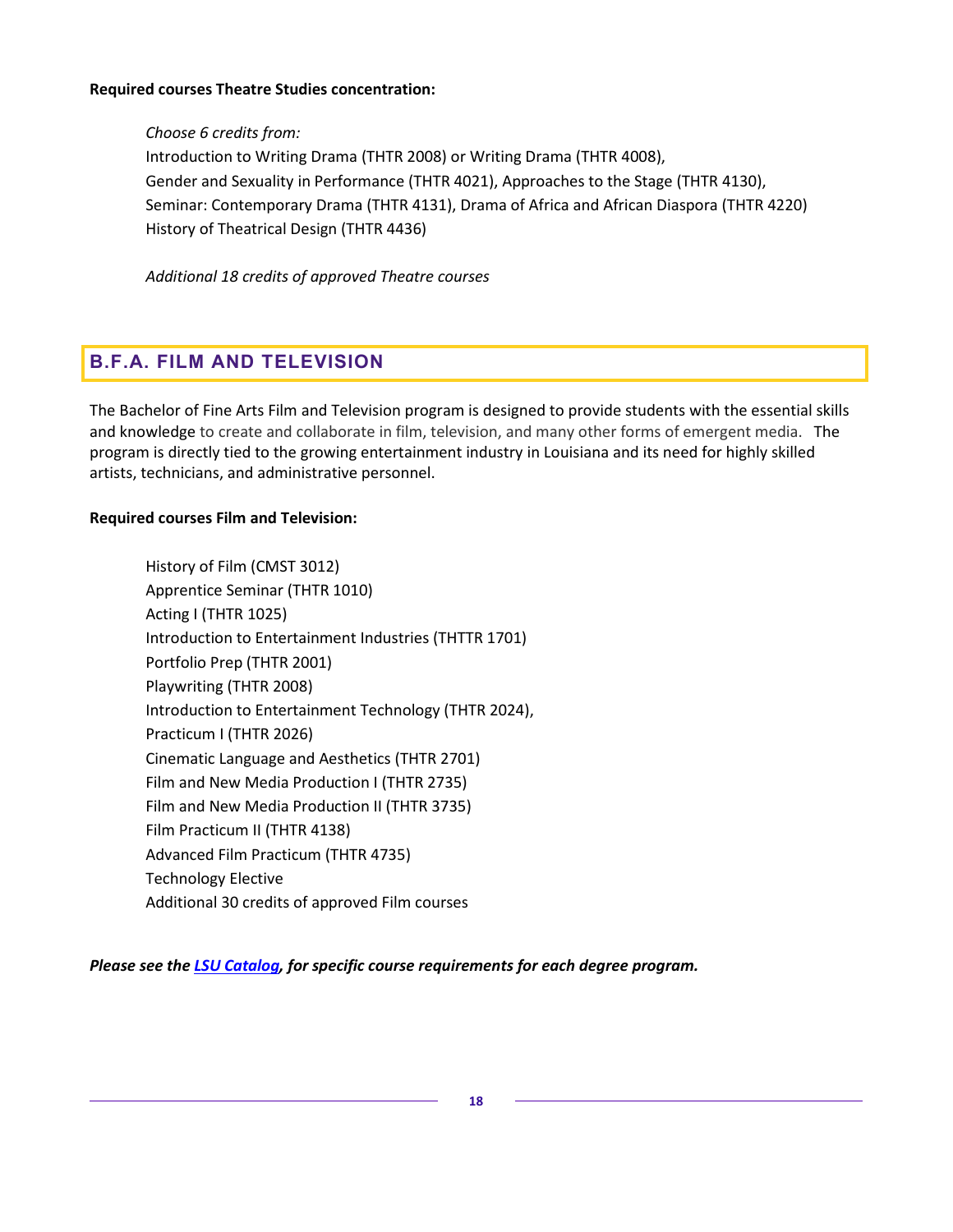# <span id="page-18-0"></span>**MINORS**

The School of Theatre offers four minors:

#### **Arts Administration:**

18 credit hours including Introduction to Arts Management (THTR 3320), Marketing the Arts (THTR 3340), Fundraising for the Arts (THTR 4350), Advanced Arts Management (THTR 4320), and Special Topics in Arts Administration (THTR 4300).

#### **Dance:**

18 credit hours including Introduction to Dance (THTR 1800), Dance History (THTR 4801), and other approved dance courses.

#### **Physical Theatre**:

18 credit hours of approved dance, physical theatre and theatre courses.

#### **Theatre**:

19 credit hours including Acting I (THTR 1025), Introduction to Theatrical Design (THTR 2022), Script Analysis (THTR 2031), Theatre Practicum I (THTR 2026), and other approved Theatre courses.

# <span id="page-18-1"></span>**THEATRE PRACTICUM (THTR 2026/4136)**

#### **Theatre Practicum I**

Practicum I is a class that focuses on the hands-on application of skills in the chosen section. You may choose to fulfill your practicum requirements in administration, design, or technology. Students choosing to work in design and/or technology will have the opportunity to choose which shops they would like to work in. You may choose to switch areas every semester or stay in an area of your choosing. Hands on experience will be gained by working on projects in Film and Television or on LSU Mainstage or Swine Palace productions. Credit is not given for any work on Lab Series productions.

#### **THTR 2026 Theatre Practicum I:**

Credit for THTR 2026 will only be given for work in the Film and Television area or on LSU Mainstage or Swine Palace productions in the following areas:

- Administrative (including marketing and development)
- Design
- Technical (including shop work, stage management and running crew)

#### **(Credit is not given for any work on Lab Series productions, including performance and directing.)**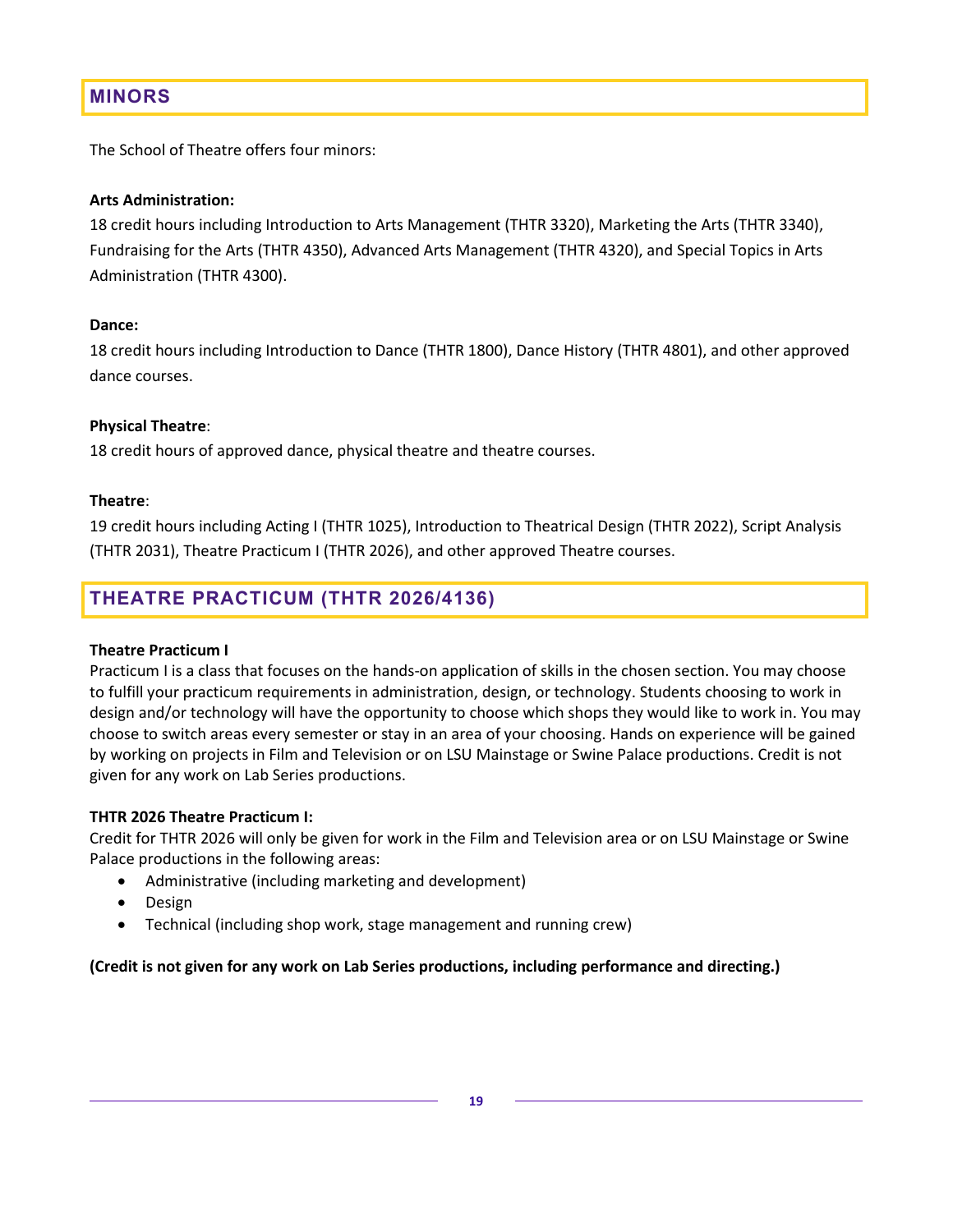#### **Theatre Practicum II**

Practicum II focuses on advanced hands-on application of skills. 4136 assignments range from completing more advanced projects on production, shop leadership roles, design assignments, directing, publicity, or assisting any of the aforementioned positions. You are encouraged to seek a 4136 credit in your area of concentration first but if no positions are available, other assignments will be considered with approval.

#### **THTR 4136 Theatre Practicum II:**

**Such work is limited to Film and Television, LSU Mainstage or Swine Palace only**. Examples include:

- Performance Acting/Directing/Assistant Directing/Assistant Vocal Coach
- Design/Tech lighting, sets, props, painting, sound, costumes, stage management
- Arts Management Publicity/Development/Marketing
- Theatre Studies Any of the above

## <span id="page-19-0"></span>**UNDERGRADUATE THEATRE ADVISING**

[CATS \(Comprehensive Academic Tracking System\)](https://lsu.edu/registrar/academics/cats.php) is designed to help students maintain progress toward graduation each semester. Each major has a RECOMMENDED PATH that is the optimal path for graduation in four years. Each RECOMMENDED PATH has a series of CRITICAL REQUIREMENTS which must be met on schedule for students to meet minimum academic progress and remain on-track in their chosen program. Students who do not meet minimum academic progress in two consecutive semesters will be required to change their major. All appeals to this rule will be handled through the CMDA Assistant Dean for Student Success.

All Theatre majors must meet with the College of Music and Dramatic Arts Assistant Dean for Student Success, Amy Smith (Rm 102, School of Music Bldg), at certain points during their academic career. Appointments can be made with Ms. Smith by emailing her directly at asmith10@lsu.edu or students can walk-in to room 102, School of Music.

All students must bring to the advising session:

- Current degree audit
- Schedule of classes
- Preliminary schedule

It is vital to bring these items to your session. If you fail to bring any required document to your session you may be forced to reschedule and lose your priority status in the registration process.

Amy Smith, Assistant Dean, Office of Student Success Room 102, School of Music Office Phone: 578-8854 Email: asmith10@lsu.edu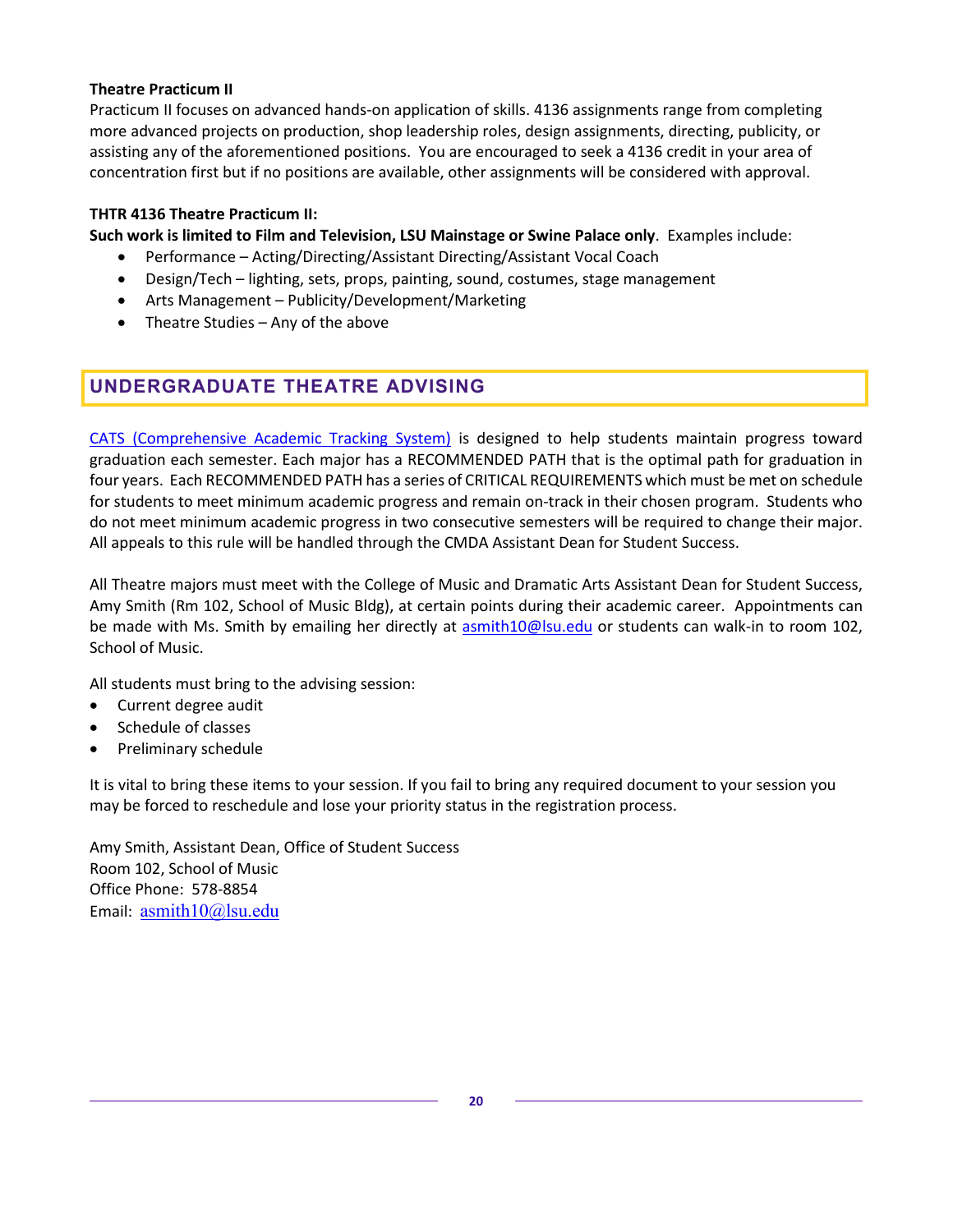# <span id="page-20-0"></span>**THEATRE PRODUCTION PROGRAM**

### <span id="page-20-1"></span>**SWINE PALACE**

Swine Palace serves as the professional arm of the School. Swine Palace is a major performance outlet for M.F.A. students allowing them to perform alongside professional actors. M.F.A. Technology/Design students also receive major assignments for Swine Palace productions which include serving as a Set or Costume Designer or Props Master. A limited number of undergraduate students are also cast in Swine Palace productions and all undergraduate students work in support roles such as run crew, costume crew, electricians or Assistant House Managers.

### <span id="page-20-2"></span>**LSU MAINSTAGE**

The LSU Mainstage season is reserved for undergraduate students affording them the opportunity for major roles in fully supported productions directed by faculty or guest directors. Design/Technology undergraduate students have the opportunity for a major assignment on an LSU Mainstage production such as Set, Costume, Sound or Lighting Designer.

## <span id="page-20-3"></span>**LSU LAB SEASON**

Each academic year, the Lab Season consists of four student driven productions. Undergraduate and graduate students direct the majority of the productions in the Lab Season. In addition, students serve as designers and technologists and primarily undergraduate students perform. Faculty serve as mentors for Lab productions which have limited budgets. Lab productions are selected by the Lab Season committee through a competitive proposal process. A call for proposals is held each spring for all Lab productions during the following academic year. Specific information about the Lab Season may be found in the Lab Season guidelines document.

# <span id="page-20-4"></span>**FILM PRODUCTION PROGRAM**

### <span id="page-20-5"></span>**GEAUX FILMS**

Each academic year, the School of Theatre funds two student projects – one each in the fall and spring semesters – as a way for students to gain more real-world experience in each phase of the filmmaking process. Students are responsible to pitch ideas to a faculty committee that meets once in August and once in October and then if chosen, will oversee all aspects of the production with a faculty advisor functioning as executive producer. The increased budget and larger scope of the Geaux Films results in larger sets with more resources and crew members to manage. For this reason, students functioning in producer, director, DP, or other major roles may be eligible for credits towards THTR 4735 or independent studies.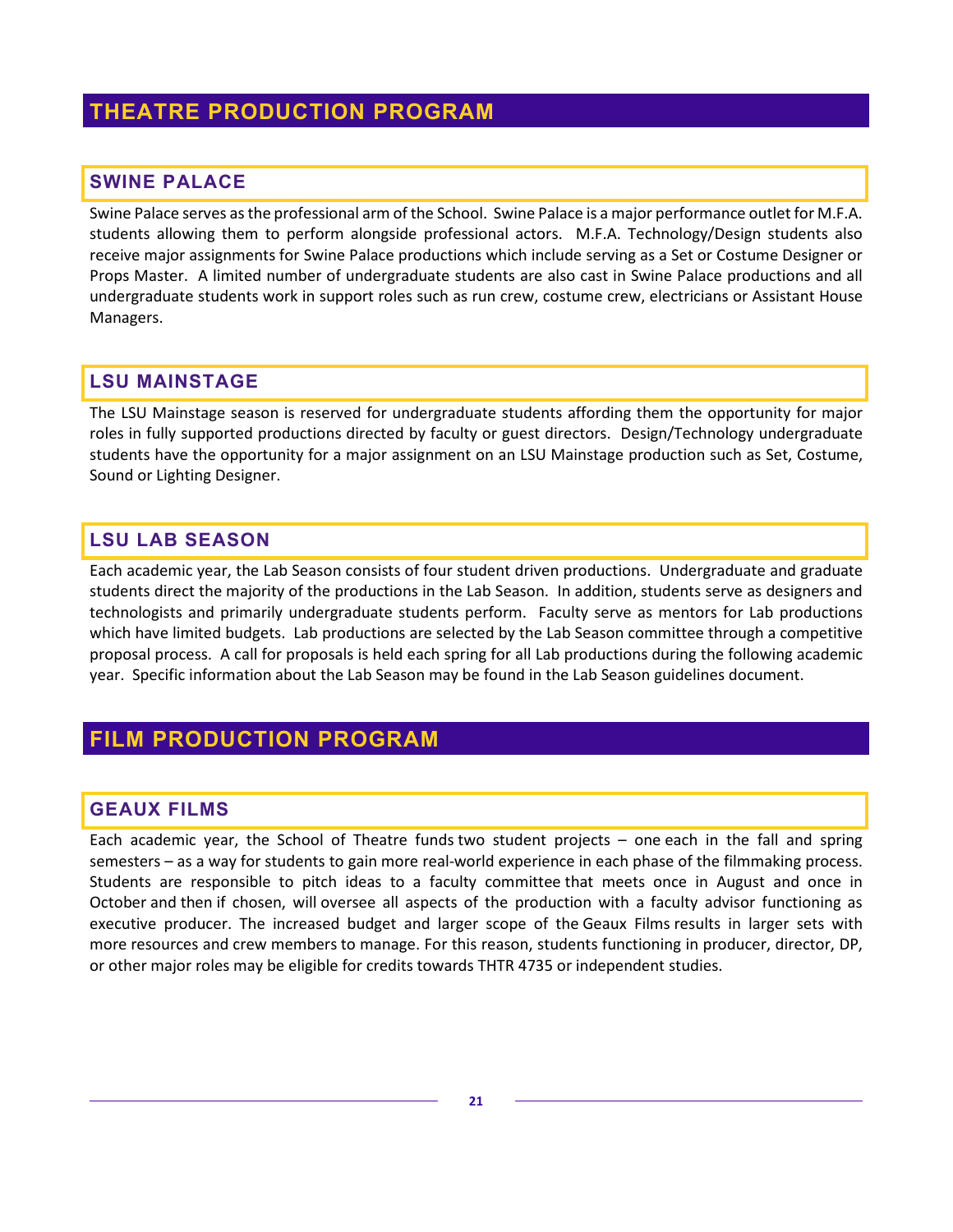### <span id="page-21-0"></span>**FIRST YEAR FILM**

Every spring, the School of Theatre and Delta Rouge sponsors a version of the Geaux Film specifically for first year students. These may be students in their first year of study at LSU or transfer students who are in their first year of study in the department, or students who are first year participants of Delta Rouge. The project is decided by a pitch competition in October and the production is undertaken under the supervision of a member of the faculty serving as advisor and executive producer. The producer of the First Year Film will usually be one of the producing team from the previous year's First Year Film or one of the Geaux Films.

## <span id="page-21-1"></span>**TAKE FILM FESTIVAL**

Every Spring, the School of Theatre and Delta Rouge host the Take Film Festival. It is a culmination of all the work done by students in the department through the school year and also features the Geaux and First Year Films. Festival submissions open in February and run through mid-April. A faculty panel decide the program for the festival and all films that make it in are eligible for awards for Directing, Cinematography, Acting, Editing, Writing, Production Design, Best Overall, and Audience Favorite. The festival is held at the end of the spring semester with a panel of industry figures that act as judges for the awards. The festival may also include panels and workshops put on by the guest judges and receptions for festival entrants. The festival entries are open to any student at any school and even includes an alumni category for graduates.

# <span id="page-21-2"></span>**HORROR-BLY SHORT FILM FESTIVAL**

Each October, Delta Rouge manages and hosts the Horror-bly Short Film Festival. This is a free 48-hour film festival-style event available for any member of Delta Rouge to participate in. Small teams for the festival are chosen by lottery by the Delta Rouge board and each team is assigned a package of equipment from the Equipment Office. In one weekend in October, each team is given an assigned line, prop, and action to include in a short horror film that must be written and shot in one weekend and edited in the 3 days following. The shorts are shown at the festival screening during the week of Halloween with the best film being awarded the Horror-bly Short Trophy.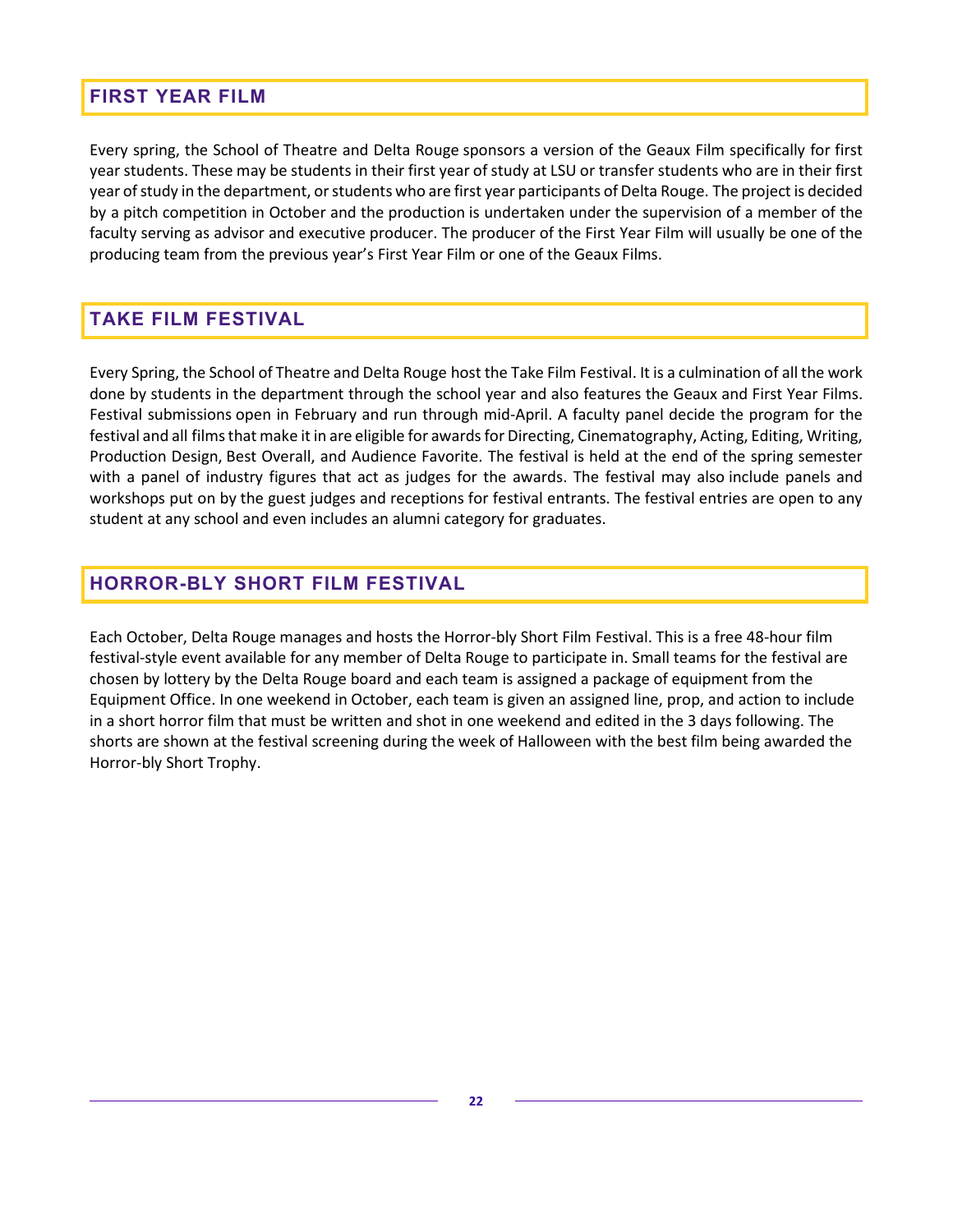# <span id="page-22-1"></span><span id="page-22-0"></span>**UNDERGRADUATE CASTING**

- $\triangleright$  Casting and callbacks for LSU Theatre Mainstage and Lab productions and on occasion, Swine Palace, are generally held within the first few weeks of classes for productions in the following semester. Auditions for the Geaux and First-Year Films are conducted in a similar manner with timing based on selection of the production team.
- $\triangleright$  All students must maintain a cumulative GPA of 2.5 to be eligible to work on productions. The only exceptions to this rule are Theatre Practicum class 2026, or studio run crews. Exceptions can also be made when receiving THTR 4136 credit for run crew or work in one of our shops. A student may petition for special permission to override this rule by approaching the Head of the Undergraduate Program and/or the Design Faculty mentor / Production Manager and with approval from the School Chair.
- $\triangleright$  All departmentally sponsored productions and films are cast through an open casting process. Directors are prohibited from offering roles outside of departmental auditions.
- $\triangleright$  Auditions are open to all LSU students currently enrolled.
- $\triangleright$  LSU Faculty/Staff and community actors may audition and/or be otherwise involved in production work (designer, director, choreographer, etc.) when a role calls for their expertise, and with permission of the School Chair.
- $\triangleright$  All students may participate in general auditions regardless of whether they would like to be cast in a production. Students should note on their audition sheet that they are auditioning for experience only and not interested in being cast.
- $\triangleright$  A student may request notes on auditions from faculty and/or peer directors up to two weeks after General Auditions have taken place. If the student wants such feedback, it is the student's responsibility to follow-up with the appropriate parties.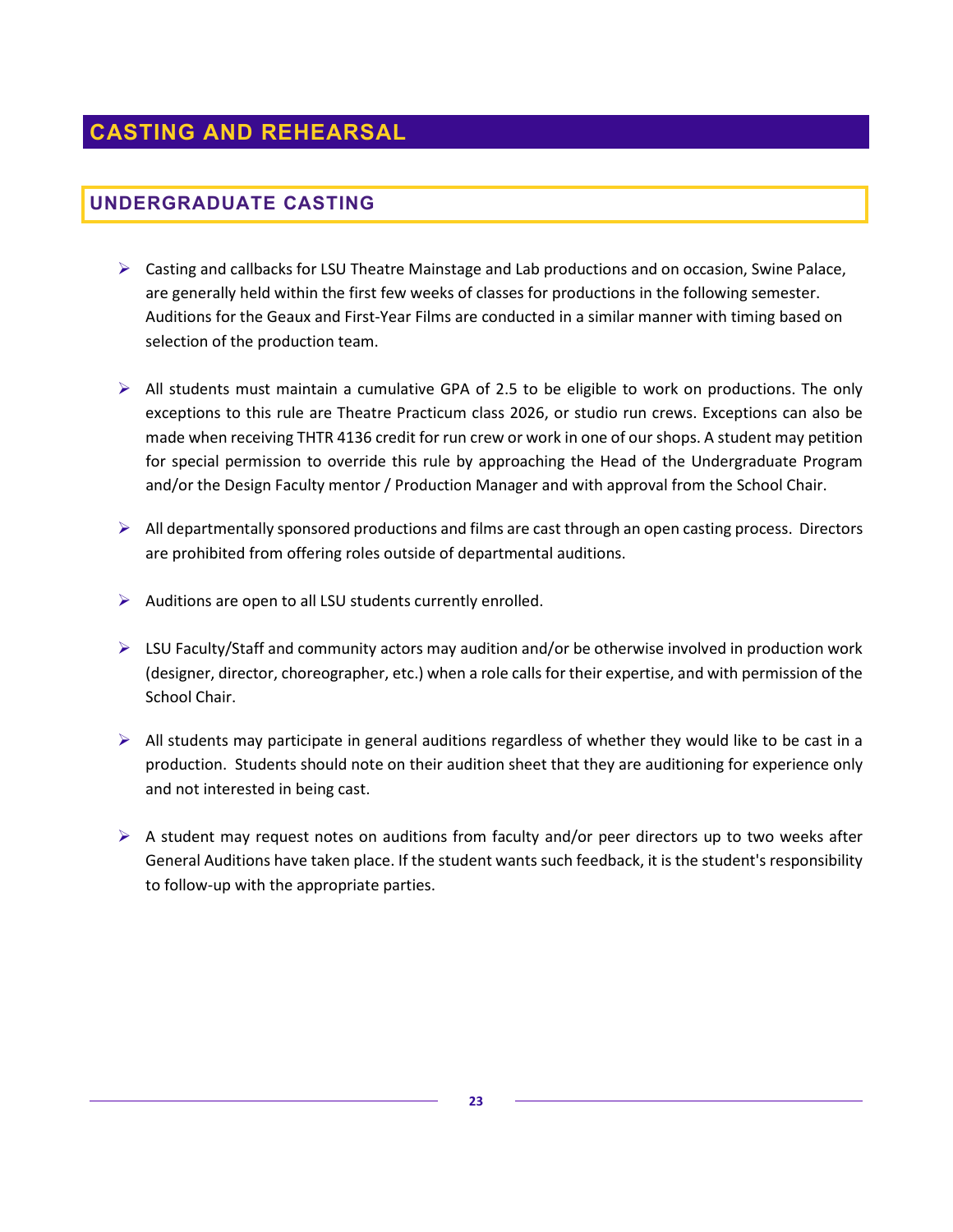### <span id="page-23-0"></span>**REHEARSAL REGULATIONS**

- $\triangleright$  Rehearsals for LSU Theatre and Lab productions are limited to five days per week with a maximum of four (4) hours per day. Rehearsals can be scheduled on either Saturday **or** Sunday, **but not both days.** (Notes must be contained in this period.) All rehearsals MUST end no later than 11:00pm on weekdays and weekends. Breaks for rehearsals should conform to Equity standards: five (5) minutes after sixty (60) minutes; ten (10) minutes after ninety (90) -- whatever the director prefers.
- $\triangleright$  Rehearsals for Swine Palace must adhere to the rules and regulations determined by the Equity contract. Compliance will be monitored by the Chair, Equity Stage Manager, Managing Director, and Artistic Director.
- As of the 2021-2022 academic year, the School of Theatre has eliminated 10 of 12 technical rehearsals. For all productions, technical rehearsals will take place from Wednesday through Saturday (Sunday if there is a home football game) during the week prior to opening with dress rehearsals on the Tuesday and Wednesday prior to the Thursday preview. Technical rehearsals will be limited to a maximum of four (4) hours per day.
	- $\triangleright$  Rehearsals for all productions are carefully outlined in the production calendar; changes to the rehearsal schedule must be approved by the Chair and/or Production Manager.
	- $\triangleright$  Misconduct in rehearsal (including abuse of alcohol / drugs, or violent/ unsafe behavior) is subject to the sanctions as outlined in the LSU Code of Conduct. On all productions, the stage manager is obligated to report such behavior to the Head of the Undergraduate Program or the Chair of the School. Such behavior will be reported to the Office of Student Advocacy and Accountability and students will be subject to the LSU Student Code of Conduct.
	- $\triangleright$  If a student will be late to a rehearsal, they should immediately communicate with the stage manager. Rehearsal conflicts should be reported at the time of the auditions or well in advance of the rehearsal (except for MAJOR illness, emergency, or injury).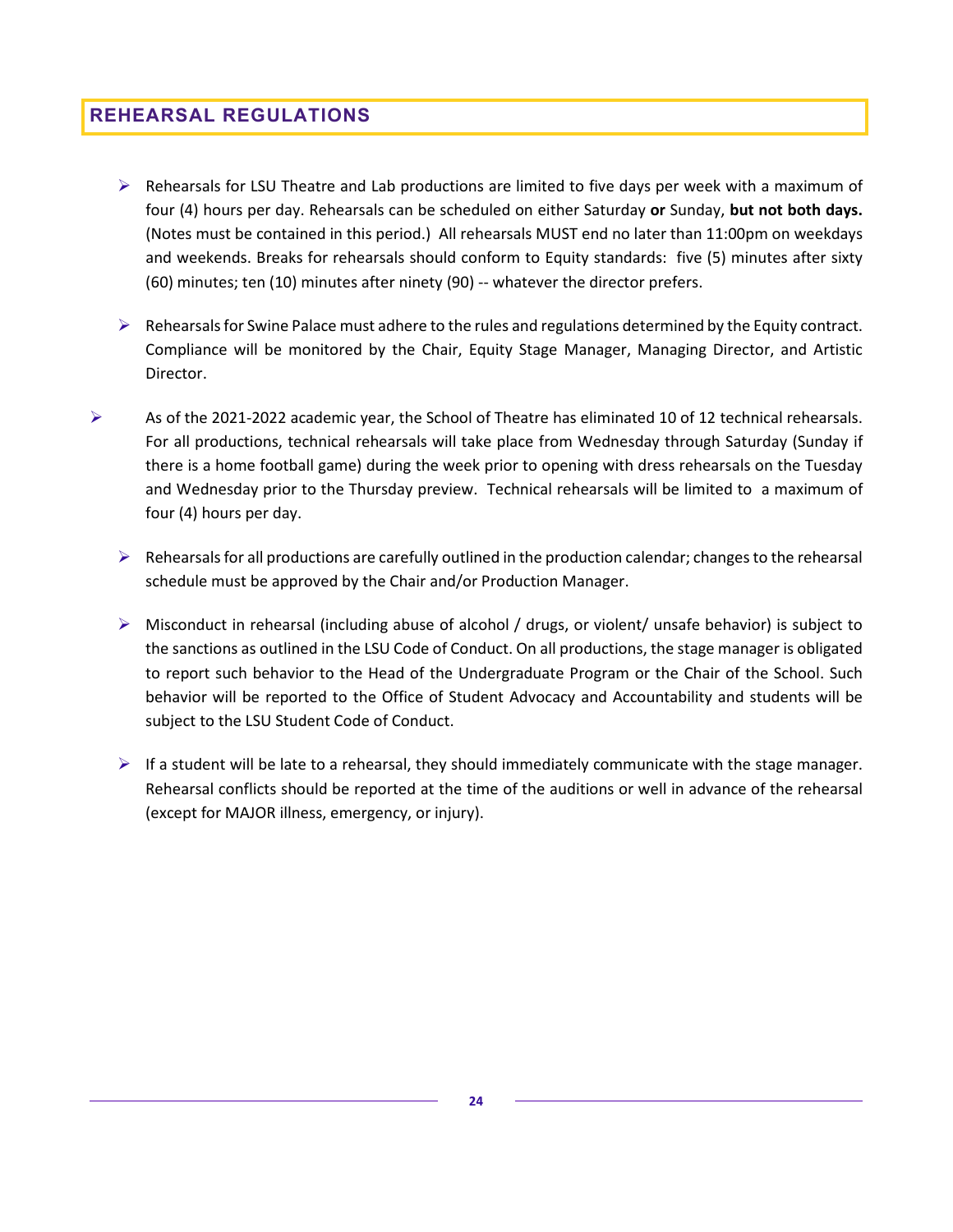# <span id="page-24-0"></span>**FACILITIES**

The Music and Dramatic Arts Building has been the primary home of the School of Theatre for over 70 years, housing classrooms, studios, faculty offices, production shops, and two performance spaces: the Claude L. Shaver Theatre and the Studio Theatre. In addition, the building serves as an auxiliary space for the LSU School of Music, housing selected music faculty offices, studios, and practice rooms. Completed in 1934, the M&DA Building re-opened in 2009 after a four-year \$22-million renovation.

The School of Theatre also operates the Reilly Theatre which is located on the south side of campus. The Reilly Theatre houses LSU Theatre and Swine Palace productions.

### <span id="page-24-1"></span>**PERFORMANCE SPACES**

#### <span id="page-24-2"></span>**Claude L. Shaver Theatre**

The 425-seat proscenium theatre is the permanent home of the LSU School of Theatre and the primary venue for LSU Theatre and select Swine Palace productions. Designed in the Tropical Art Deco style, the Shaver Theatre is a point of pride for the University.

#### <span id="page-24-3"></span>**Studio Theatre**

The 48' x 48' black box theatre serves as the primary venue for student-generated workshops and for smaller, more experimental LSU Theatre and Swine Palace productions.

#### <span id="page-24-4"></span>**Reilly Theatre**

The former livestock showing pavilion was renovated and opened during the 1999-2000 season and serves as a flexible performance space for Swine Palace and LSU Theatre. The Reilly Theatre also houses Playmakers, Baton Rouge's professional theatre for young audiences, through a collaboration with the LSU School of Theatre.

### <span id="page-24-5"></span>**REHEARSAL SPACES**

The M&DA Acting Studios (Rooms 125 and 135) and the Undergraduate Rehearsal Room (Room 399) are the primary spaces available to theatre majors for rehearsals and other class work. See below for hours, availability and reservation procedures. The Dance Studio (Room 123) is available for Dance rehearsals only.

## <span id="page-24-6"></span>**PRODUCTION FACILITIES**

The School of Theatre operates a full-scale suite of production shops: Scene Shop, Prop Construction Shop, Spray Booth, paint storage and mixing area, Costume Shop, Costume Crafts Shop, Electrics Shop, and Sound Lab. Whether using the shops as part of a class; through a production assignment or in any other context ALL students must adhere to individual shop policies and procedures. Shops utilize equipment and potentially hazardous material. At a minimum students must be wearing appropriate attire including footwear. Please check with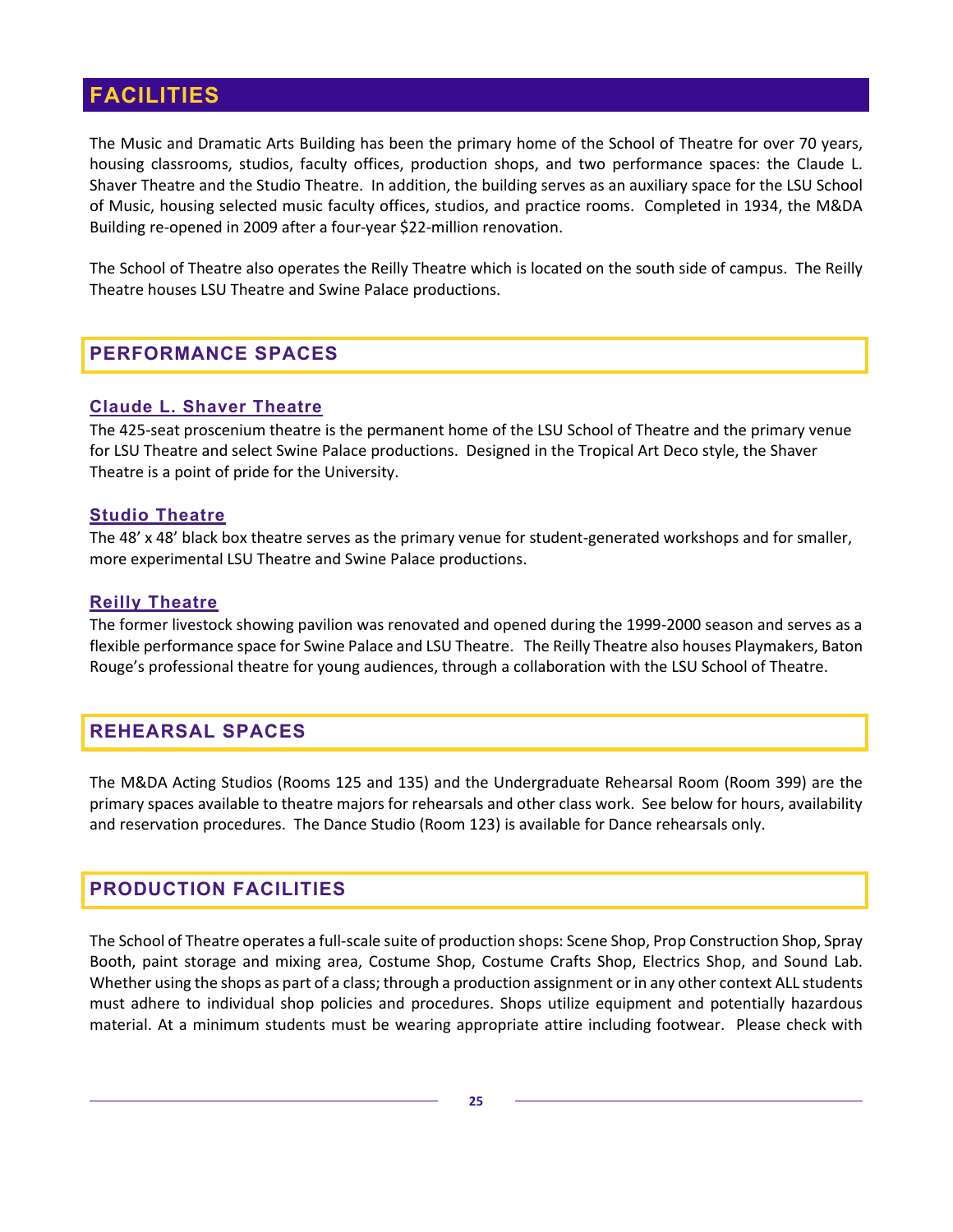individual supervisors for specific regulations regarding individual shops. Failure to comply with shop regulations will result in loss of access to all of the production shops and any additional repercussions that this loss of access may cause.

# <span id="page-25-0"></span>**THEATRE RESOURCES**

#### **Theatre Library**

The School of Theatre operates a theatre library featuring an extensive collection of plays and other material. The Theatre Library is located in room 302 of the Music and Dramatic Arts Building.

#### **Film and Television Equipment Office**

Students may check out video equipment with priority given to students enrolled in film and television courses. Students must abide by specific policies and procedures as outlined in the equipment policy handbook available in the Film and Television Equipment Office. The Film and Television Equipment Office is located in the basement of the Music and Dramatic Arts Building.

Hours for the Theatre Library and Film and Television Equipment Office vary by semester.

#### **Design Studio/Computer Lab**

Located in room 181 of the M&DA Building, the Design/Tech Lab was designed primarily for Design/Technology courses and contains portable drafting tables and design workspaces.

### <span id="page-25-1"></span>**LOCKERS**

The School of Theatre has 70 lockers located outside of the Movement Studio (Room 166, M&DA) that students can access on a first-come, first-served basis each semester (M.F.A. students are able to rent lockers for the school year). For the first two weeks of class, only students in enrolled in a Movement or Voice class are able to request a locker. After the two weeks have passed, any Theatre student may request a locker. Please see the School of Theatre Administrative Coordinator in Room 105 M&DA to request a locker.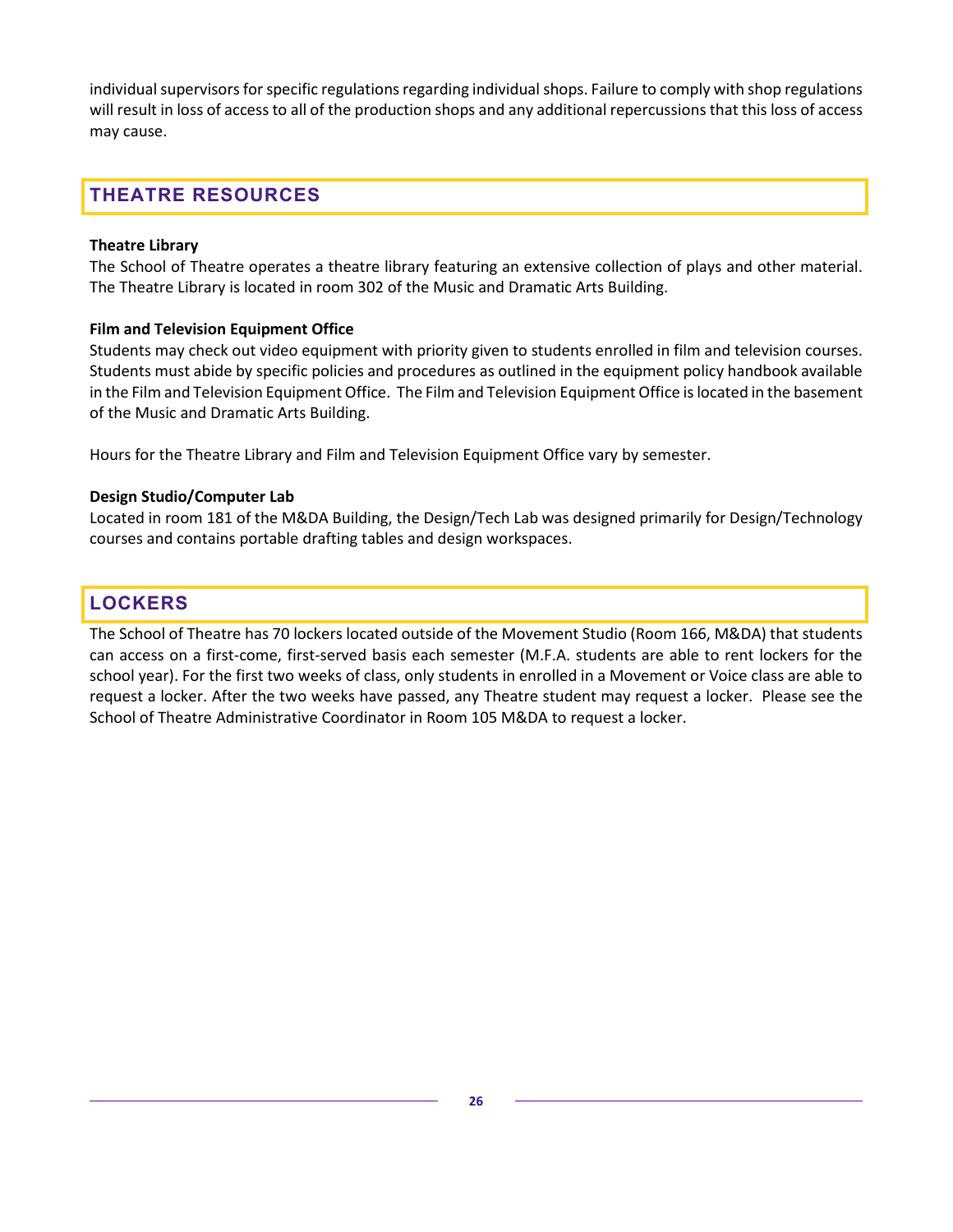# <span id="page-26-0"></span>**ROOM RESERVATIONS**

#### **Spaces available:**

- $\triangleright$  Theatre Technology/Design Lab (Room 181)
- $\triangleright$  Acting Studios (Rooms 125 and 135)
- $\triangleright$  Sound Studio Design Lab (Room 314) (by permission of Ferris Peters)
- UG Rehearsal Space (Room 399)
- Movement Studio (Room 166) (by permission of Professor Nick Erickson)
- Dance Studio (room 123A) (by permission of Susan Perlis or Claudio Ribeiro)

Spaces in the M&DA Building are available for use by theatre majors only. Priority for use: Swine Palace productions; LSU Theatre Mainstage; LSU Lab Season; class assignments. With the exception of the UG Rehearsal Space (Room 399), graduate students have priority over undergraduates.

**Spaces are available from 8:00 am to 11:00 pm Monday through Friday, and from 12 noon to 11:00 pm on weekends. Spaces will not be available on game days, holidays, or when there are no building monitors present.\*** (\*Graduate students have open access as needed.)

With the exception of the Theatre Technology/Design Lab (Room 181), space can be reserved for two-hour blocks per day per project; Lab productions should reserve space directly through Ferris Peters. If your space has not been reserved following your usage, you can continue to work in that space as long as it is available. The Theatre Technology/Design Lab (Room 181) will be open for all to use without a reservation. **You must still check in with the building monitor (Room 195)**

**Requests for reservations must be made in writing via e-mail [\(lsuthtr@lsu.edu.](mailto:lsuthtr@lsu.edu)) between 8:00 am and 4:00 pm, Monday through Friday.** All requests will be filled by priority on a first-come, first-served basis. Please include your name, ID number, space needed, and time. When your reservation is filled, your name will be posted on the departmental **Room Schedule**, accessed on the School of Theatre Home Page [\(www.lsu.edu/cmda/theatre\)](http://lsu.edu/cmda/theatre/index.php).

If your reservation is during regular business hours (M-F 8:00 AM – 4:30 PM), the Main Office can provide access to your requested room. After business hours, please report to the House Manager Office (Room 195), located in the M&DA Building Lobby. You will be required to leave your LSU Student ID with the building monitor before your space is unlocked. Your ID will be returned to you provided that you have left the space as you found it. When a production is running in either the Claude L. Shaver or Studio Theatre, the Building Monitors will be located in the Theatre Technology/Design Lab (Room 181).

**Please remember that spaces are accessed by everyone in the School of Theatre community. Please treat each space with care and consideration.**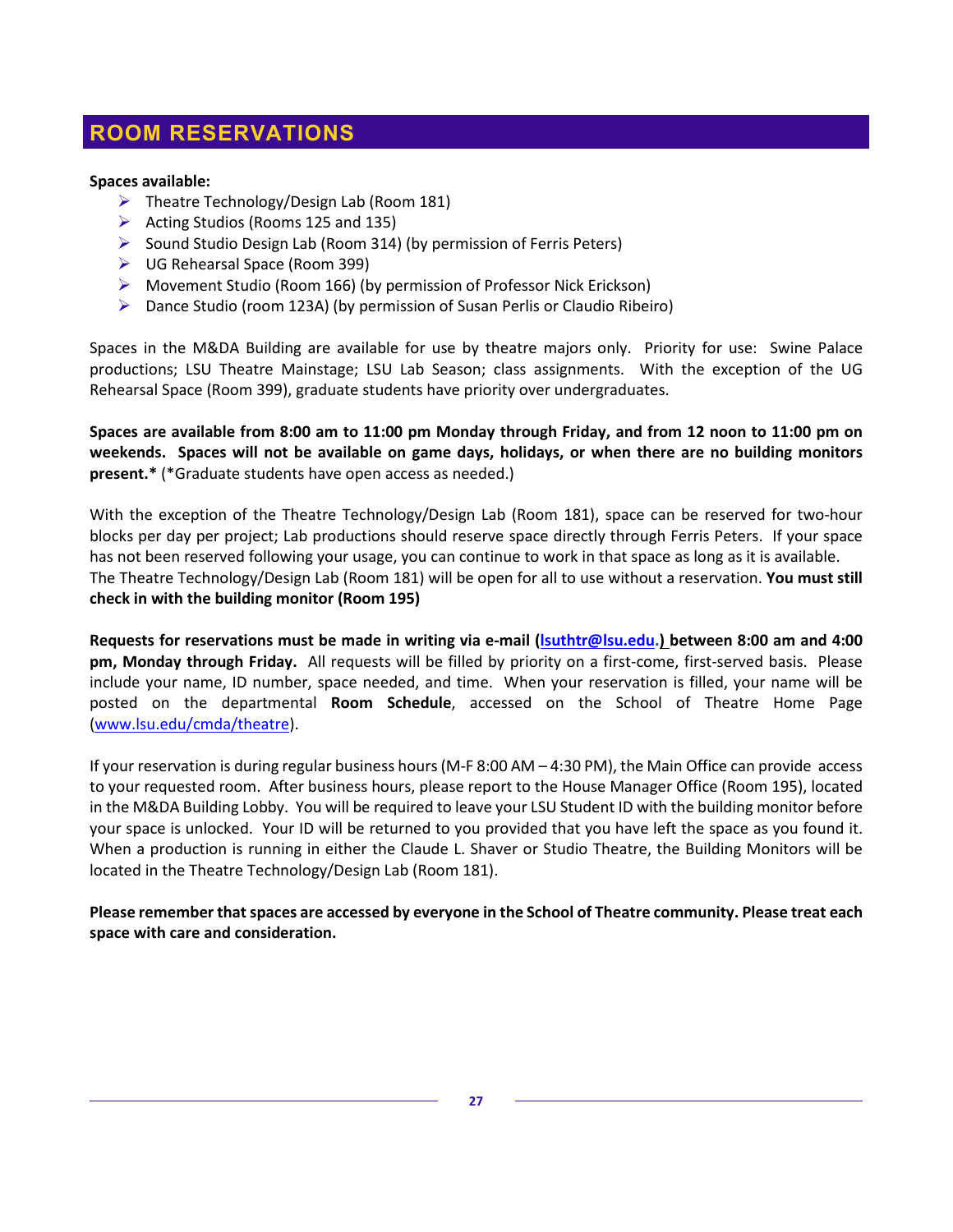# <span id="page-27-0"></span>**COMMUNICATION**

### <span id="page-27-1"></span>**E-MAIL**

LSU e-mail is the official form of communication between the School of Theatre and the student and all communication will be sent to the student's LSU e-mail. Students are responsible for checking their LSU e-mail account. Dr. Fletcher has made a guide to help you effectively communicate with your professors via email. That information is included in your handbook under [Dr. Fletcher's Handy Guide to Emailing Instructors.](#page-35-0)

# <span id="page-27-2"></span>**CALLBOARD LISTSERV**

Additionally, the School maintains the Callboard-listserv designed to serve as a way for communication between students and faculty. Job postings and other information are distributed through the list-serv. To become a member of the list follow these simple steps:

- Send an email to **[listserv@listserv.lsu.edu](mailto:listserv@listserv.lsu.edu)**
- In the body of the email message send the following command **SUBSCRIBE CallBrd-L <Your Name Here>**

#### *(In place of <Your Name Here>, type your name without the brackets i.e. Mike Tiger)*

Your request will be sent to the list manager. The manager will then activate your subscription, and then you will get a confirmation message from the list telling you how to post messages as well as how to send commands to the list like unsubscribing.

Once you are a member of the list, any message that you send to **[CallBrd-L@listserv.lsu.edu](mailto:CallBrd-L@listserv.lsu.edu)** will be sent out to everyone!

## <span id="page-27-3"></span>**CALLBOARDS**

Physical callboards are located outside of the Main Office (Room 105) and next to the green room in the Music and Dramatic Arts Building as well as in the green room of the Reilly Theatre.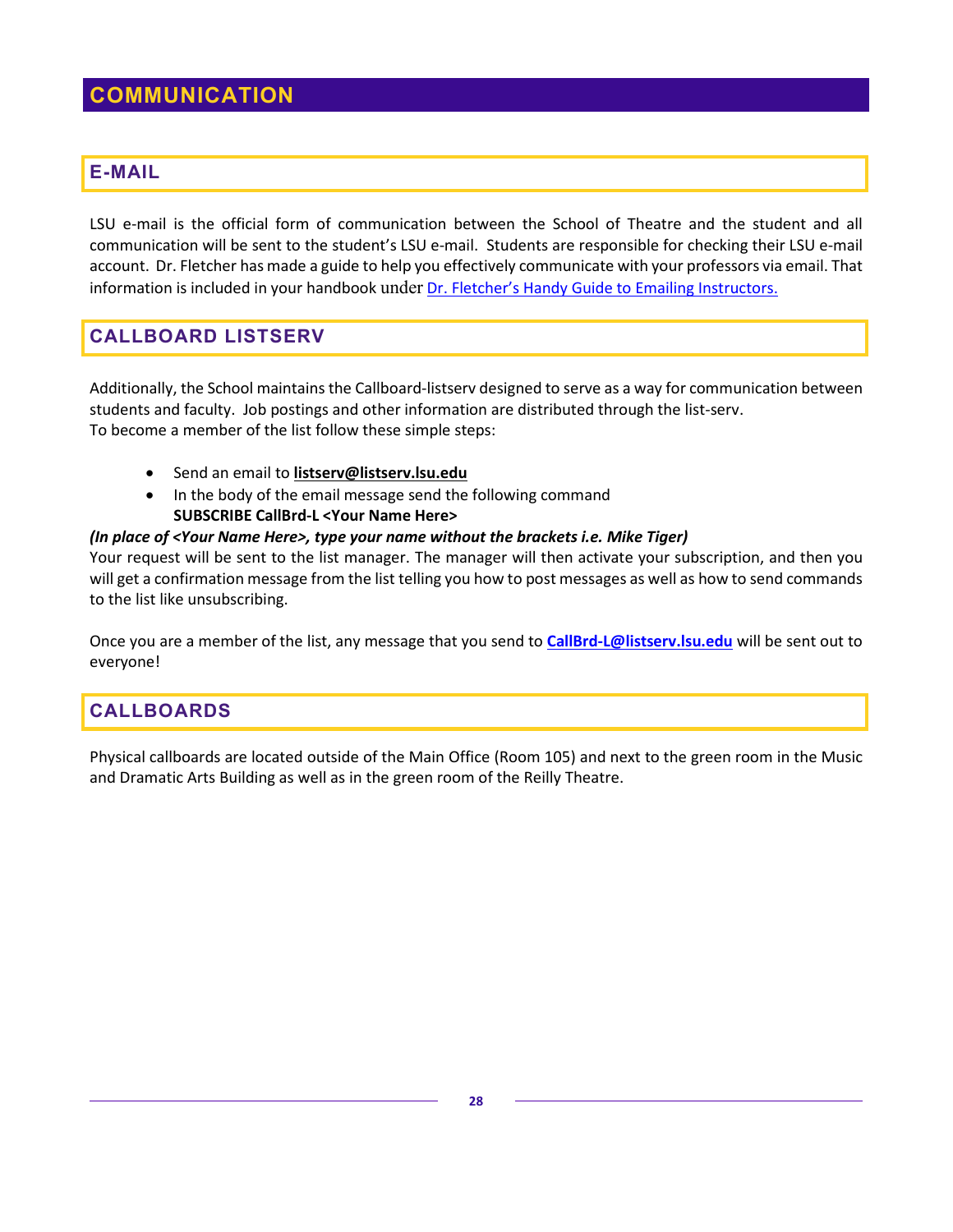# <span id="page-28-0"></span>**STUDENT COMP TICKET POLICY**

To ensure that the Box Office is able to fulfill all ticket requests and maintain excellent customer service, we ask that you take note of the School of Theatre student complimentary ticket policies and ticket redemption procedures.

#### **Eligibility Tiers:**

- $\triangleright$  LSU Theatre Graduate Students
	- $\triangleright$  LSUT Graduate Students are eligible to receive two comp tickets per School of Theatre event.
	- These comps are **not transferable**.
- $\triangleright$  LSUT Majors
	- $\triangleright$  LSU Theatre majors are eligible to receive one comp ticket to the first Thursday performance (preview) of Swine Palace and LSU Mainstage productions.
	- These comps are **not transferable**.
- $\triangleright$  Lab Season/Dance/Physical Theatre/Film Festivals:
	- $\triangleright$  Cast and production team members are eligible to receive one comp ticket. The production team is defined as:
		- 1. Designers and assistants
		- 2. Stage management
		- 3. Dramaturgs
		- 4. Choreographers and assistants
	- $\triangleright$  These comps are transferable.
- $\triangleright$  LSU Mainstage and Swine Palace
	- $\triangleright$  Cast and production team members are eligible for two comps for these productions. Guest artists receive four comp tickets. The production team is defined as:
		- 1. Designers and assistants
		- 2. Stage management
		- 3. Dramaturgs
		- 4. Choreographers and assistants
		- 5. Music Directors and assistants
	- $\triangleright$  These comps are transferable

All Tiers: In the event that a person falls under more than one tier of eligibility, the tier with the highest number of comps will apply. Comps do not stack. For example, a Theatre major who serves as an Assistant Stage Manager to a Swine Palace production may not claim their first Thursday comp in addition to their production team comp.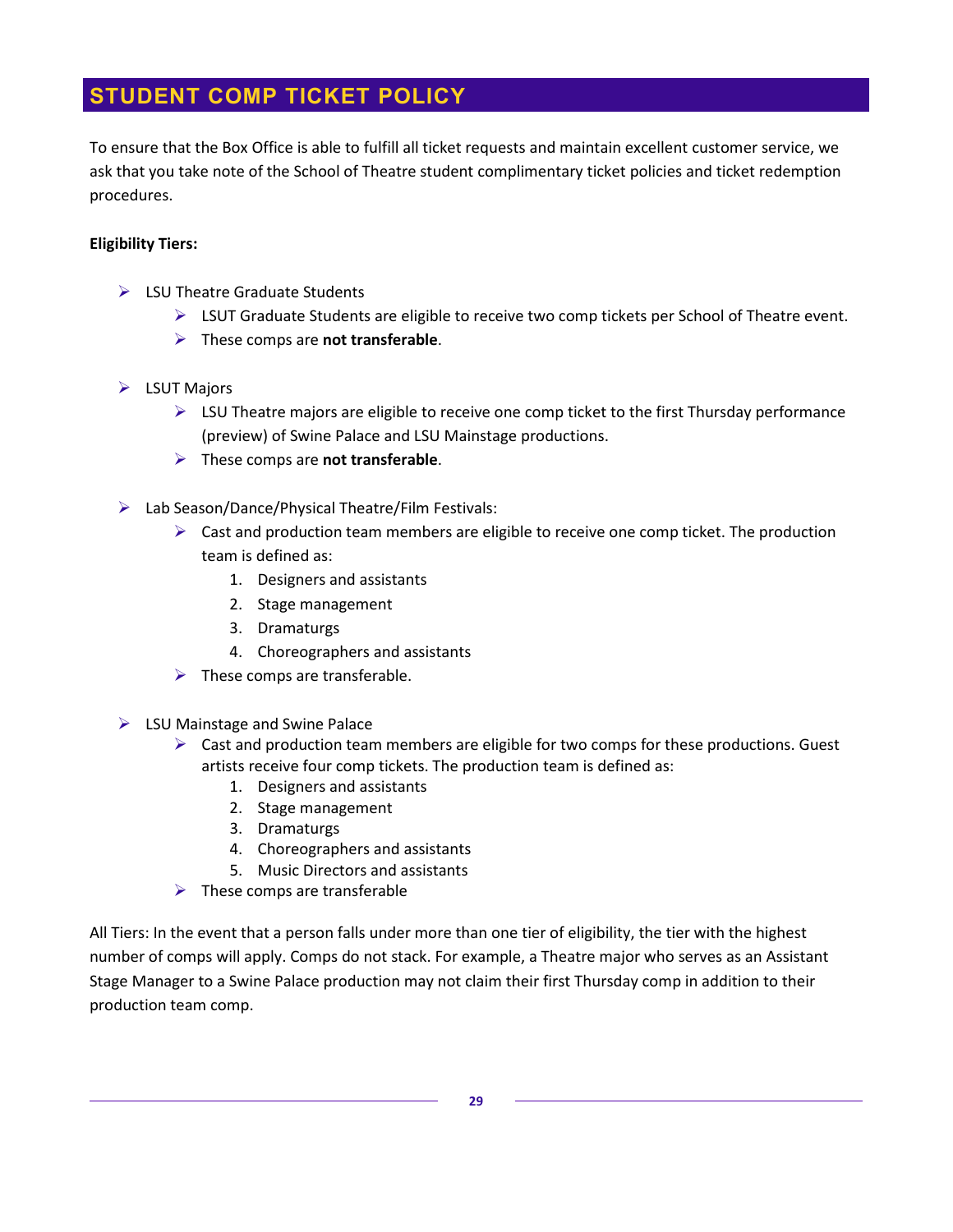#### **Redemption Procedure:**

- $\triangleright$  Students/Cast/Production Team Comps:
	- $\triangleright$  Redeem comps by email: cmdaboxoffice@lsu.edu
	- $\triangleright$  Comp requests must be made 24 hours before the performance for which the comp is being used. No comp requests will be accepted on the night of the performance.
	- $\triangleright$  If you are transferring an eligible comp, include the name of the person using them.
	- $\triangleright$  Comps must be picked up at Will Call by show start time.
	- Any comps not retrieved by show start time will be released and the comp forfeited.

# <span id="page-29-0"></span>**PERSONAL HEALTH AND SAFETY**

#### **Personal Safety**

Prudence is advised as it is in any populated area. Please avoid rehearsing late at night if the building seems deserted. Try to arrange your rehearsals schedule during times when the building is more populated. Note that the buildings will not be open on home football-game Saturdays in order to prevent unauthorized use of the building facilities. Report the appearance of unauthorized persons in the building or aberrant behavior to the Theatre Office or Campus Police immediately. CMDA students have 24/7 building access via card-swipe locks on the front door of the buildings. (Please note building closures for home football games still apply-card swipe will not work on those days.) To request swipe card access, please complete the form at the following link:

#### [Building Access Application](https://lsu.edu/cmda/theatre/forms/building-access.php)

If you have difficulties with card swipe access, please see the Theatre front desk staff.

To improve your safety, LSU recommends downloading the **LSU Shield App**.

#### **DO NOT LEAVE THE BUILDING ALONE AFTER DARK TO WALK BACK TO YOUR APARTMENT OR DORM. CALL CAMPUS TRANSIT (225-578-5555) FOR A RIDE.**

#### **Health and Wellness**

The Theatre major requires a significant investment of your time and energy. The School encourages you to maintain healthy practices and be mindful of your own psychological well-being. The LSU Student Health Center offers a variety of mental health services. For more information, visit the LSU Student Health Center Mental [Health Services](https://lsu.edu/shc/mental-health/mhshome.php) website. [Appendix](#page-46-0) A at the back of this handbook offers additional health and wellness resources.

#### **LSU Food Pantry**

The mission of the LSU Food Pantry is to provide supplemental food to students in need who may experience hunger or food insecurity. The LSU Food Pantry is now offering food service through our online request form. To prioritize the safety of students and staff, any student interested in receiving food should fill out the LSU [Food Pantry Online Request Form](https://www.lsu.edu/campuslife/service/foodpantry/index.php)

#### **Life Threatening Emergencies**

**For all life-threatening emergencies call 911.**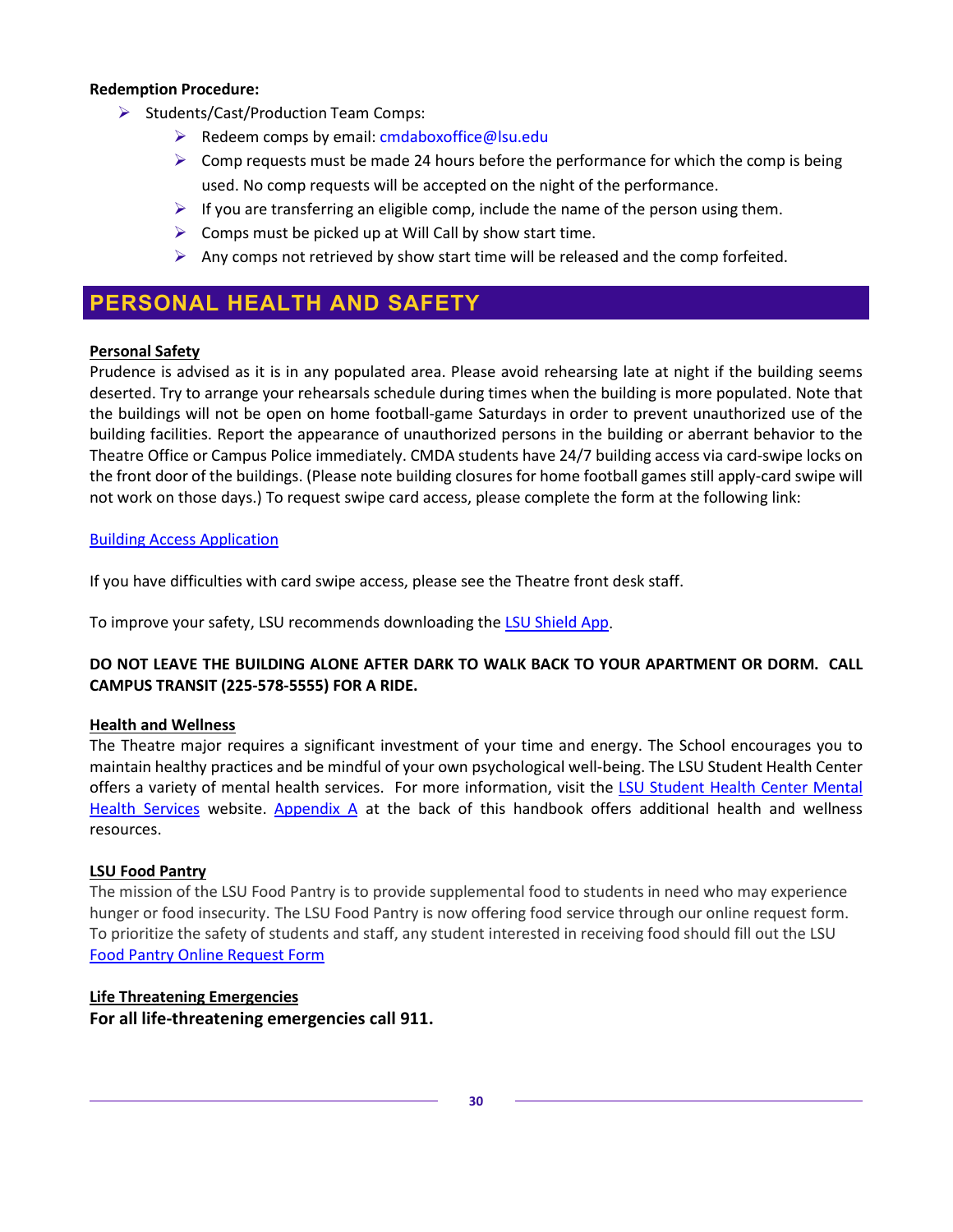Most people associate 911 with medical [emergencies.](https://www.lsu.edu/shc/emergencies.php) However 911 also assists with emergencies such as someone considering harming themselves and/or others.

#### **Crisis Counseling**

Crisis counseling is available through ThePhone, a 24– hour crisis counseling and support line serving the students of LSU. Callers to the LSU line are connected to volunteer paraprofessional counselors trained in crisis intervention and suicide prevention.

#### **ThePhone 24 Hour Crisis Counseling 225-924-LSU1**

# <span id="page-30-0"></span>**STUDENT ORGANIZATIONS**

### <span id="page-30-1"></span>**Delta Rouge**

Delta Rouge is a student organization that focuses on encouraging participation for students interested in film and television within the School of Theatre. Delta Rouge members help students create content and connect with other film students and foster a community of film. For more information about Delta Rouge visit the [Delta Rouge Facebook](https://www.facebook.com/groups/1670997153228361/?ref=br_rs) page.

Delta Rouge 2021 Executive Committee President: Marshal T. Hodges Vice President: Brendan Pyron Treasurer: Mike McDonough Secretary: Gabby Broussard Social Media Chair: Maddy Atrainer Member-at-large: Chynna McClinton Member-at-large: Jenika Kolacz

#### <span id="page-30-2"></span>**University Theatre Alliance (UTA)**

The University Theatre Alliance is an organization of, by and for, the LSU student body. The Executive Board, along with members and a team of coordinators, works to foster and to better the relationships between undergraduates with each other and the graduates/faculty in the theatre program, to support the arts community on campus and in the surrounding area through professional development activities such as service, workshops, etc., and to encourage innovation among the artists in our community.

Some of its activities include providing support for School of Theatre auditions, producing student-directed staged readings, and matching incoming students with mentors. The Board is elected each spring and includes reps from undergrad and graduate populations. UTA charges nominal dues each semester which go towards UTA activities.

UTA 2021 Board

President - Sophia Brazda (she/her/hers), sophiambrazda@gmail.com or sbrazd2@lsu.edu Vice President - Sam Staggs (she/her/hers), sstagg3@lsu.edu Treasurer - Tara Elizabeth Butler (she/her/hers), taraelizabethbutler@gmail.com Grad Rep - Crystal Hayner (they/she), chayn26@lsu.edu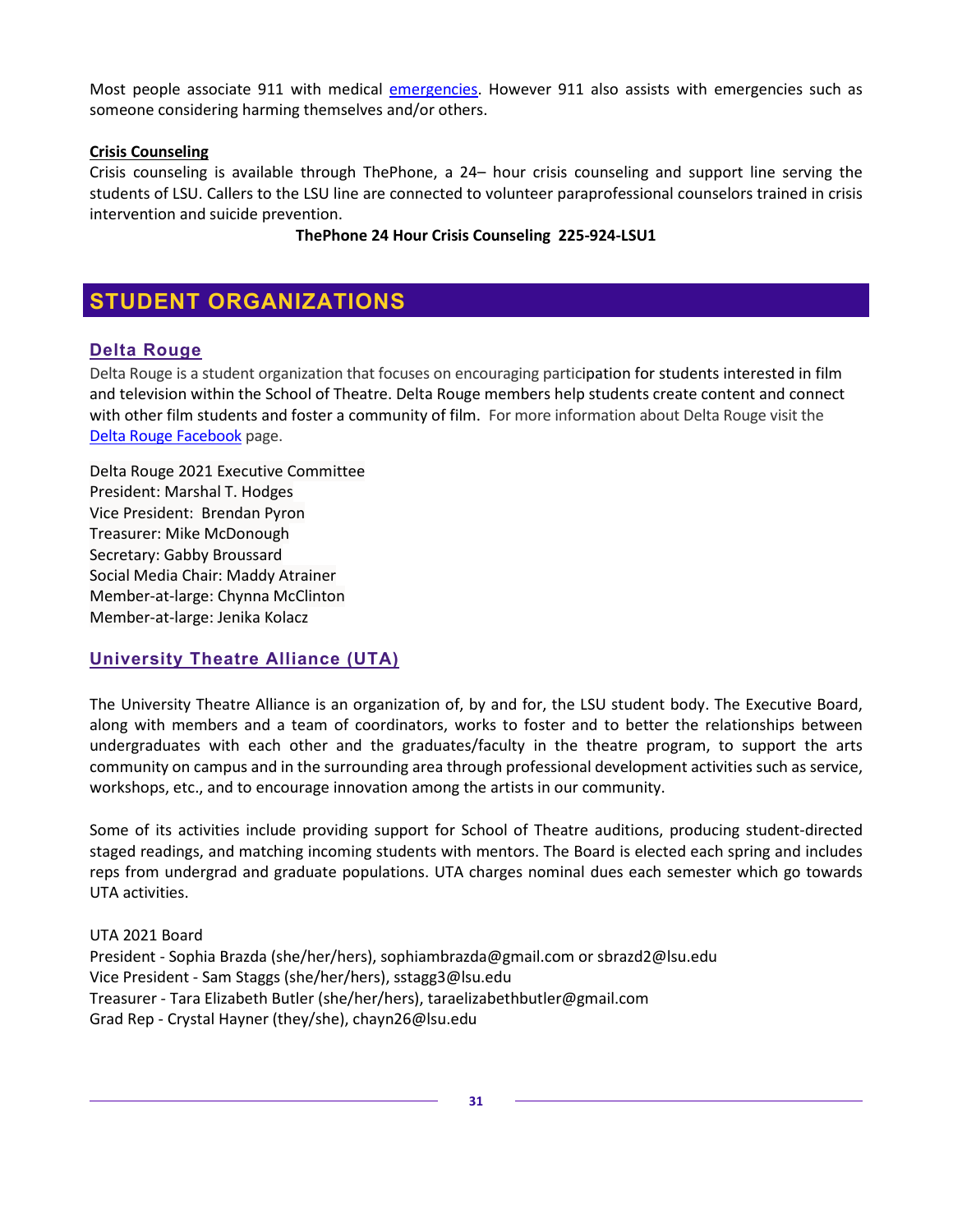Secretary - Tyler Goodrich (he/him/his), tgoodr1@lsu.edu Staged Readings Chair - Aaron Wood (he/him/his), awood67@lsu.edu Member-at-Large - Michael Byrd (he/him/his), [mbyrd19@lsu.edu](mailto:mbyrd19@lsu.edu)

#### <span id="page-31-0"></span>**Improv Club**

The LSU Improv Club is a student organization dedicated to the study, practice, and most of all, celebration of improvisational performance. The club rehearses every weekday and performs each Friday in various spaces in the Music and Dramatic Arts building. Additionally, the club sends an officer-selected competitive team to the annual College Improv Tournament to compete against other teams across the country. But first and foremost, LSU Improv is dedicated to fostering the community-building, quick-thinking skills that the craft innately promotes. The club is known for its open-door policy and welcomes anyone who might be interested to participate.

#### Improv Club Officers 2021-2022

President: Nic Russo (he/him) / [nrusso7@lsu.edu](mailto:nrusso7@lsu.edu) Vice-President: Austin Gimnick (he/him) / [agimni1@lsu.edu](mailto:agimni1@lsu.edu) Secretary: Sophia Brazda (she/her) [/ sbrazd2@lsu.edu](mailto:sbrazd2@lsu.edu) Treasurer: Christoph Larson (he/him) [/ clarso5@lsu.edu](mailto:clarso5@lsu.edu) Social Media Chair: Arden Forrand (she/her) / [aforra1@lsu.edu](mailto:aforra1@lsu.edu) Member-at-Large: Robin Talbot (she/her) / rtalb11@lsu.edu

# <span id="page-31-1"></span>**UNDERGRADUATE SCHOLARSHIPS AND FINANCIAL AID**

The LSU Office of Undergraduate Admissions and Student Aid are committed to providing a student centered, technologically advanced innovative office operating in full compliance with all governing regulations. Information on scholarships and financial aid for entering first year students, continuing students, and transfer students is available online at the [LSU Financial Aid and Scholarships webpage.](https://www.lsu.edu/financialaid/index.php) Additionally, students may apply for various scholarships funded through private donations and housed at the LSU Foundation by visiting the following link:

[https://www.lsu.edu/financialaid/types\\_of\\_scholarships/other\\_scholarships/lsu\\_foundation\\_awards.php](https://www.lsu.edu/financialaid/types_of_scholarships/other_scholarships/lsu_foundation_awards.php)

Office of Undergraduate Admissions and Student Aid 1146 Pleasant Hall Baton Rouge, LA 70803 Scholarships/Financial Aid Phone: 225/578-3103 Scholarships/Financial E-mail: financialaid@lsu.edu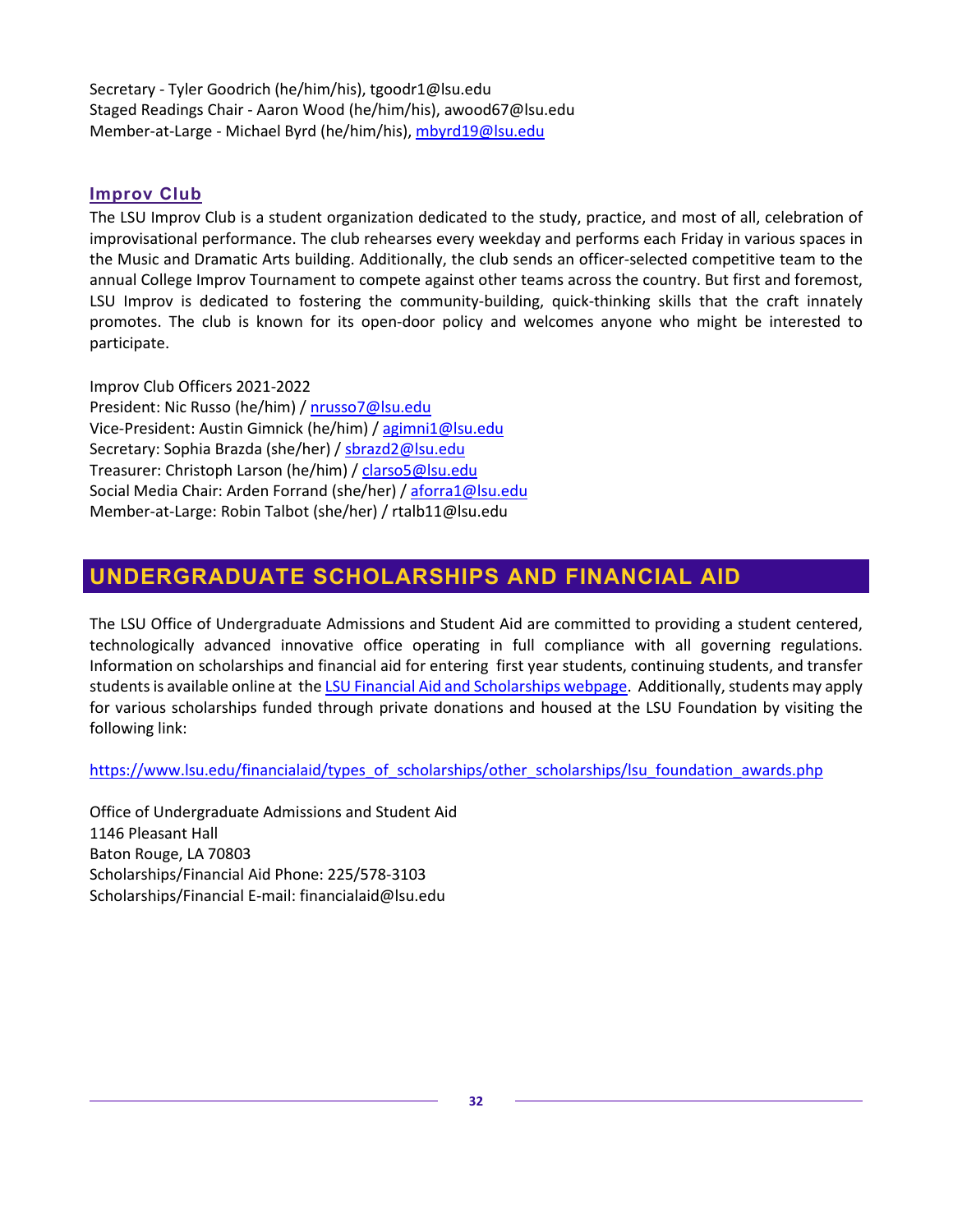# <span id="page-32-0"></span>**LSU ACADEMIC PROGRAMS ABROAD**

The LSU Programs Abroad Plan offers undergraduate and graduate students opportunities to earn six to nine hours of credit through summer study. For more information, see the Academic Programs Abroad website at **<https://lsu.edu/intlpro/apa/>**

One of the most popular of these programs is "LSU in Scotland" offered every other year and administered by Professor Nick Erickson, this program tours a student production to the Edinburgh Fringe Festival in Edinburgh, Scotland. Please contact Nick Erickson [\(nickwe@lsu.edu\)](mailto:nickwe@lsu.edu) for additional information.

# <span id="page-32-1"></span>**STUDENT BILL OF RIGHTS AND RESPONSIBILITIES**

Immediate Emergency: get to a safe place and call 911 or campus police 225-578-3231 at once if…

- **Emergency:** There is a fire or other dangerous catastrophe
- **Injury:** Someone gets injured, unconscious or incapacitated (including yourself)
- **Violence:** Someone threatens harm to themselves or others
- **Crime:** heft, vandalism, disturbance

Contact campus resources (CARE, OSD, Campus Police, Health Center, Lighthouse, etc.) if…

- $\triangleright$  You require (or think you might require) special accommodations
- $\triangleright$  You are being harassed/stalked
- $\triangleright$  You feel unsafe anywhere on campus
- $\triangleright$  You wish to report a crime
- $\triangleright$  You are sick
- $\triangleright$  You are distressed, depressed, or anxious to the point that it's interfering with everyday life

Contact your instructor if…

- $\triangleright$  You are confused or concerned about a course assignment, policy, or topic
- $\triangleright$  Something about the class is interfering with your learning
- $\triangleright$  You want to check on your performance in the course
- $\triangleright$  You have an ODS accommodation

You have the right to expect that…

- $\triangleright$  Instructors will provide a syllabus outlining content, goals, and expectations for the course
- Instructors will follow their own syllabi, show up to class, start and end class on time, and maintain a professional demeanor
- $\triangleright$  Instructors will make themselves reasonably available outside of class to consult with you about the class and your performance in it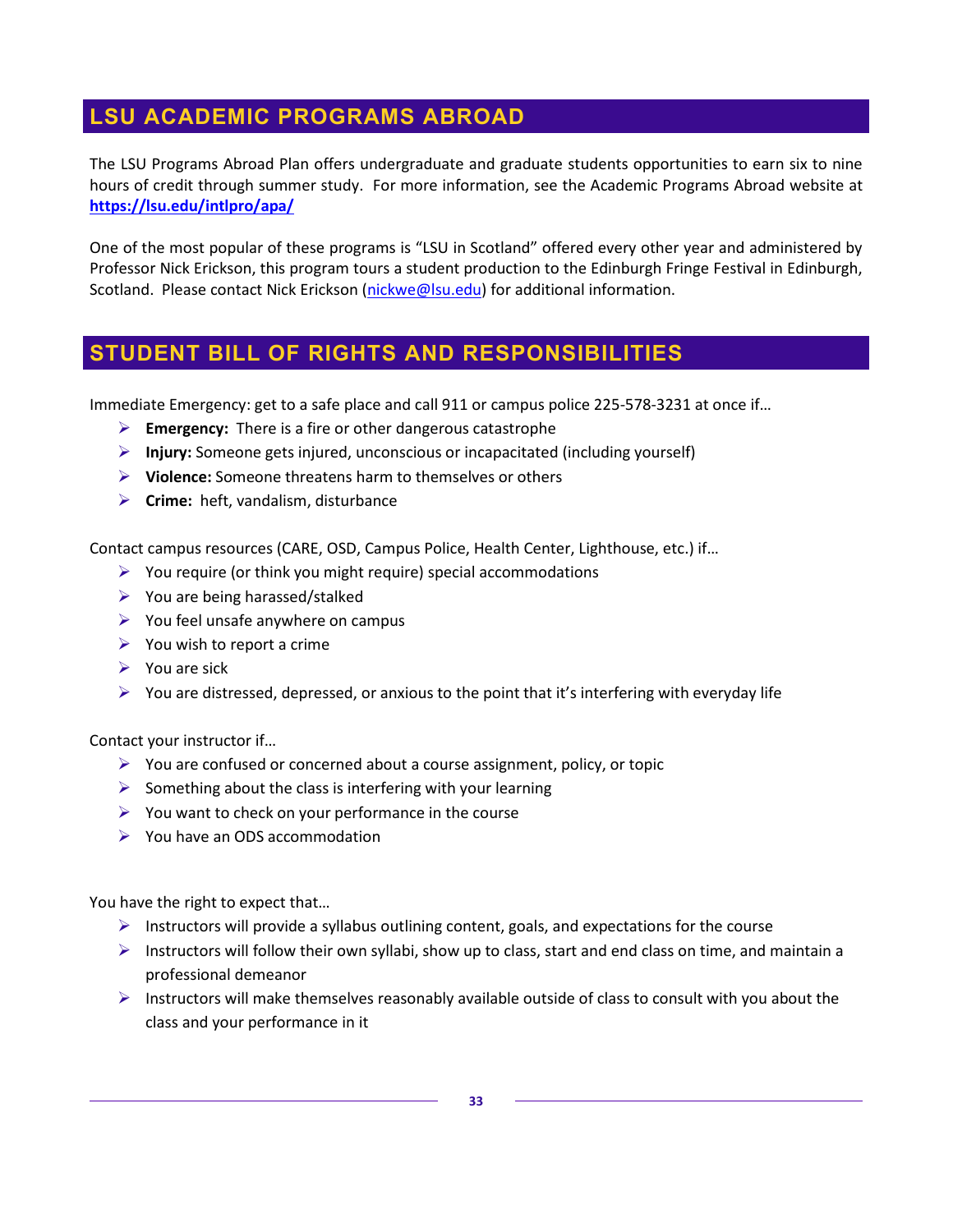- $\triangleright$  Instructors will reply to and/or address appropriate communications or questions within a reasonable amount of time
- $\triangleright$  Instructors will comport themselves professionally toward you in and out of class
- $\triangleright$  Instructors provide a clear idea of how you are doing in class
- $\triangleright$  Instructors provide reasonable ODS accommodations

Contact us (Trusted Instructor, Department Head, Academic Advisor) immediately if…

- $\triangleright$  An instructor fails to respond to repeated attempts to contact/meet and/or does not hold office hours
- $\triangleright$  An instructor regularly (more than once or twice) cancels scheduled classes, fails to start or end classes on time, or does not show up to class
- $\triangleright$  Someone other than the official instructor appears to be teaching the class regularly
- $\triangleright$  An instructor behaves in an alarming or unstable manner
- $\triangleright$  An instructor fails to comply with official and appropriate requests for ODS accommodation
- $\triangleright$  An instructor alters significant aspects of the course without due notice, explanation, or consideration
- $\triangleright$  An instructor makes unprofessional, unreasonable, or inappropriate requests of students
- $\triangleright$  An instructor couches inappropriate requests as "just part of the course"
- $\triangleright$  An instructor exhibits bias, bigotry, or undue preferential treatment toward any student
- $\triangleright$  The environment of the classroom becomes hostile or feels unsafe (emotionally or otherwise)
- $\triangleright$  You think one or more of the above activities is going on and you just want to check in to see if your suspicions are valid
- $\triangleright$  You are distressed or uncomfortable and feel unable to express these concerns to the instructor

Instructors have the right to expect that…

- Students will show up to classes on time (i.e., not walking in right as class starts)
- $\triangleright$  Students will remain in class for the entire time required (i.e., not leaving in the middle of class)
- $\triangleright$  Students will take responsibility for their own performance in the course
- $\triangleright$  Students will respect the instructor's expertise in the subject matter
- $\triangleright$  Students will respect the instructor as the one responsible for maintaining a professional class environment
- $\triangleright$  Students will treat everyone in the class professionally and respectfully
- $\triangleright$  Students will take responsibility for their own schedules and choices beyond the classroom, accepting the natural consequences of those choices with maturity
- $\triangleright$  Students will take responsibility for their own health and wellbeing, making reasonable choices about when and how to participate in ways that keep them safe and well
- $\triangleright$  Students will read and know policies outlined in the syllabus and/or communicated or posted by the instructor through e-mail, on Moodle, in class announcements, etc.
- $\triangleright$  Students will contribute focused attention to all speakers and presentations
- $\triangleright$  Students will come to class fully prepared (materials brought, assignments completed)
- $\triangleright$  Students will devote time outside of class to the course, realizing that an average of 2-3 hours per credit hour of outside work is normal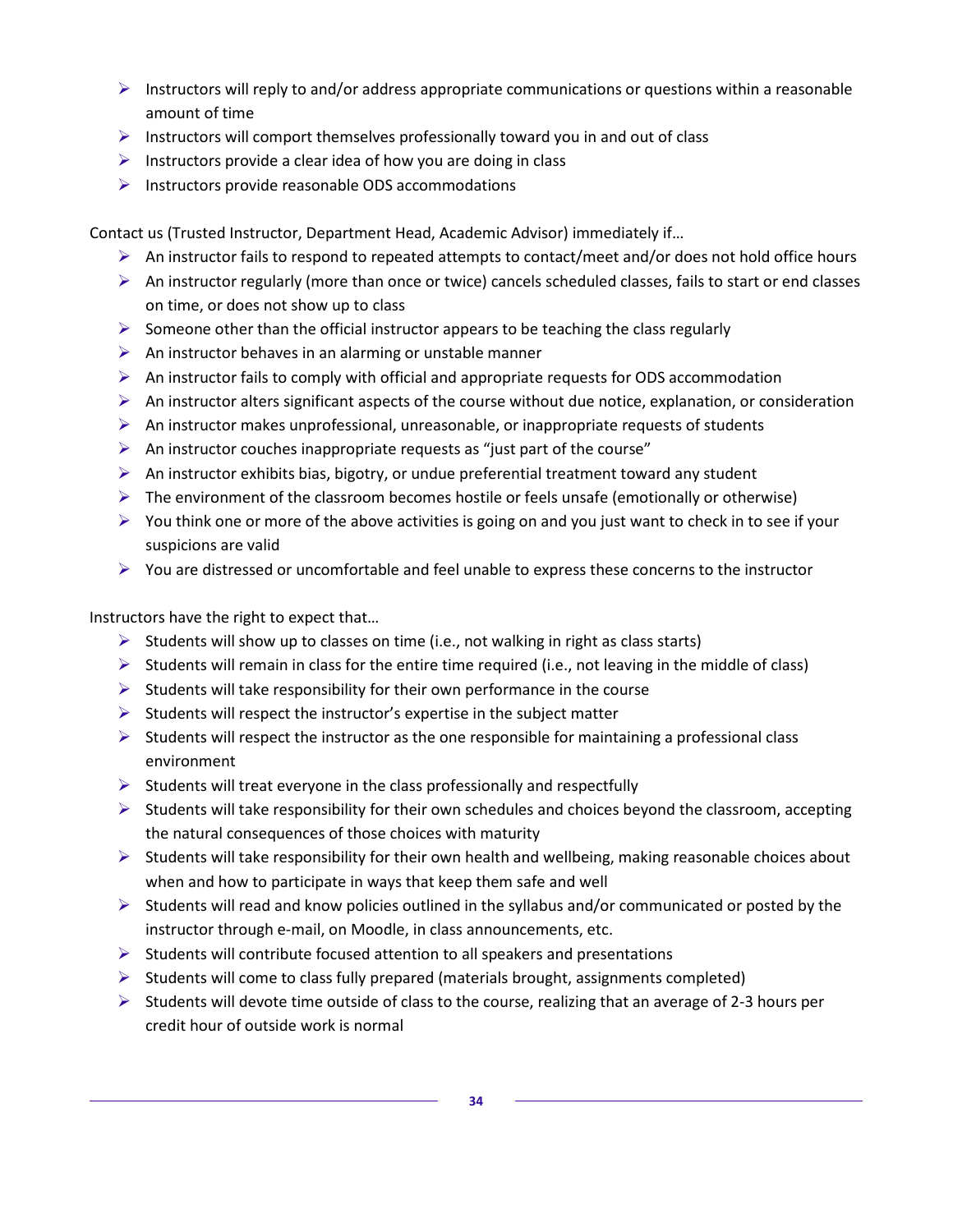- $\triangleright$  Students will communicate questions or concerns to the instructor in an appropriate, timely, and professional manner, following any relevant instructions outlined by the professor
- $\triangleright$  Students will refrain from coming to class if they have a contagious illness or are otherwise incapable of participating without disruption, availing themselves of medical care as necessary and communicating with the instructor as outlined in course policies for excused absences
- $\triangleright$  Students will respect appropriate procedures and boundaries that instructors establish regarding instructor-student communications
- $\triangleright$  For most non-emergency problems, questions, or concerns, students will approach the instructor first before escalating the issue to advisors, authorities, or social media

#### Remember…

- $\triangleright$  Instructors want you to communicate with them.
- $\triangleright$  Instructors aren't medical professionals
- $\triangleright$  Instructors must work with LSU policies and programs
- $\triangleright$  Instructors aren't personal friends
- $\triangleright$  Instructors can't control your schedule
- $\triangleright$  Instructors can't control your personal or work life
- $\triangleright$  Instructors can't control your production schedule

#### **If you talk to a professor or student support staff…**

Expect confidentiality, except if…

- $\triangleright$  Your threatening harm to someone else
- $\triangleright$  Your threatening harm to yourself
- $\triangleright$  A minor has been/is being harmed
- $\triangleright$  You are reporting a sexual assault, sexual harassment or any potential Title IX related issue related to you or another party.

#### **FERPA: Family Education Rights and Privacy Act**

- $\triangleright$  Your academic performance is your business alone
- $\triangleright$  Instructors may not divulge any info about your academic career
- $\triangleright$  Instructors technically can't even confirm or deny whether you're in their class to anyone else
- $\triangleright$  This includes parents unless there is a FERPA waiver in place!
- $\triangleright$  Instructors can talk to other instructors and academic personnel about students to coordinate approaches.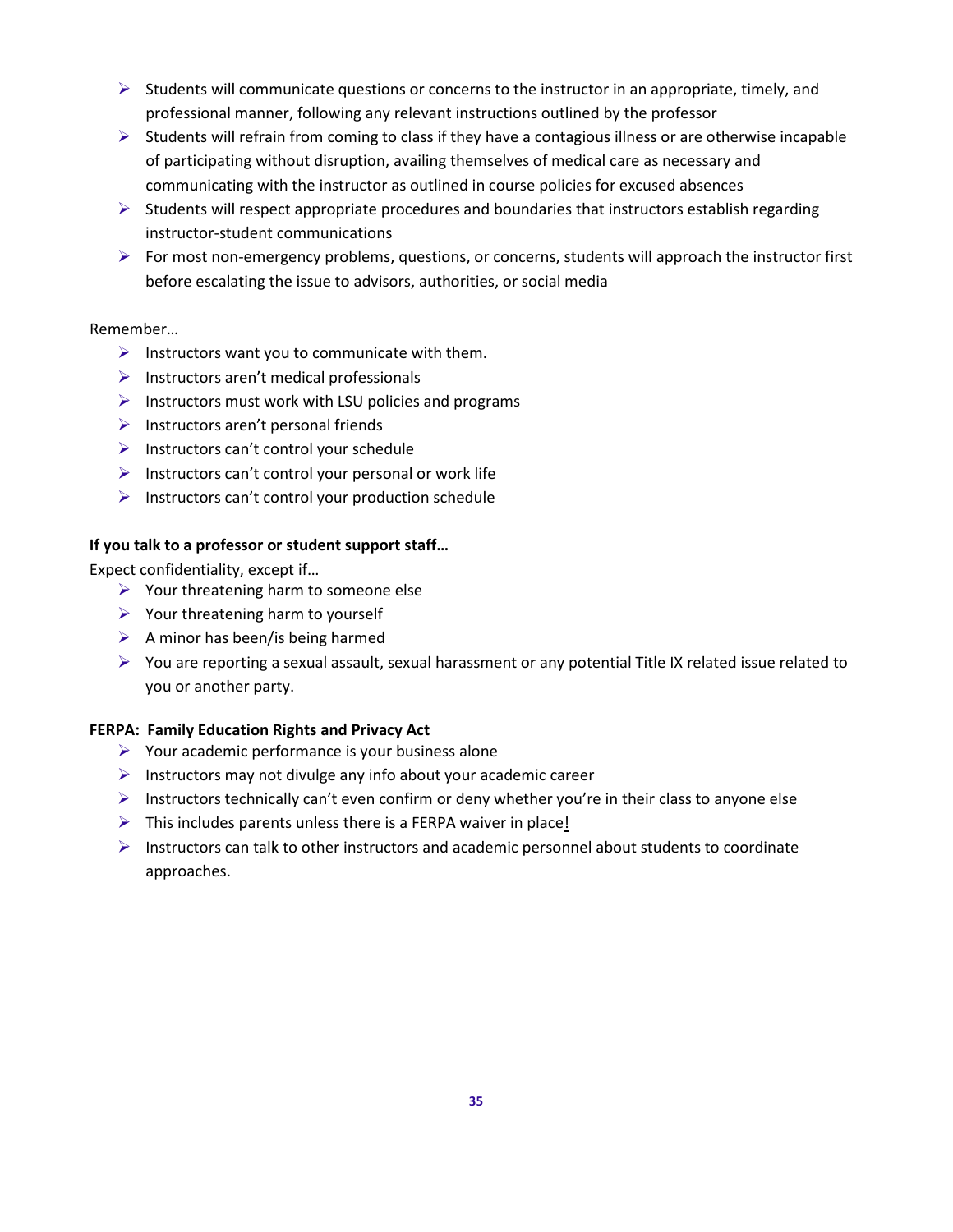# <span id="page-35-0"></span>**DR. FLETCHER'S HANDY GUIDE TO EMAILING INSTRUCTORS**

Most instructors appreciate students who take initiative to communicate questions and concerns. That said, instructors don't appreciate mails that are unclear, inappropriate, or a waste of time (that is, asking information clearly provided elsewhere).

#### The Basics of Professional Email Etiquette:

- $\triangleright$  Start with a proper, respectful address
	- $\checkmark$  "Dear Professor"
	- "Dr. \_\_\_\_\_\_" (*If you know they have a doctorate*)
	- "Hey, Alan" or "Hi, Doctor Jones," (*Reserve "Hi" and "Hey" for people you know well. For a first-time contact with an instructor, choose a more formal intro*.)
- $\triangleright$  Identify yourself
	- $\checkmark$  Full name
	- $\checkmark$  Course and section
- $\triangleright$  Give the necessary information or make the request
	- $\checkmark$  Be concise or ask for a meeting
	- $\checkmark$  Proofread for typos/tone before sending
- $\triangleright$  Close respectfully
	- $\checkmark$  "Thank you for your time."
	- "Sincerely"
	- "Thx"

#### Stop and Ask Yourself Before Sending:

- $\triangleright$  Have I written a professional email rather than a text?
- Am I sure what I'm asking isn't already answered on the syllabus or Moodle? (*Don't make instructors repeat what they've already spent time explaining in writing*.)
- Is what I'm communicating/asking something that needs a face-to-face meeting? (*Email is best for brief questions or news. If you find your email running past a short paragraph, consider asking for a meeting.*)
- Am I handing the instructor a problem that isn't theirs to fix? (*Instructors have no control over your job, your family, your finances, your romantic relationships, your production schedule, your other classes, or your health.*)
- $\triangleright$  Am I oversharing personal info? In other words, what do I expect the instructor to do with the information I'm giving them? (*If you feel like you need to share some personal information—and sometimes you do!—an in-person meeting is nearly always better.*)
- Am I ranting? No, really, did I just write a rant? (*DO NOT SEND*) Was I writing this while angry/sad/sleepy/frustrated/hungry? (*WAIT*) Would it be better to wait until I've slept/eaten/given it a day or so before sending? (*YEEEEESSSS*!)

#### After you send:

- Give the instructor time to reply. (*Give at least 24 hours during the week, longer on weekends/holidays*.)
- $\triangleright$  If you get no reply, visit their office during office hours and/or ask in class.
- If they reply, follow up with a thank-you. (*Use proper etiquette for that message, too.)*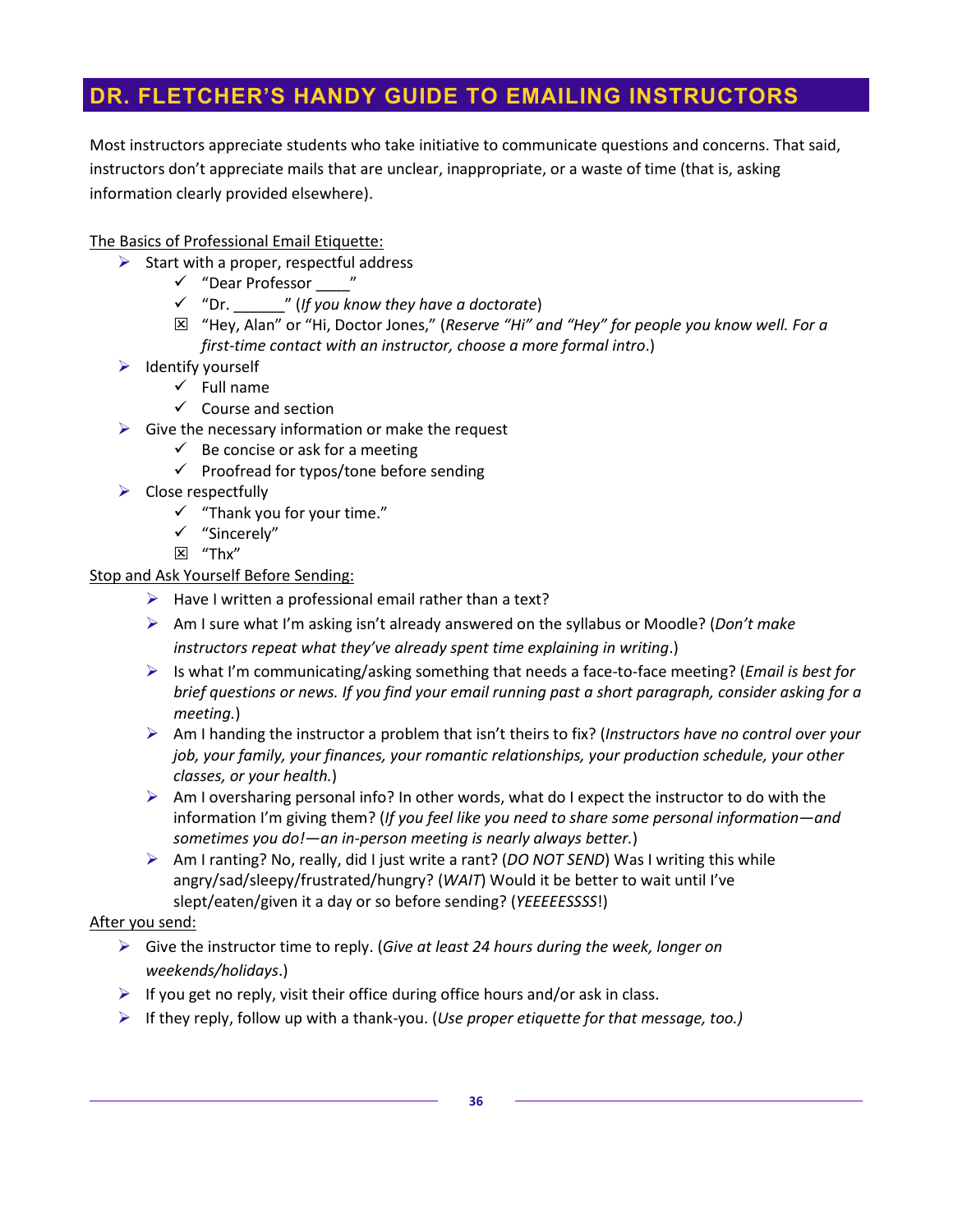# <span id="page-36-0"></span>**LSU SOT UNDERGRADUATE COURSE ROTATION**

This is a hyperlinked table. Click on the course to be taken to the general catalog where you can find more information about the class.

| Course # | <b>Name</b>                                | <b>Credits</b>          | <b>Offered</b>            |
|----------|--------------------------------------------|-------------------------|---------------------------|
|          |                                            |                         |                           |
| 1001     | <b>Practical Elements of Stagecraft</b>    | 3                       | <b>Fall and Spring</b>    |
| 1010     | Apprentice Seminar                         | 1                       | Fall Only                 |
| 1020     | <b>Introduction to Theatre</b>             | 3                       | Fall, Spring, Summer      |
| 1021     | <b>HONORS: Introduction to Theatre</b>     | 3                       | Offered Intermittently    |
| 1025     | Acting I: Introduction to Acting           | 3                       | <b>Fall and Spring</b>    |
| 1029     | Stage Movement I                           | 3                       | <b>Fall and Spring</b>    |
| 1127     | <b>Beginning Modern Dance</b>              | $\mathbf 1$             | <b>Fall and Spring</b>    |
| 1131     | <b>Beginning Ballet</b>                    | $\mathbf 1$             | <b>Fall and Spring</b>    |
| 1153     | <b>Beginning Jazz Dance</b>                | $\mathbf 1$             | <b>Fall and Spring</b>    |
| 1227     | Intermediate Modern Dance                  | $\mathbf 1$             | Fall or Spring            |
| 1231     | Intermediate Ballet                        | 1                       | <b>Fall or Spring</b>     |
| 1253     | Intermediate Jazz Dance                    | $\mathbf{1}$            | Fall or Spring            |
| 1800     | Introduction to Dance                      | 3                       | Fall Only                 |
| 1804     | Dance Theatre                              | $\overline{2}$          | <b>Spring Only</b>        |
| 2001     | Portfolio Preparation for the Theatre      | 3                       | Offered Intermittently    |
| 2008     | Introduction to Writing Drama              | 3                       | Fall Only                 |
| 2010     | Journeyman Seminar                         | 1                       | Fall Only                 |
| 2020     | <b>Stage Management</b>                    | 3                       | <b>Fall and Spring</b>    |
| 2021     | Directing I                                | $\mathsf 3$             | <b>Fall and Spring</b>    |
| 2022     | Introduction to Theatrical Design          | 3                       | <b>Fall and Spring</b>    |
| 2023     | <b>Stage Makeup</b>                        | 3                       | <b>Fall and Spring</b>    |
| 2024     | Live Entertainment Technology              | 3                       | Spring Only               |
| 2025     | Acting II: Fundamentals of Acting          | 3                       | <b>Fall and Spring</b>    |
| 2026     | <b>Theatre Practicum I</b>                 | $\mathbf 1$             | <b>Fall and Spring</b>    |
| 2027     | <b>Stage Voice: Basic Techniques</b>       | 3                       | Fall Only                 |
| 2031     | Aerial Practice I                          | 1                       | <b>Fall and Spring</b>    |
| 2032     | Survey of International Performing Arts    | 3                       | <b>Summers Even Years</b> |
| 2130     | <b>Script Analysis</b>                     | 3                       | <b>Fall and Spring</b>    |
| 2135     | Properties for the Entertainment Industry  | 3                       | <b>Fall and Spring</b>    |
|          | Scenery Construction for the Entertainment |                         |                           |
| 2140     | Industry                                   | 3                       | <b>Fall and Spring</b>    |
| 2700     | World Cinema                               | 3                       | Offered Intermittenly     |
| 2701     | <b>Cinematic Language and Aesthetics</b>   | 3                       | Offered Intermittenly     |
| 2733     | <b>Studio Production</b>                   | $\overline{\mathbf{3}}$ | Offered Intermittently    |
| 2735     | Film and New Production I                  | $\mathsf 3$             | Spring Only               |
| 2830     | <b>Technical Drafting for the Theatre</b>  | 3                       | Fall Only                 |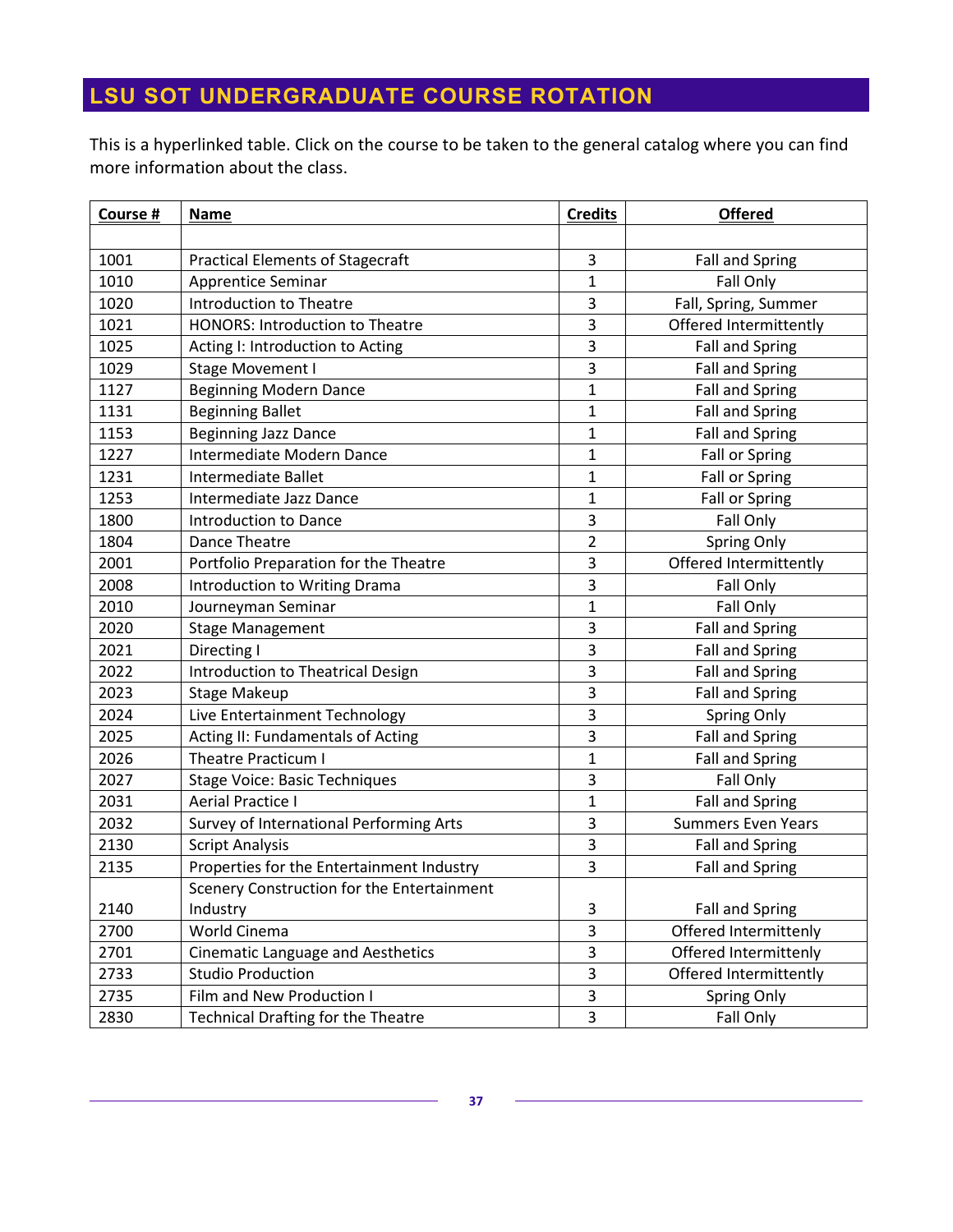| 3025 | <b>Acting III</b>                                   | 3                         | Fall Only               |
|------|-----------------------------------------------------|---------------------------|-------------------------|
| 3026 | Introduction to Acting for the Camera               | 3                         | Fall Only               |
| 3027 | <b>Stage Voice: Advanced Techniques</b>             | 3                         | Spring Only             |
| 3029 | <b>Stage Movement II</b>                            | 3                         | Spring Only             |
| 3032 | <b>Viewpoints and Ensemble</b>                      | 3                         | Offered Intermittently  |
| 3120 | Theatre His and Lit I: Ancient Greece to Renn       | 3                         | Fall Only               |
| 3121 | Theatre His and Lit II: Renaissance to 19th Century | 3                         | Spring Only             |
| 3122 | Theatre History and Literature III: 1875 to Present | 3                         | Spring Only             |
| 3123 | Costume Construction Techniques for the Stage       | 3                         | Fall Only               |
| 3125 | <b>Tutus and Dancewear Construction</b>             | 3                         | Offered Intermittently  |
| 3126 | <b>Theatrical Rendering</b>                         | 3                         | Spring Only             |
| 3320 | Introduction to Arts Management                     | 3                         | Fall, Even Years Only   |
| 3340 | <b>Arts Marketing</b>                               | 3                         | Spring, Odd Years Only  |
| 3435 | <b>Scene Painting I</b>                             | 3                         | Spring Only             |
| 3530 | Sound Technology                                    | 3                         | Fall Only               |
| 3531 | <b>Stage Lighting Technology</b>                    | 3                         | <b>Fall and Spring</b>  |
| 3800 | Theatre or Film Internship                          | 3                         | <b>Fall and Spring</b>  |
| 3802 | <b>Dance Composition</b>                            | 3                         | Fall Only               |
| 3803 | Improvisation                                       | 3                         | <b>Fall and Spring</b>  |
| 3900 | Selected Topics in Theatre                          | 3                         | <b>Fall and Spring</b>  |
| 4008 | <b>Writing Drama</b>                                | 3                         | Spring Only             |
| 4010 | <b>Master Seminar</b>                               | $\mathbf{1}$              | <b>Fall and Spring</b>  |
| 4021 | Gender and Sexuality in Performance                 | 3                         | Fall, Even Years Only   |
| 4023 | <b>Advanced Costume Construction Techniques</b>     | 3                         | Offered Intermittently  |
| 4025 | <b>Acting IV: Advanced Acting</b>                   | 3                         | Spring Only             |
| 4026 | Acting for the Camera II                            | 3                         | Offered Intermittently  |
| 4029 | Special Topics in Stage Movement                    | 3                         | Offered Intermittently  |
| 4031 | <b>Aerial Practice II</b>                           | $\mathbf 1$               | <b>Fall and Spring</b>  |
| 4032 | <b>Composition for Physical Theatre</b>             | 3                         | Offered Intermittently  |
| 4033 | Devising for Physical Theatre                       | 3                         | Offered Intermittently  |
| 4123 | Costume Design                                      | 3                         | Fall Only               |
| 4124 | Scenic Design                                       | 3                         | Offered Intermittently  |
| 4125 | Directing II                                        | 3                         | Offered Intermittently  |
| 4128 | <b>Mask Making</b>                                  | 3                         | Offered Intermittently  |
| 4130 | Approaches to the Stage                             | 3                         | Offered Intermittently  |
| 4131 | Seminar: Contemporary Theatre and Drama             | 3                         | Spring Only             |
| 4132 | <b>Advanced Stage Makeup</b>                        | 3                         | Offered Intermittently  |
| 4136 | <b>Theatre Practicum II</b>                         | 1                         | <b>Fall and Spring</b>  |
| 4138 | Film Practicum                                      | 2                         | Spring Only             |
| 4220 | Drama of Africa and African Diaspora                | 3                         | Spring Only             |
| 4300 | Special Topics in Arts Administration               | 3                         | <b>Fall and Spring</b>  |
| 4320 | <b>Advanced Arts Management</b>                     | 3                         | Spring, Even Years Only |
| 4350 | Fundraising for the Arts                            | $\ensuremath{\mathsf{3}}$ | Fall, Odd Years Only    |
| 4435 | <b>Scene Painting II</b>                            | 3                         | Offered Intermittently  |

 $\equiv$ 

 $\mathcal{L}(\mathcal{L}(\mathcal{L}))$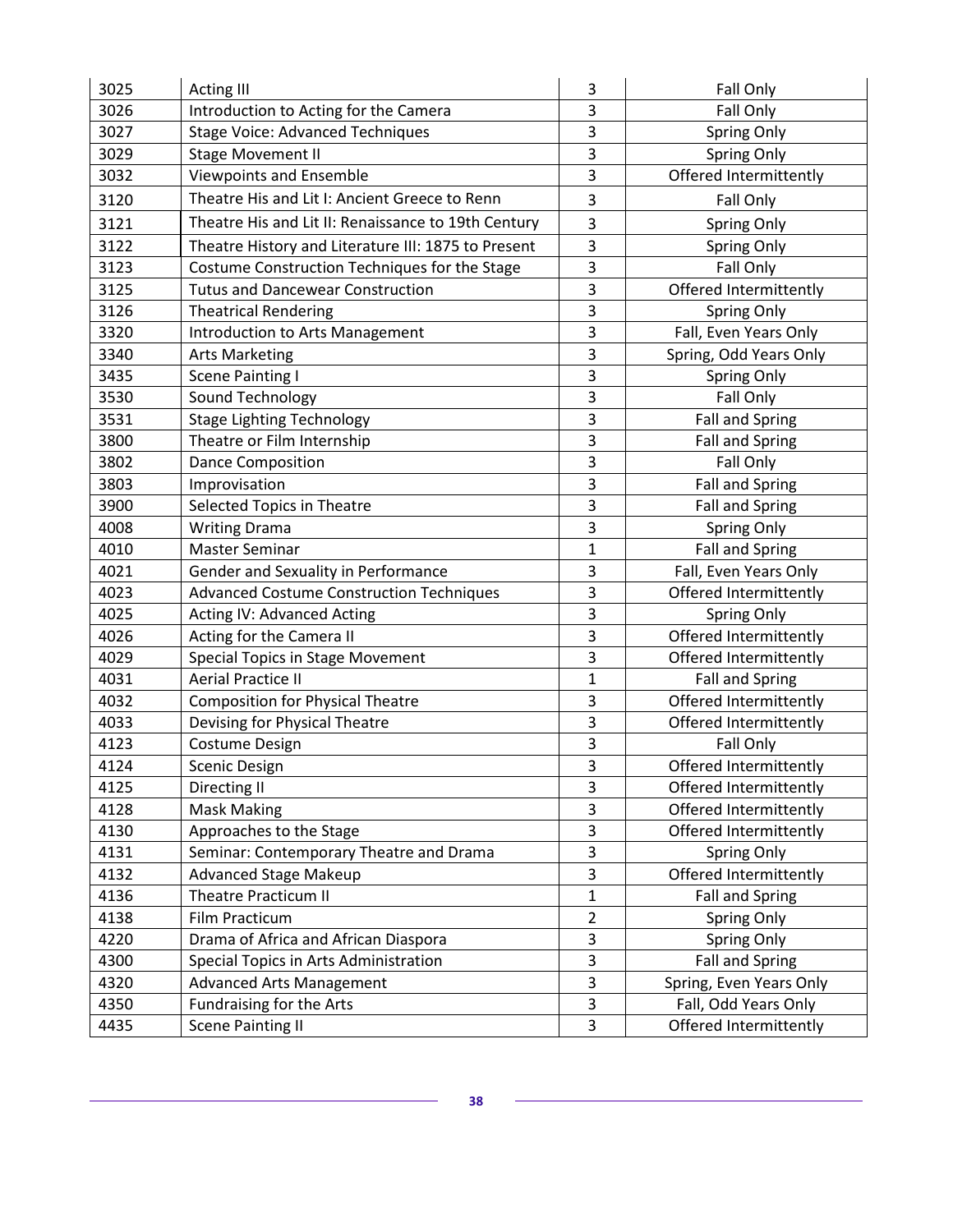| 4436 | History of Theatrical Period Styles and Ornament | 3       | Spring, Odd Years Only  |
|------|--------------------------------------------------|---------|-------------------------|
| 4530 | Sound Design                                     | 3       | Spring, Odd Years Only  |
| 4531 | Lighting Design I                                | 3       | Spring Only             |
| 4540 | <b>Advanced Sound Design</b>                     | 3       | Offered Intermittently  |
| 4541 | <b>Advanced Sound Technology</b>                 | 3       | Offered Intermittently  |
| 4720 | Advanced Cinematography                          | 3       | Fall Only               |
| 4735 | <b>Advanced Film Practicum</b>                   | $1 - 6$ | Spring Only             |
| 4801 | Dance History                                    | 3       | Spring Only             |
| 4804 | Dance Theatre                                    | 2       | Offered Intermittently  |
| 4820 | <b>Advanced Stage Management</b>                 | 3       | Offered Intermittently  |
| 4831 | Selected Topics in CAD Drafting for the Theatre  | 3       | Spring, Even Years Only |
| 4832 | Selected Topics in Advanced CAD for the Theatre  | 3       | Offered Intermittently  |
| 4901 | Special Projects in Theatrical Design            | $1 - 3$ | As Needed               |
| 4902 | Special Projects in Technical Theatre            | $1 - 3$ | As Needed               |
|      |                                                  |         |                         |

L,

 $\overline{\phantom{0}}$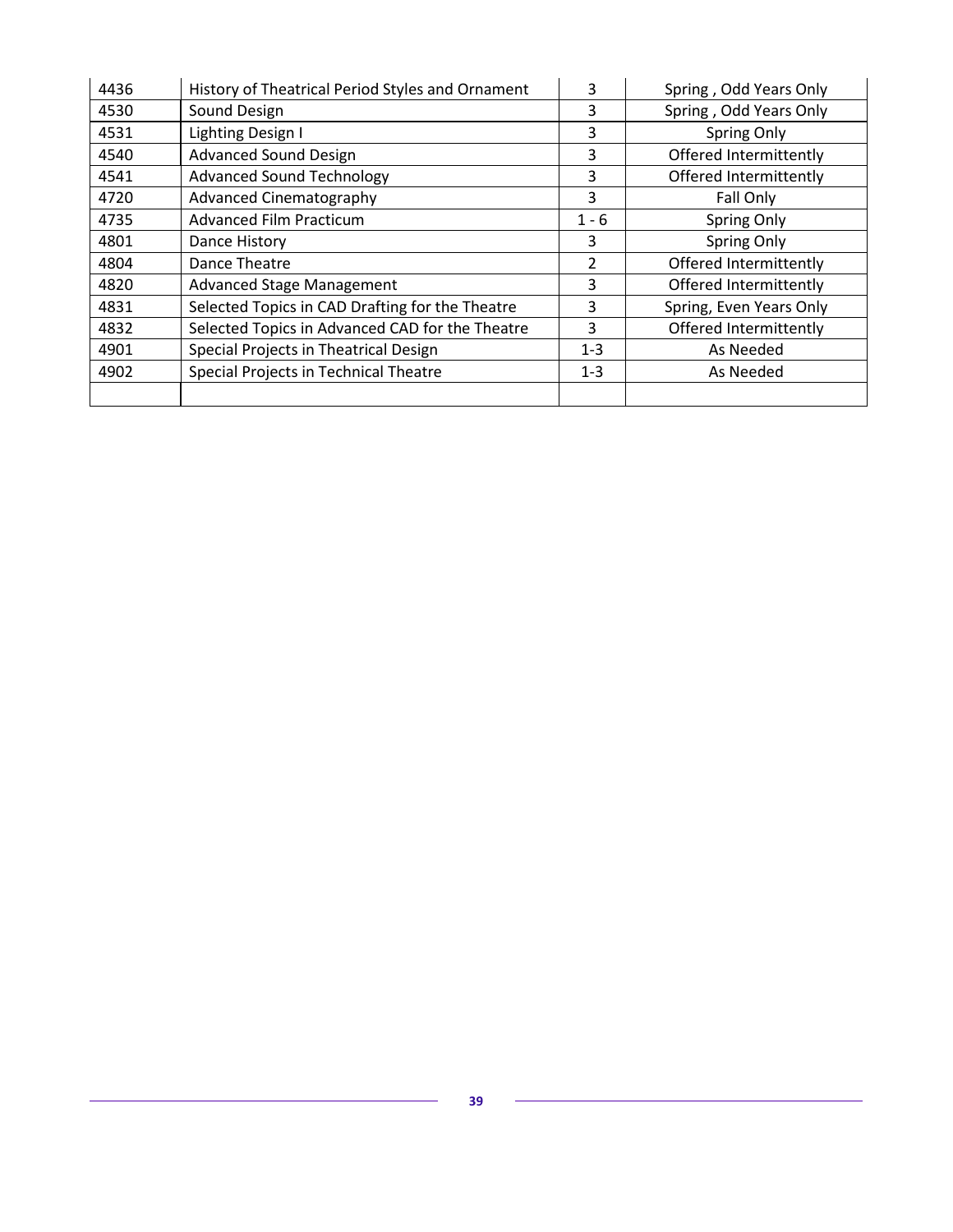# <span id="page-39-0"></span>**ABOUT THE LSU SCHOOL OF THEATRE AND SWINE PALACE**

The LSU School of Theatre continues to achieve national and international prominence in scholarship and performance. Our NAST-accredited B.A. degree program (concentrations in Arts Administration, Design/Technology, Film/Television, Performance, Physical Theatre and Theatre Studies) provides rigorous comprehensive training within the framework of a liberal arts education. In 2021, the School of Theatre added a BFA in Film and Television as an additional undergraduate degree program. The M.F.A. degree— with a specialization in acting—is a two-year, year-round professional actor training program featuring the integration of both traditional and innovative physical, vocal, and process approaches for 21st century performers. The M.F.A. degree— with specializations in scenic technology and design; costume technology and design; and properties technology— is a three-year program preparing the theatre artisan for a professional role encompassing a wider range of production and/or teaching responsibilities. The training for exceptional candidates is augmented through undergraduate teaching opportunities and production positions with Swine Palace, the department's affiliate professional theatre. Our Ph.D. program—with a concentration in theatre history, dramatic literature, and theory and criticism—develops the knowledge, critical skills, and methodological approaches that will allow students to conduct research as professional scholars and become excellent teachers in the field. The School of Theatre fosters creativity and originality in its stage productions and scholarship, and offers a learning environment unique to the region.

With Swine Palace, the department has distinguished itself as one of the few programs in the country that supports a full-time, year-round Equity theatre company. While pursuing their degrees, students have the opportunity to work alongside world-class artists in every facet of production. Many students are Actors' Equity Association (AEA) eligible by the time they graduate. Not only a cultural resource, Swine Palace also contributes to the economic growth and well-being of the community. In 2006, Swine Palace was recognized with the Louisiana Governor's Arts Award for Outstanding Large Arts Organization and the YWCA Greater Baton Rouge Racial Justice Award given to an individual, organization or business for exceptional or creative contributions to the elimination of racism.

#### <span id="page-39-1"></span>**Vision and Mission Statements**

On August 26, 1998, the Board of Regents of the State of Louisiana approved the creation of the College of Music and Dramatic Arts, an act that merged the LSU School of Music and the Department of Theatre two highly visible and respected academic units on campus. The Department of Theatre approved the following vision statement as the foundation of its Strategic Plan:

**Vision Statement:** The Department of Theatre aspires to national prominence in its undergraduate, M.F.A. professional training and Ph.D. programs, and in the teaching, artistry and scholarship of its faculty.

**Mission Statement:** The LSU School of Theatre attempts to serve its students in a number of ways, providing rigorous training in performance and production practices, arts administration and advocacy, the history and literature of the stage, and in the development of the critical, conceptual and argumentative skills necessary for a career in professional and educational theatre. The Department also recognizes that theatre is no insular art but involves, reflects and participates in the wider cultural thought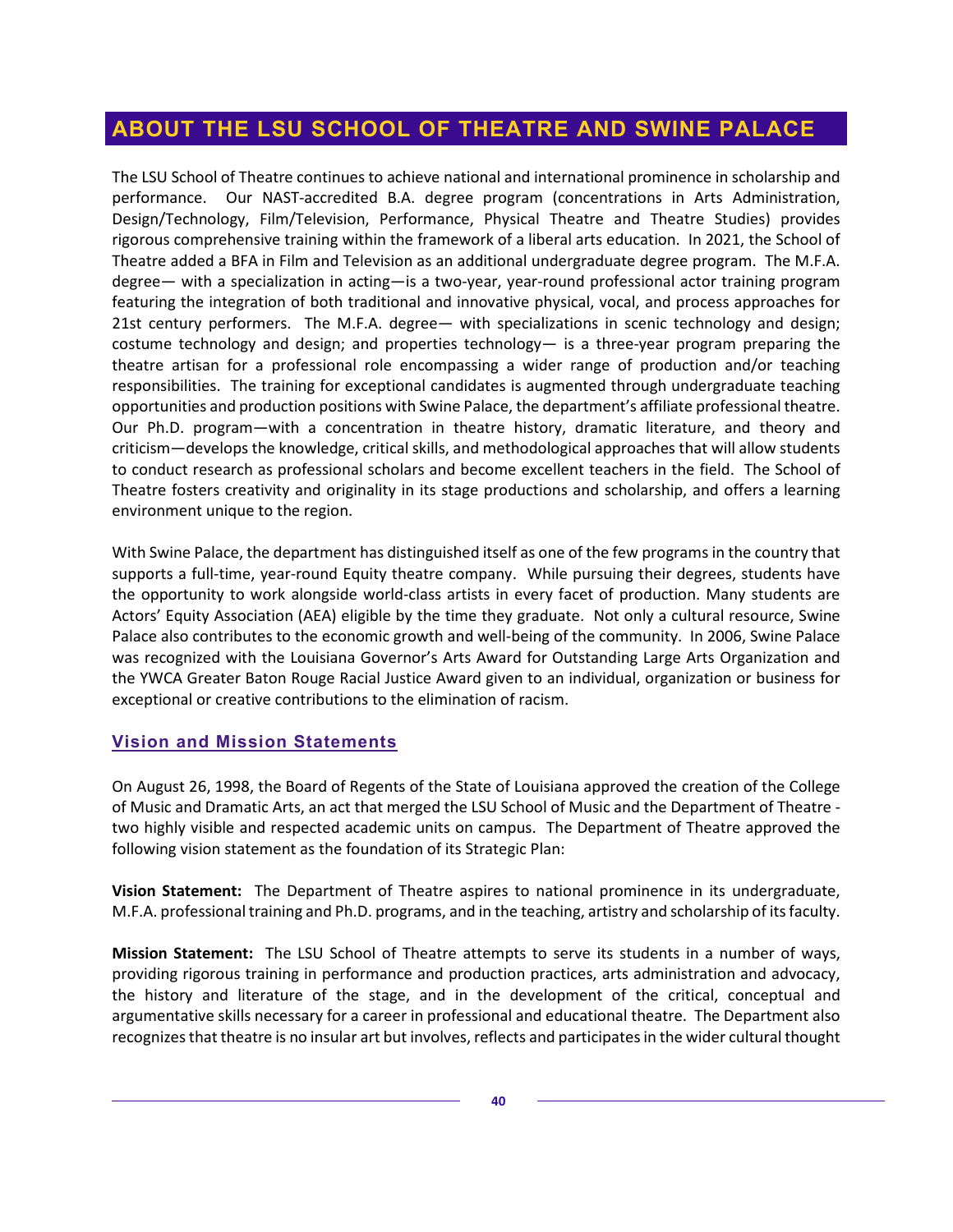and practices of our time. The program thus encourages a broad view of performance, production and scholarship. We hold that our endeavor in theatre can assume an active role in the cultural and political dialogue, offering not simply "entertainment" but insight and commentary regarding how we determine and pursue our social values and visions.

The School of Theatre has a unique and significant place at Louisiana State University and contributes in a visible way to the quality of life of both the region and the state.

# <span id="page-40-0"></span>**BRIEF HISTORY OF LSU THEATRE**

The study of theatre at LSU has a long and rich history, dating back to the early twentieth century. The University began operating in January 1860, and courses related to "Speech" were offered. By 1926, the LSU catalog announced courses in "Elocution," "Forensic Oratory," "Eulogies & After Dinner Speaking," and two courses in theatre: "Technique of the Drama," and "Play Production." The latter course suggests that plays were being produced (probably one each semester), and the course provided participants with credit.

In 1928, Claude M. Wise was hired to take charge of the Speech/Theatre program, the first faculty member at the University to hold a Ph.D. degree in this field. With his engagement, the University moved all speech and theatre courses into the Department of English. Claude L. Shaver and Mrs. Flower also joined the faculty of the English Department that year as instructors in Public Speaking. Besides six courses in Speech, two courses were offered in Interpretation and four in Theatre.

In 1931, Wise was named as head of the new Department of Speech, which began offering the M.A. degree. In the following year, Giles W. Gray was hired and the Department relocated to the new Music & Dramatic Arts Building (M&DA), which contained an art deco, proscenium arch theatre based on the design of the Cleveland Playhouse. In 1935, the Department offered the first doctoral degree in Speech in the South. Shaver organized a student group called the Louisiana Players Guild, which presented oneact plays and other dramatic pieces. LPG evenings continued for over forty years, finally being disbanded in the late 1970s. Among many hundreds of other students through the years, a young Joanne Woodward acted in LPG productions.

During his forty-five years at LSU, Shaver directed over one hundred plays, including *The Importance of Being Earnest* (1931) only thirty-six years after Wilde's original London production; throughout the years, he favored the plays of Shakespeare, Shaw, Wilde, and Wilder. He also directed plays by Pirandello, Sheridan, the Capek brothers, Ben Jonson, Eliot, O'Neill, and Ibsen.

Professor Claude M. Wise gave up the Chairmanship of the Department of Speech to Waldo W. Braden in 1957. A distinguished scholar in American Public Address, Braden carefully monitored the addition of theatre courses, having doubts that theatre courses could equal the speech curriculum in academic respectability.

In 1973, Gresdna Doty became Director of Theatre within the Department of Speech; five members of the faculty were assigned to theatre courses and production. John Dennis joined the faculty (coming from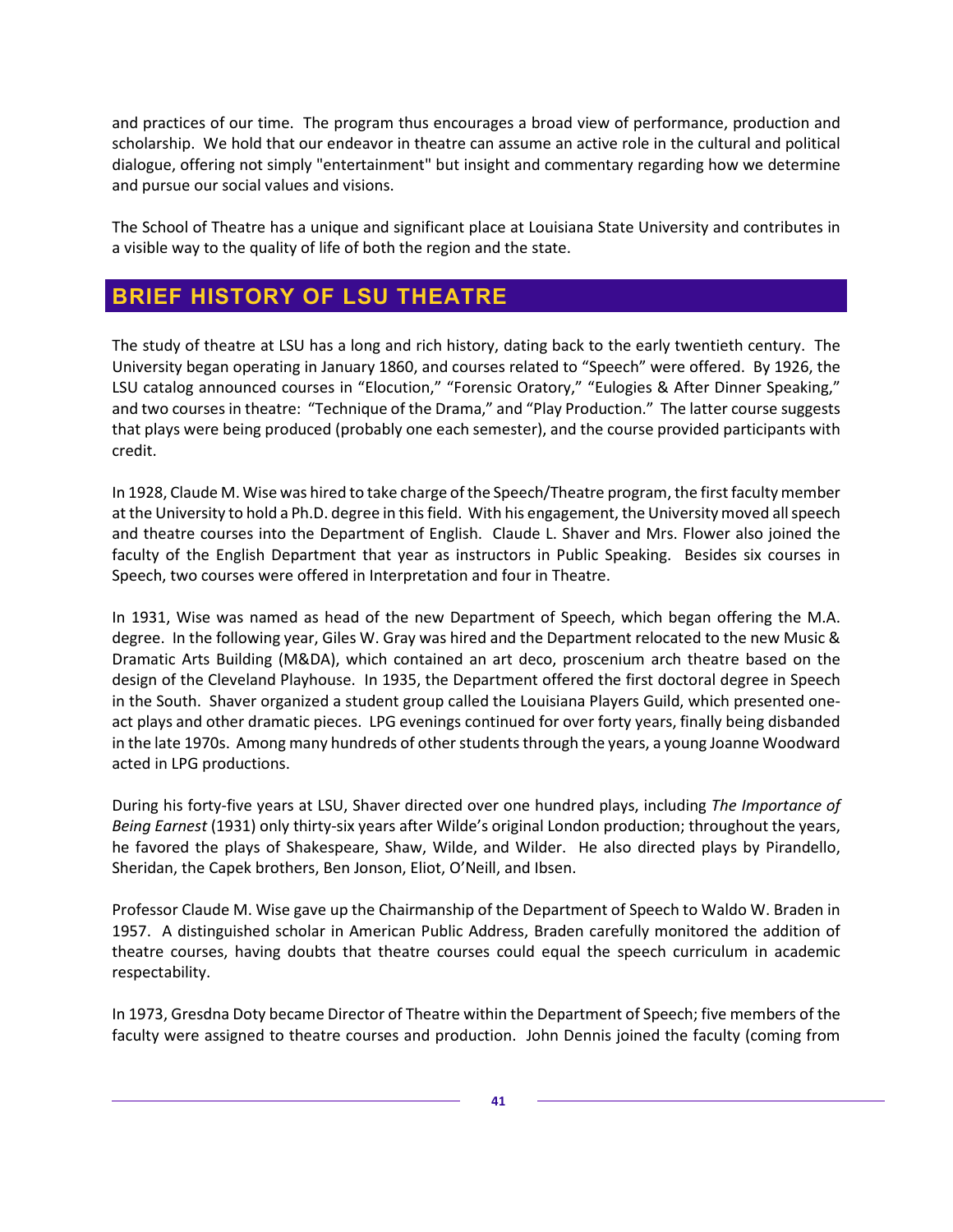the Mark Taper Forum) in 1981, and the M.F.A. in Theatre (with a specialization in Acting) was approved (1985).

Meanwhile in 1977, Boyd Professor Braden turned the Chairmanship of the Department of Speech over to John Pennybacker (whose area was Radio & TV). In 1981, the Speech faculty moved to Coates Hall while the Theatre and Communications Disorders faculty remained in M&DA. In 1982, the name of the Department became the Department of Speech Communication, Theatre, and Communication Disorders. Mary Frances Hopkins officially assumed the Chair in 1982 until 1991 when the three units became separate departments. Doty became Chair of the "new" Department of Theatre, and in that same year (1991-1992), Barry Kyle, long-time resident director with the Royal Shakespeare Company in Stratfordupon-Avon, joined the faculty as head of the M.F.A. Directing Program and future founder of Swine Palace Productions (1992), the School's full-time, year-round affiliate Equity company.

Doty turned over the Chair's position in 1993 to Bill Harbin, who had joined the faculty in 1973. Lesley Ferris replaced him in August 1996, where she remained only three semesters, before accepting a position at The Ohio State University. Harbin resumed the Chair, and with Provost Dan Fogel continued the process of creating the College of Music and Dramatic Arts (CMDA). (The Department of Speech Communication, Theatre, and Communication Disorders had been a unit in the College of Arts and Sciences for several decades.) Consisting of the School of Music and the Department of Theatre, the College of Music and Dramatic Arts (with Ronald D. Ross, Dean) was officially launched on July 1, 1998. Michael Tick was named Chair of the Department of Theatre in August 1999; in January 2000, the Reilly Theatre, home of Swine Palace opened with *A Midsummer Night's Dream* directed by Barry Kyle. In 2010, Department Chair and Swine Palace Artistic Director Michael Tick left LSU to become Dean of Fine Arts at the University of Kentucky. Upon his departure, Kristin Sosnowsky was appointed Interim Chair and later Chair and George Judy Artistic Director of Swine Palace.

As part of the Department's 2000 Program Review, the M.F.A. in Theatre, specializations in Directing and Design/Technology, were dropped. Kyle resigned as Artistic Director of Swine Palace in 2001, and Chancellor Mark A. Emmert, appointed Michael Tick as Executive Producing Artistic Director of Swine Palace. Under the new restructuring plan, Swine Palace became integrated fully into the Department's academic and production programs.

The Department of Theatre received NAST Accreditation in March 2006, and a year later reinstated the M.F.A. in Theatre (with specializations in Costume Technology and Design; Properties Technology; and Scenic Technology and Design). In 2009, the Department returned to the Music and Dramatic Arts Building following a \$22-million renovation. In 2015, the Department was admitted into the University/Resident Theater Association and its designation was changed from Department to School.

# <span id="page-41-0"></span>**A BRIEF HISTORY OF DANCE AT LSU**

As early as 1937, the Physical Education Department (now the Department of Kinesiology) offered a Dance major consisting of fourteen dance courses, supplemented with numerous drama and music courses;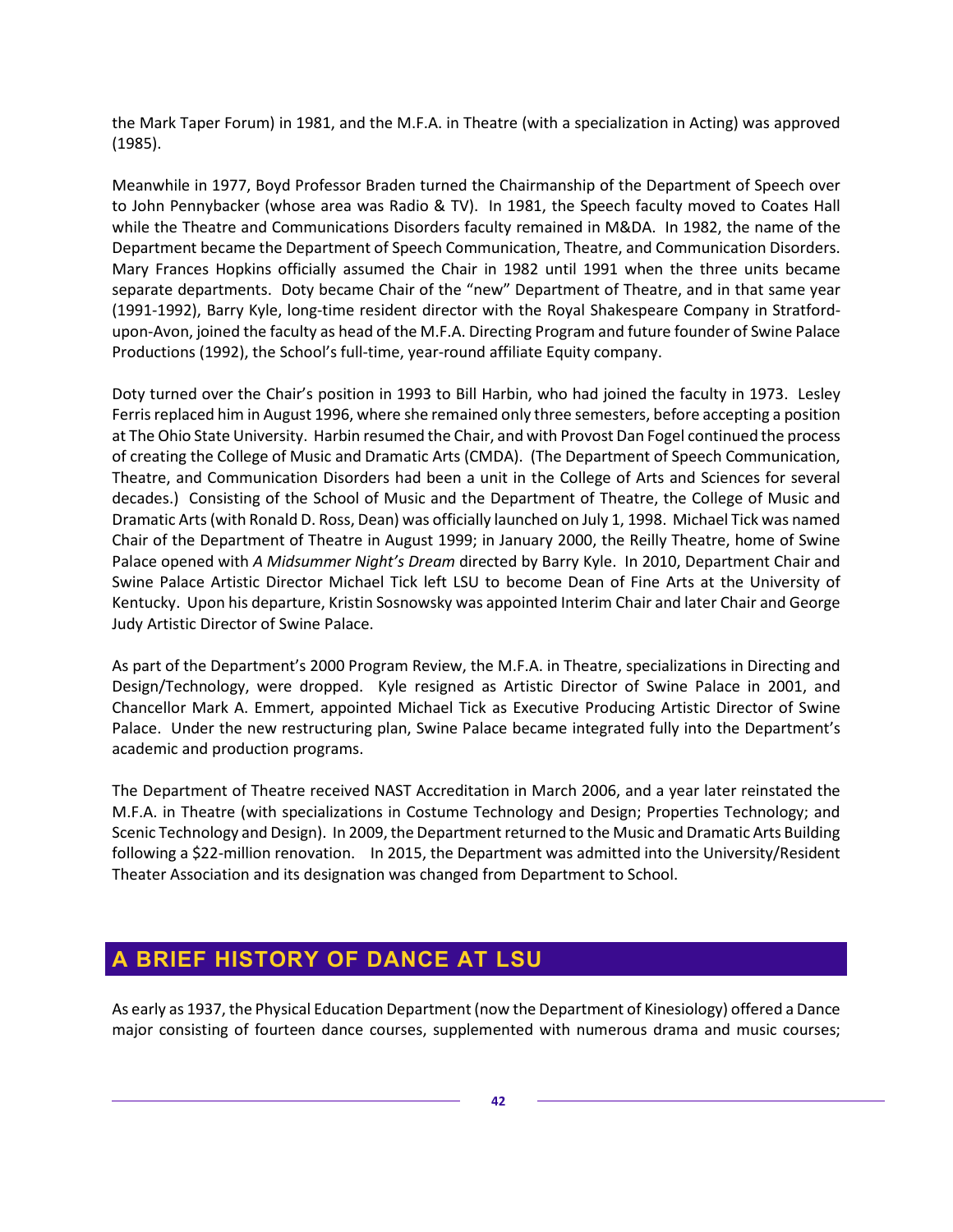there was also an active performing dance group. Although the undergraduate major was eventually eliminated, the Department of Kinesiology maintained an M.S. program with a Dance concentration. Through the 1960s and 70s, this dance program for undergraduate non-majors and graduate majors played an active role in the local and state dance scene, so much so, in fact, that in 1981 a Dance major in Performance/Choreography was reinstated.

This new Dance major of the 1980's had four full-time and three part-time faculty members and was highly selective, accepting only twenty-five students from more than 150 who auditioned. When the program was eliminated in 1988, some existing courses were moved to the Department of Theatre but rarely offered until the spring of 1998 when one part-time faculty member was hired.

The new Dance minor became effective spring 2000. Its primary role is to develop essential dance skills in students who are preparing for careers in theatre and music. However, many students enrolled in dance courses are non-majors with a talent or interest in dance. The Dance minor offers rigorous, professional-level technique courses in ballet, modern dance, and jazz, in addition to a broad study of related dance areas including history, improvisation, and composition.

# <span id="page-42-0"></span>**A BRIEF HISTORY OF PHYSICAL THEATRE AT LSU**

This genre of theatre primarily uses physical movement to tell stories. The term was first used by DV8 Physical Theater in the '80s using dance styles, contact improvisation, and acrobatic athleticism as a foundation for the invention of new movement for expression and storytelling.

Physical Theatre can be traced as far back as ancient Greek theatre and the theatrical traditions of Asia. More recent modern influences come from Commedia Dell'Arte and its influence on the modern Mime of Decroux, Barrault, and Lecoq in the 20th century.

Post WWII brought a deep questioning of all artistic tradition throughout the world. Butoh dance arose in Japan, absurdist theatre in Europe, and the Judson Church Dance Collective in New York in the 60s brought a wealth of contemporary well-known choreographers and teachers.

Most notable companies to influence Physical Theatre today include Pina Bausch's Tanzteater, DV8, Complicité, and Théâtre du Soleil, and Pilobolus, along with many others.

1984 brought Cirque du Soleil to the world stage and with it a new appreciation for physical expression through innovative approaches to circus centered on human elitism. Diavolo: Architecture in Motion, is a current company that works within the boundaries of dance, theatre, circus, and interactive structures designed for physical expression and metaphor.

Now, with the global pandemic, physical theatre is struggling to redefine it's presence in the livestreaming and prerecorded world of social media and video-conferencing platforms.

The LSU Physical Theatre Concentration was formed in 2011 by Movement Professor, Nick Erickson, who was a founding member of Diavolo in the 90's prior to joining LSU Theatre School in 2001. Professor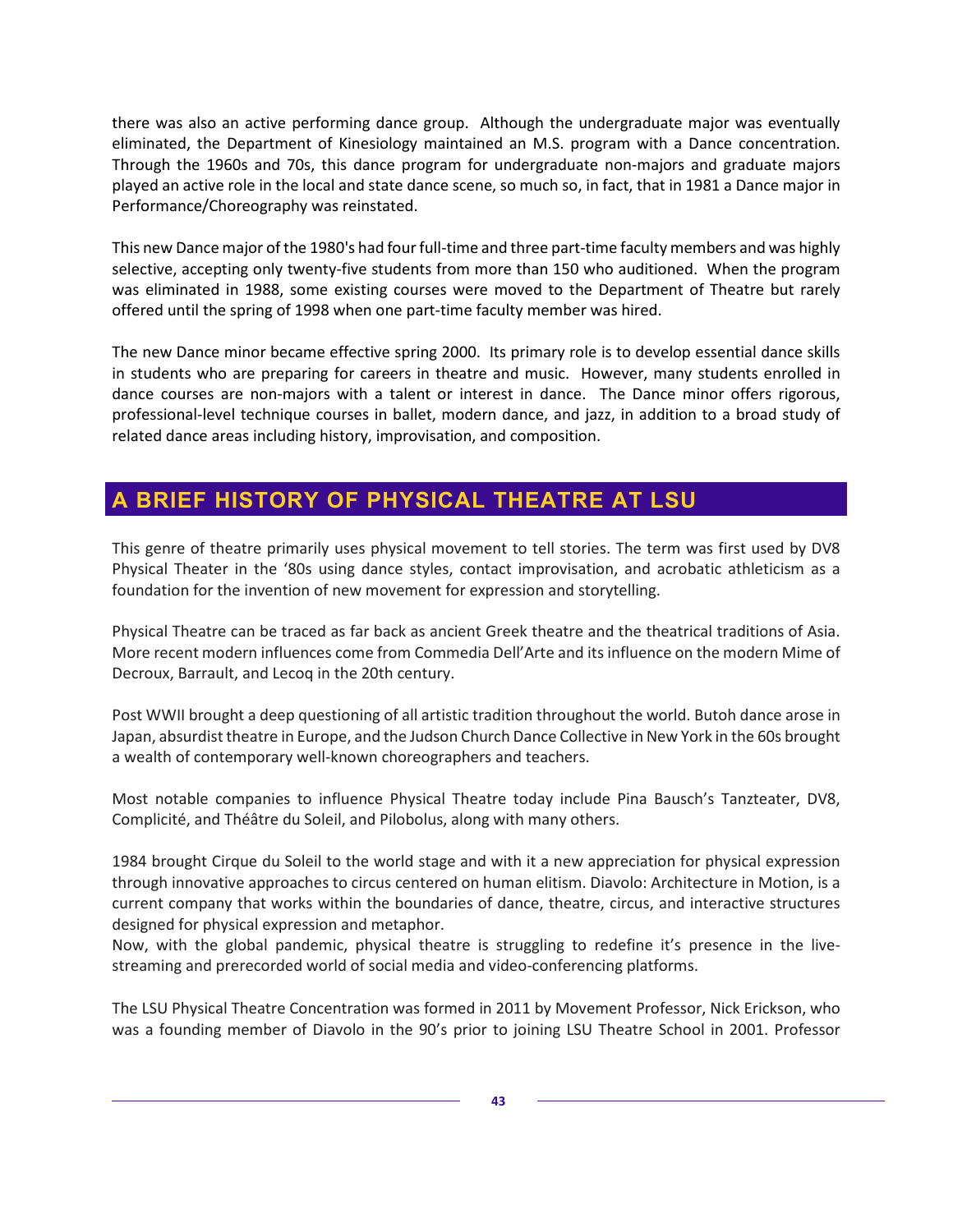Erickson discovered a hunger for athletic physical expression among LSU students who loved performing in shows with high energy challenges and started touring productions overseas as a summer study abroad program in 2008. Aerial silk performance gained popularity among the students after the renovation of the Music & Dramatic Arts building in 2009 created a new two-story Movement Studio designed for aerial apparatus.

# <span id="page-43-0"></span>**A BRIEF HISTORY OF FILM AT LSU**

The School of Theatre began offering a concentration in Film and Television within the Bachelor of Arts in Theatre program in the 2012-2013 academic year. The program which began as a collaboration between the LSU School of Theatre and Baton Rouge Community College, which offered some of the productionoriented courses, recognized the important historical evolution of digital storytelling from the Theatre tradition. In 2014, the School hired its first full-time Professor of Film and Television. The concentration was quite popular with enrollments growing from 12 in the concentration's initial year to 66 in the 2020- 21 academic year. Student interest in the program led the School to create a Bachelor of Fine Arts in Film and Television which received final approval as a new degree program by the Louisiana Board of Regents in spring 2021.

In addition to the curriculum, the School of Theatre offers a number of co-curricular programs for students to engage with the broader film industry and apply their skills outside of the classroom. Each year, students participate in the Sundance Film Festival program where they screen dozens of films and connect with industry professionals. Founded in 2015, the "Take" Film Festival is the School's juried film festival featuring the work of students and alumni from institutions across the state. In 2018, the School began producing the "Geaux" Film as the first departmentally produced feature film. The School now produces multiple "Geaux" Films annually as fully student driven and departmentally funded projects. In 2020, the School added the First-Year Film as a way to engage first year and transfer studentsin the film program from their initial days on campus. Both the "Geaux" Films and the First Year Film are shown at the "Take" Film Festival.

The BFA in Film and Television complements the multiple other digital media programs across campus including the BA in Screen Arts which is offered by the College of Humanities and Social Sciences. In addition to serving a large contingent of students who are expressly interested in the filmmaking process, the program significantly enhances the experience and training of Theatre majors who also seek to work across mediums. With the new BFA in place, the School of Theatre offers a complement of degree programs which train students in narrative storytelling across mediums.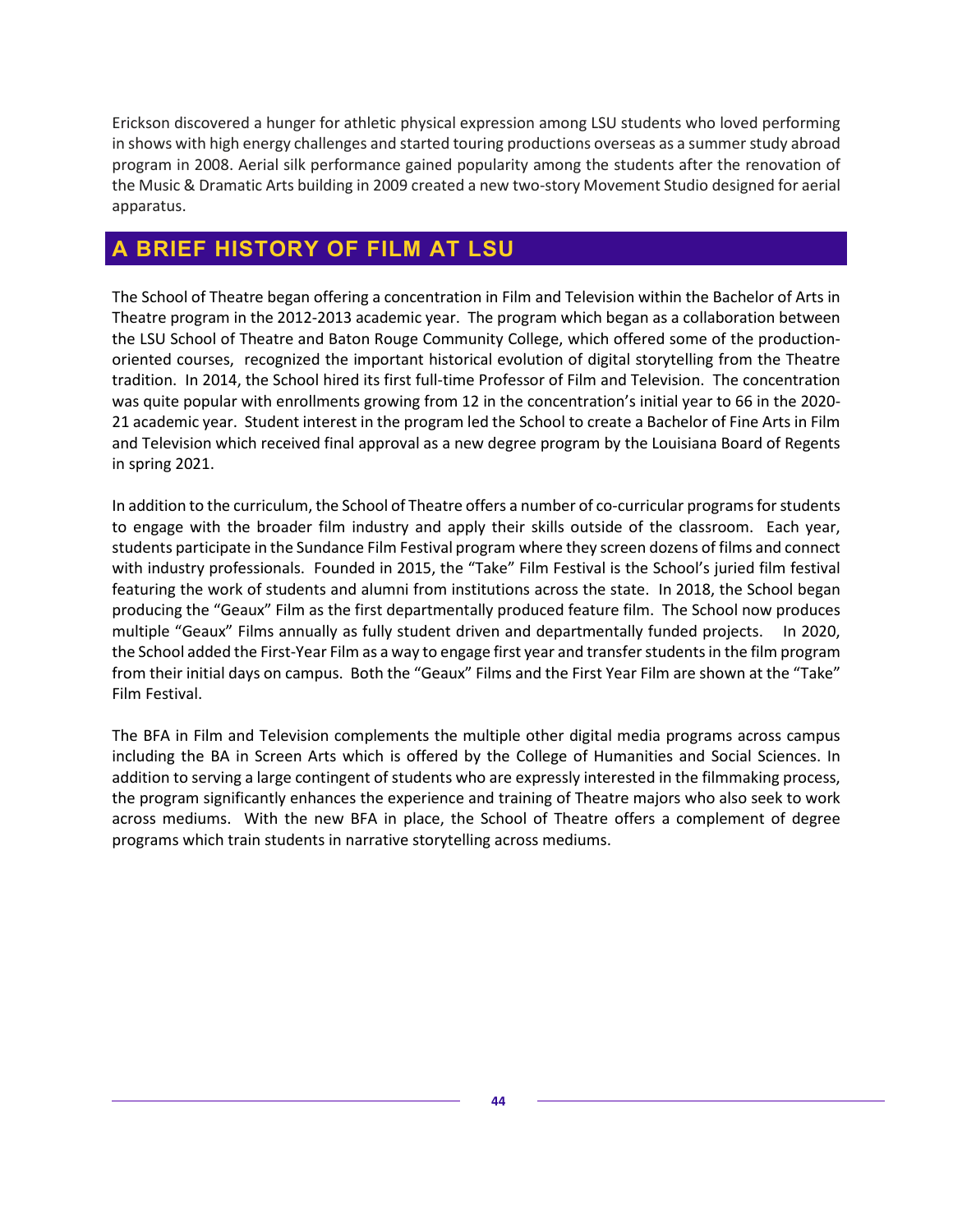# <span id="page-44-0"></span>**LOUISIANA STATE UNIVERSITY AND BATON ROUGE**

#### **Academics and Research**

- $\triangleright$  LSU was founded by the Louisiana General Assembly in 1853 under the name Louisiana State Seminary of Learning and Military Academy and was located near Pineville, La., with the first session beginning Jan. 2, 1860.
- $\triangleright$  LSU is one of only 21 universities nationwide designated as a land-grant, sea-grant and spacegrant institution.
- ▶ LSU is accredited by the Commission on Colleges of the Southern Association of Colleges and Schools to award bachelor's, master's, doctoral, and professional degrees.
- $\triangleright$  LSU includes 10 senior colleges and schools, in addition to specialized centers, divisions, institutes, and offices.
- $\triangleright$  As of the spring of 2009, LSU's enrollment is more than 26,000 students, including more than 1,400 international students and over 4,000 graduate students.
- $\triangleright$  LSU has more than 1,500 faculty members and a staff of more than 5,000.
- $\triangleright$  LSU Libraries contain more than 3.2 million volumes.
- $\triangleright$  The School of the Coast and Environment (formerly CCEER) was designated as the first Coastal Marine Institute by the Minerals Management Service of the U.S. Department of the Interior.

#### **Campus**

- $\triangleright$  The University moved to its present location in 1926, the fourth move since its inception in 1860.
- $\triangleright$  Theodore C. Link was chosen to create the original campus master plan. Although he died before the plan was completed, his designs define the Italian Renaissance character of the campus, which is marked by red pantile roofs, overhanging eaves, and honey-colored stucco.
- $\triangleright$  New Orleans architects Wogan and Bernard completed Theodore Link's in-progress work and designed some of the buildings Link had proposed.
- $\triangleright$  The current Baton Rouge campus was dedicated on April 30, 1926.
- $\triangleright$  When Huey P. Long was elected governor in 1928, he launched a major building program that continued through the 1930s.
- During the 1930s, many of LSU's live oaks and magnolia trees were planted by landscape artist Steele Burden. The live oak trees on LSU's campus have been valued at \$50 million. Through the LSU Foundation's "Endow an Oak" program, individuals and groups are able to endow live oaks across campus.
- $\triangleright$  In the 1970s, azaleas, crepe myrtles, ligustrum, and camelias were planted in the quadrangle, and sidewalks were added.
- $\triangleright$  Since the 1930s, more than 200 principal buildings have been constructed and others are currently under way.
- $\triangleright$  Forty-six buildings are listed on the National Register of Historic Places, and the campus is protected by the State Capital Historic District legislation.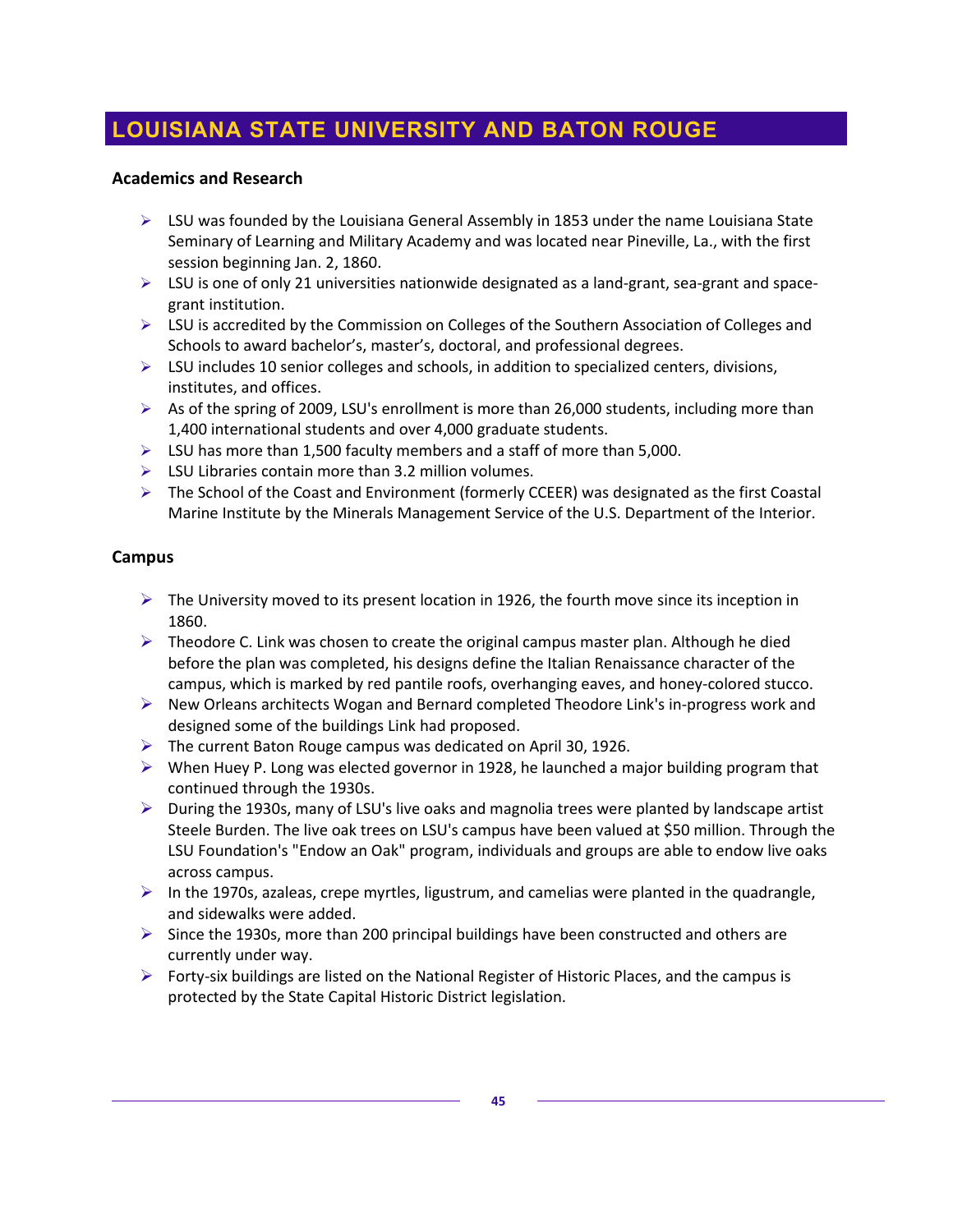- $\triangleright$  LSU is located on more than 2,000 acres of land in the southern part of Baton Rouge, bordered on the west by the Mississippi River.
- $\triangleright$  The University's more than 250 principal buildings are grouped on a 650-acre plateau, which constitutes the main part of campus.
- $\triangleright$  LSU's landscaping was called "a botanical joy" in its listing among the 20 best campuses in America in Thomas Gaines's *The Campus as a Work of Art*.
- $\triangleright$  The LSU Indian mounds are located near the northwest corner of the campus. The two mounds were created by Native Americans more than 5,000 years ago and functioned as territorial markers or symbols of group identity. In 1999, the mounds, which are a part of a larger mound group throughout the state are older than any in North America, Mesoamerica or South America and predate the construction of the great Egyptian pyramids, were placed on the National Register of Historic Places.

#### **Literary Traditions**

- LSU is the home of *The Southern Review*, one of the world's most prestigious literary journals, established in the 1930s by Robert Penn Warren, Cleanth Brooks, and Charles Pipkin.
- $\triangleright$  Founded in 1935, the LSU Press is a nonprofit book publisher dedicated to the publication of scholarly, general interest and regional books. LSU Press is one of the oldest and largest university presses in the South and is the only university press to have won a Pulitzer Prize in both fiction and poetry.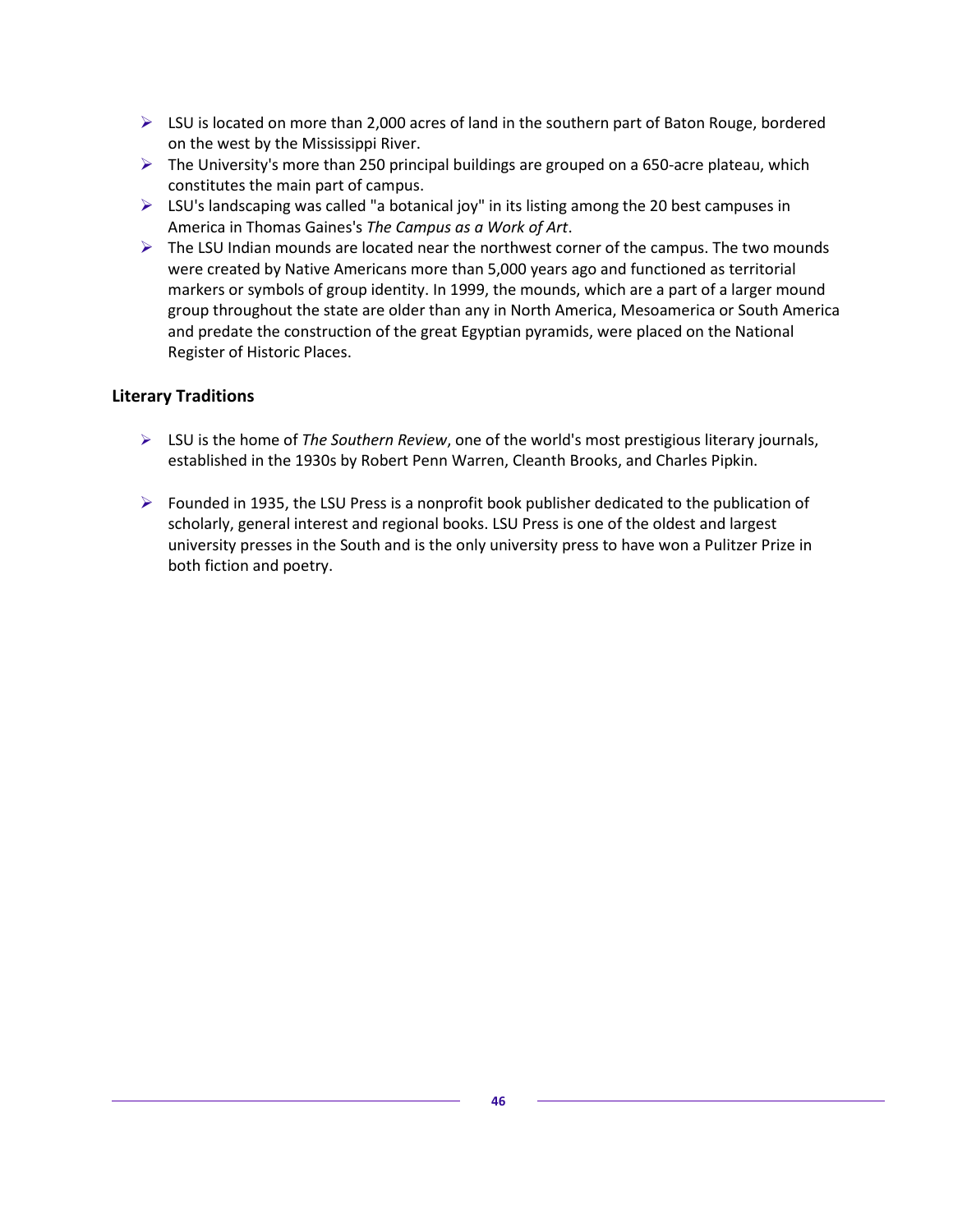# <span id="page-46-0"></span>**APPENDIX A: ADDITIONAL CAMPUS RESOURCES**

# <span id="page-46-1"></span>**[Student Health Center](https://lsu.edu/shc/index.php)**

Main Page

- On the home page you will see a quick links portal to help you make appointments, figure out the hours, and connect to sexual assault resources.
- No walk-ins available in Fall 2021.
- LSU Student Health Center is open and committed to meeting the health and wellness needs of students with telehealth visits in the Medical Clinic, Mental Health Service, and Wellness and Health Promotion. In addition, onsite Medical Clinic visits are available, by appointment only and onsite priority visits are available in Mental Health Service and Wellness and Health Promotion.
- You will need to download Microsoft Teams in order to access the telehealth program
- There is also a link to the Lighthouse page at the bottom

Medical Drop Down

• Services provided include x-rays, lab work, physical rehab, primary care, GYN clinic and specialty clinics.

Mental Health Drop Down

- Link to Mental Health Service, Treatment Services, Group Services, Mental Health Crisis, Appointment, FAQs, Self Help
- **Treatment services** offers links to the various services provided including short term therapy, group services, and the Lighthouse program
- Also offered are **group services** in the form of seminars and group therapy. If you click the group therapy page it'll bring you to a page full of classes that are offered. Click on the class you are interested in, then more information and it will bring you to a flyer where you can find out who to contact about the class
- **FAQ** will help answer questions about how much services cost (most of these programs are free when you pay your student health fee)
- **Under self help** you can find audio downloads about mental health and relaxation and links to the emotional wisdom seminars

Wellness Drop Down

- Under classes you can find a link to Rape Aggression Defense class or RAD which is a 12-hour personal safety course for women
	- o \$25 for students of LSU, Southern, and BRCC
	- o Due to safety concerns from COVID, the Wellness and Health Promotion Staff is offering a modified Rape Aggression Defense Class, better known as RAD Class. The modifications include shortening to 9 hours in length over two days and no simulation.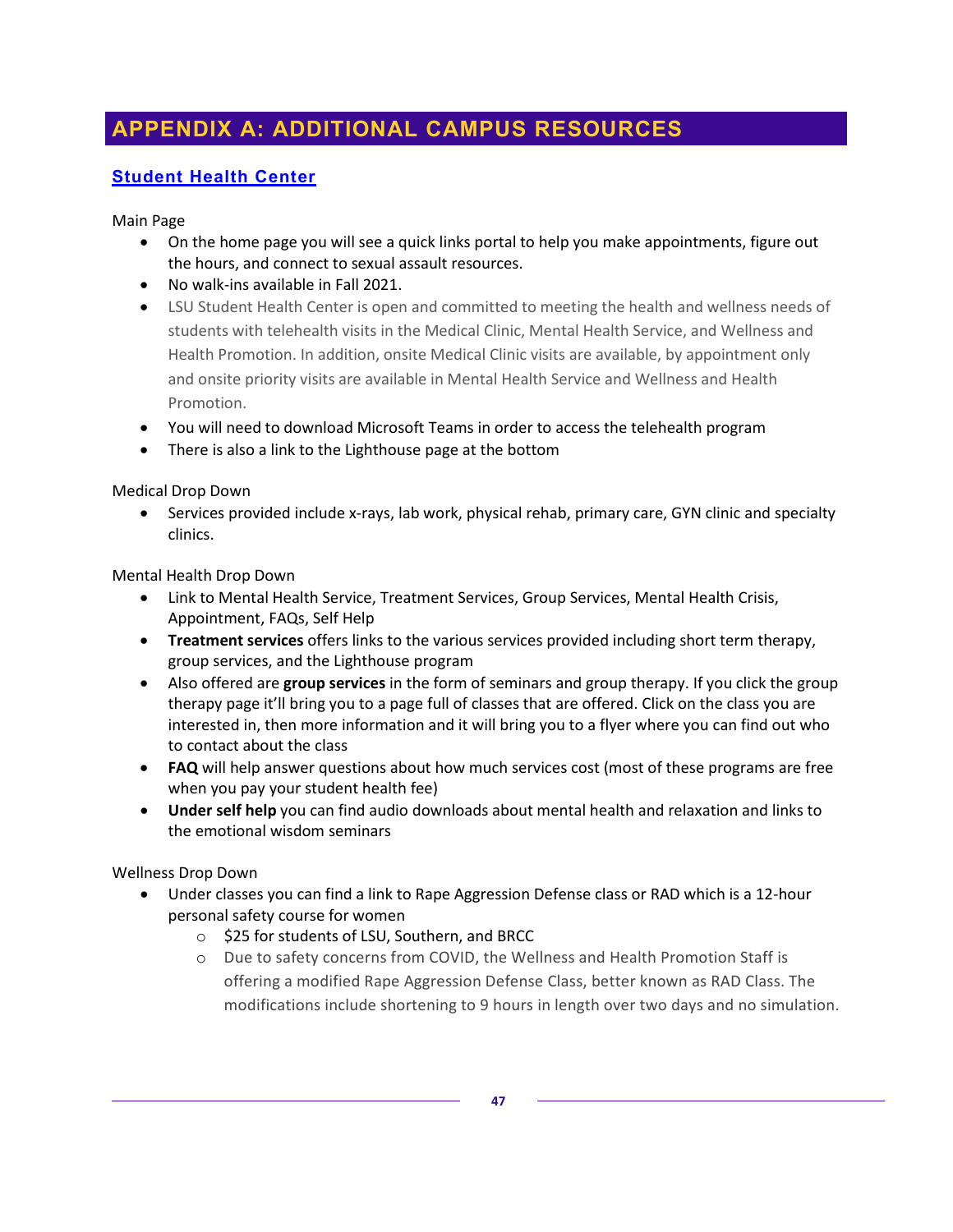RAD has a lifetime return to practice policy, so anyone taking this class can attend simulation or an entire RAD class anytime and anywhere it is offered at NO charge.

- o Only students, staff, and faculty who participate in the TIGER Check COVID-19 Monitoring System daily will be allowed in the class. Contact us at 225-578-5718 for more information.
- QPR Suicide Prevention Gatekeeper Training offers:
	- o How to Question, Persuade and Refer someone who may be suicidal
	- o How to get help for yourself or learn more about preventing suicide
	- o Common causes of suicidal behavior
	- o Warning signs of suicide
	- o How to get help for someone in crisis
- The Lighthouse program tab will bring you to their page. The Lighthouse Program provides interpersonal violence prevention, advocacy, and support to students who are survivors of sexual assault, domestic violence, relationship violence and stalking. If you or someone you know needs these services, you can fill out a form on their page and they will be contacted. Correspondence is confidential and nonjudgmental and appropriate support services for all survivors regardless of gender identity, ethnicity, sexual orientation, age, ability or whether the crime is reported
- Tiger BITes also offers Bystander Intervention Training to help you develop the skills to intervene when someone needs help

## <span id="page-47-0"></span>**[Office](https://lsu.edu/disability/) of Disability Services**

- Disability Services is committed to providing appropriate auxiliary aids and services to students with disabilities to ensure they receive full participation
- On the home page you can find links to register with Disability Services
- Under the forms dropdown you will find the forms you need to submit for various accommodations

## <span id="page-47-1"></span>**[UREC](https://www.lsuuniversityrec.com/)**

- The UREC completed a full renovation a couple of years ago
- Right now the UREC is open
	- o Face masks are required
- Commitment to gender inclusivity
- The UREC features such amenities as a leisure river, climbing area
- You can take classes and get involved in intramural sports
- There is also an outdoor gear rental. Want to paddle board but don't have any money you can rent one! Prices are listed on the website
- Your UREC membership is included in your fees
- You can also apply to work at the UREC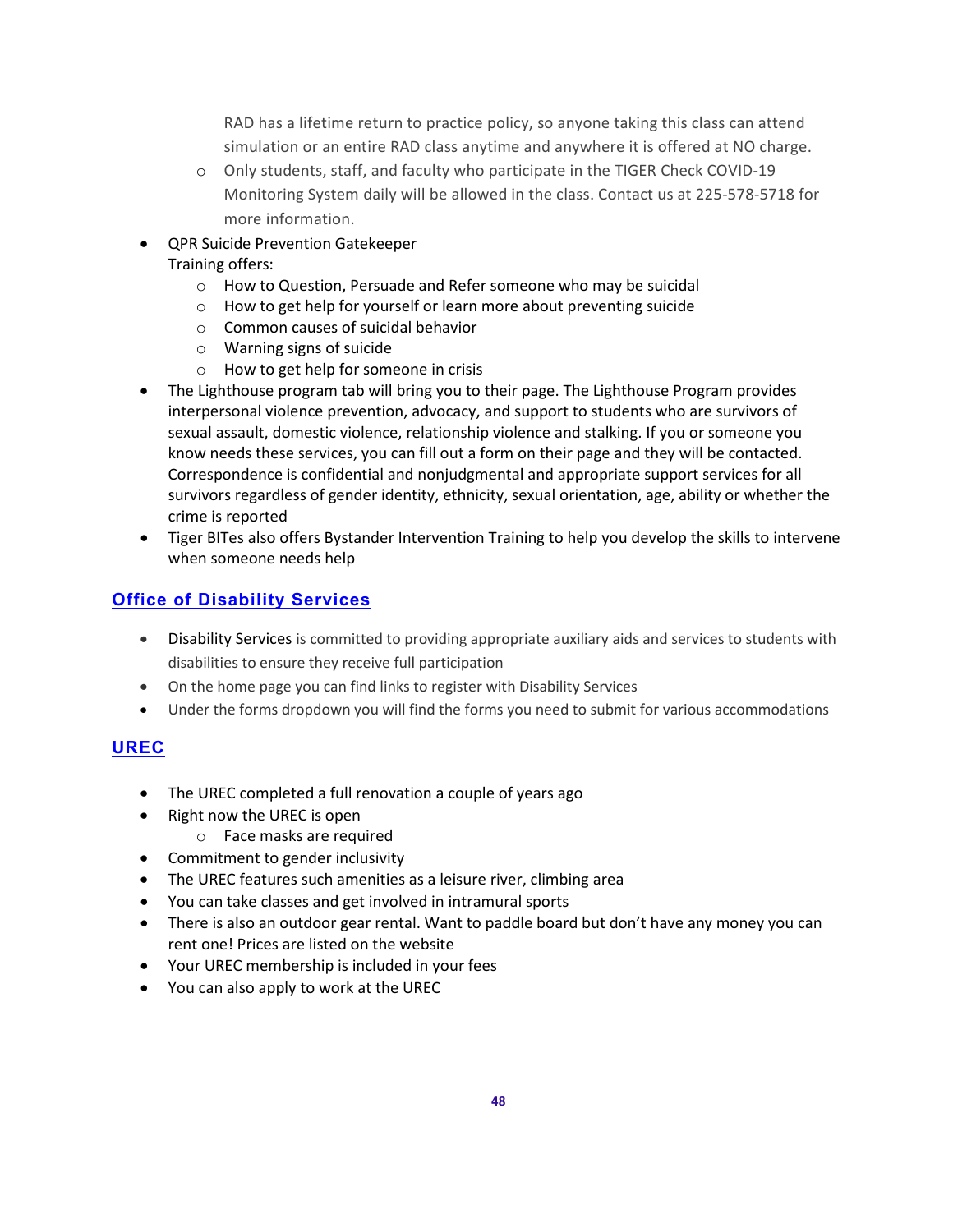### <span id="page-48-0"></span>**[Olinde Career Center](https://www.lsu.edu/careercenter/index.php)**

- You can make individual appointments or attend workshops about building a CV or Resume
- You can set up mock interviews
- They will help you decide what major is best for you if you are unsure
- They have a salary calculator and resources to help you connect your major to a career opportunity

# <span id="page-48-1"></span>**[LSU Campus Life](https://www.lsu.edu/campuslife/)**

- The LSU campus life page tells you what campus events are coming up
- Under the involvement drop down there will be a link to all of the Student Organizations on campus
- Under the Service drop down you will find a link to the LSU Food Pantry
- The Food Pantry provides supplemental food to LSU students in need who may be experiencing food insecurity
- You can go up to two times a week, no questions asked, and all you need is your LSU ID
- Right now, services are limited; you will need to fill out the LSU Food Pantry Online Request form (found on their page)
- The form is open to accept requests each week from 8 a.m Monday to 3 p.m. Friday

## <span id="page-48-2"></span>**[LSU Center for Academic Success](https://www.lsu.edu/cas/)**

- Main office is B-31 Coates
- Services currently being offered online
- Free tutoring and supplemental instruction
- Will help you prepare for class presentations; they are also offering digital resources and tips for online learning
- GPA calculator
- Virtual Learning Center (Now called Tips and Tools under "Earn Better Grades") that helps you prepare for tests
- Tips for focused and engaged study sessions
- Time management resources including a LSU academic calendar you can print, weekly planner pages you can print, and tips for organizing your life

## <span id="page-48-3"></span>**[Office of Diversity](https://www.lsu.edu/diversity/index.php)**

The Office of Diversity (OoD) is a division of the Office of Academic Affairs committed to fostering inclusive educational opportunities and an equitable workforce environment at LSU

- **The OoD units include**
	- o **The Office of Multi Cultural Affairs -** works closely with students, faculty, staff, and community members to create a more inclusive and welcoming environment at LSU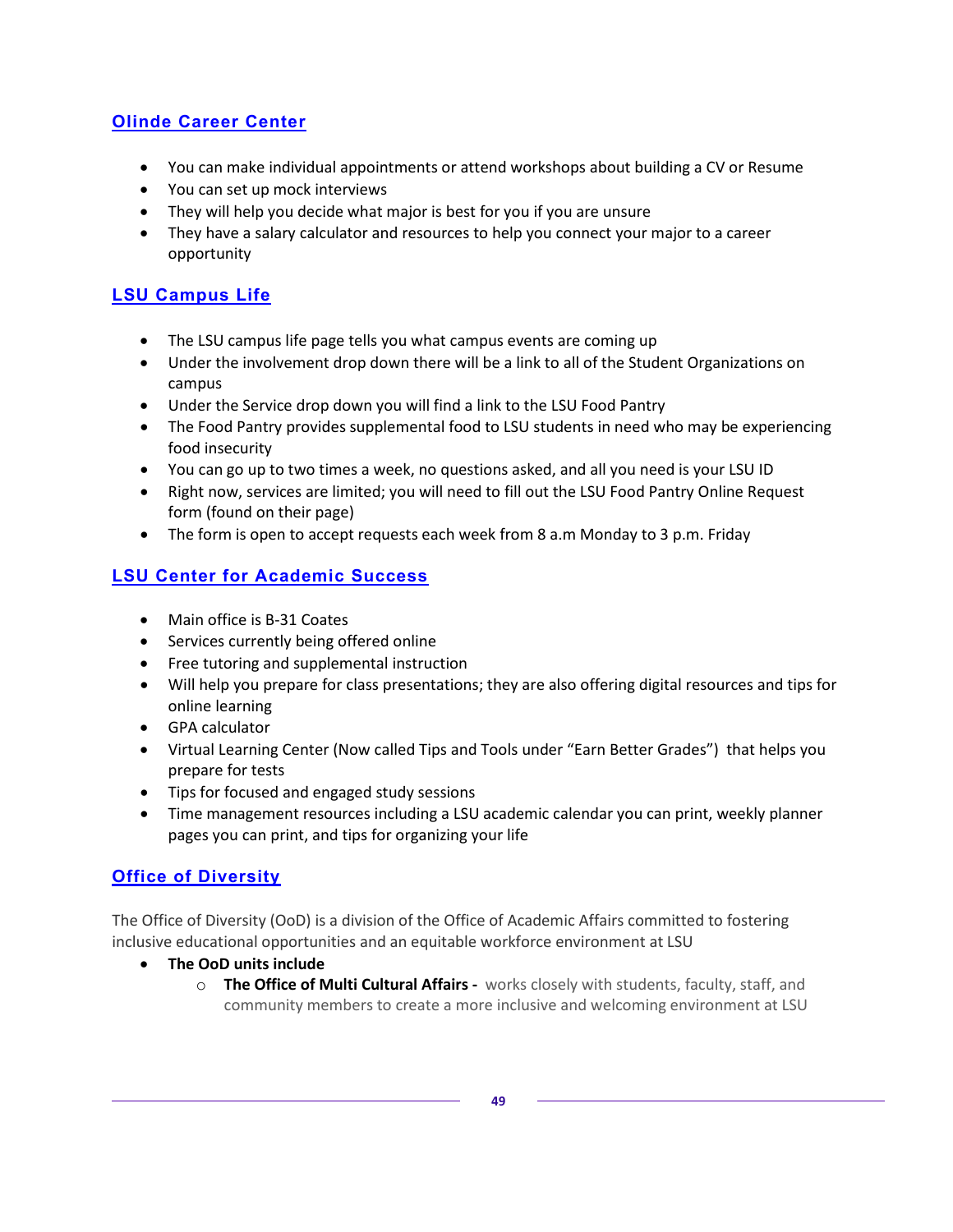- o **The Women's Center -** promotes the advancement of women's issues and gender equality through its services, advocacy efforts, and educational programs.
- o **African American Cultural Center -** implements educational, cultural and social activities that acknowledge and address the needs of African American students at LSU. The Center also provides a venue for all students to learn about African American culture, heritage and traditions.

### <span id="page-49-0"></span>**[Office of MultiCultural Affairs](https://www.lsu.edu/diversity/oma/)**

**Services** 

- Genesis tutoring that works with traditionally underrepresented students but is open to all students.
- Located in 302G, Student Union
- Open Monday Thursday from 5 9PM no appointment needed
- They have a schedule posted of subjects that are offered for tutoring and when the best time to show up is
- Genesis also has a mentoring program for first semester students from traditionally underrepresented populations to assist with transition to college, professional development, and personal development

#### Initiatives

- LGBTQ+ Project and Safe Space Lists dates for Safe Space Training and offers resources like a list of gender neutral bathrooms on campus and information on how to have your preferred name on your Tiger Card
	- o Spectrum and Qroma are two LGBTQ+ student organizations
	- o Qroma specifically supports queer students of color
- Black Male Leadership Initiative is designed to improve the retention, graduation and participation rates for black male students through mentoring, leadership development and academic support, while connecting these students with faculty, staff and the campus community.
- Latinx Student Affairs All students who identify in some way with Hispanic/Latino/a/x are welcome and encouraged to meet other Latinx individuals on campus. Our goal is to encourage, guide, and enable the academic, professional, and social achievements for all students on campus. Through engaging in cultural events, we will develop strong relationships that will empower us to greater success.
- You can find info about the following student orgs under the student orgs tab: Asian American Ambassadors, Latinx at LSU (Hispanic Student Cultural Society), Native American Student Organization, LA Trans Advocates at LSU and Qroma and Spectrum
- You can also find links to the Office of Diversity and The Women's Center